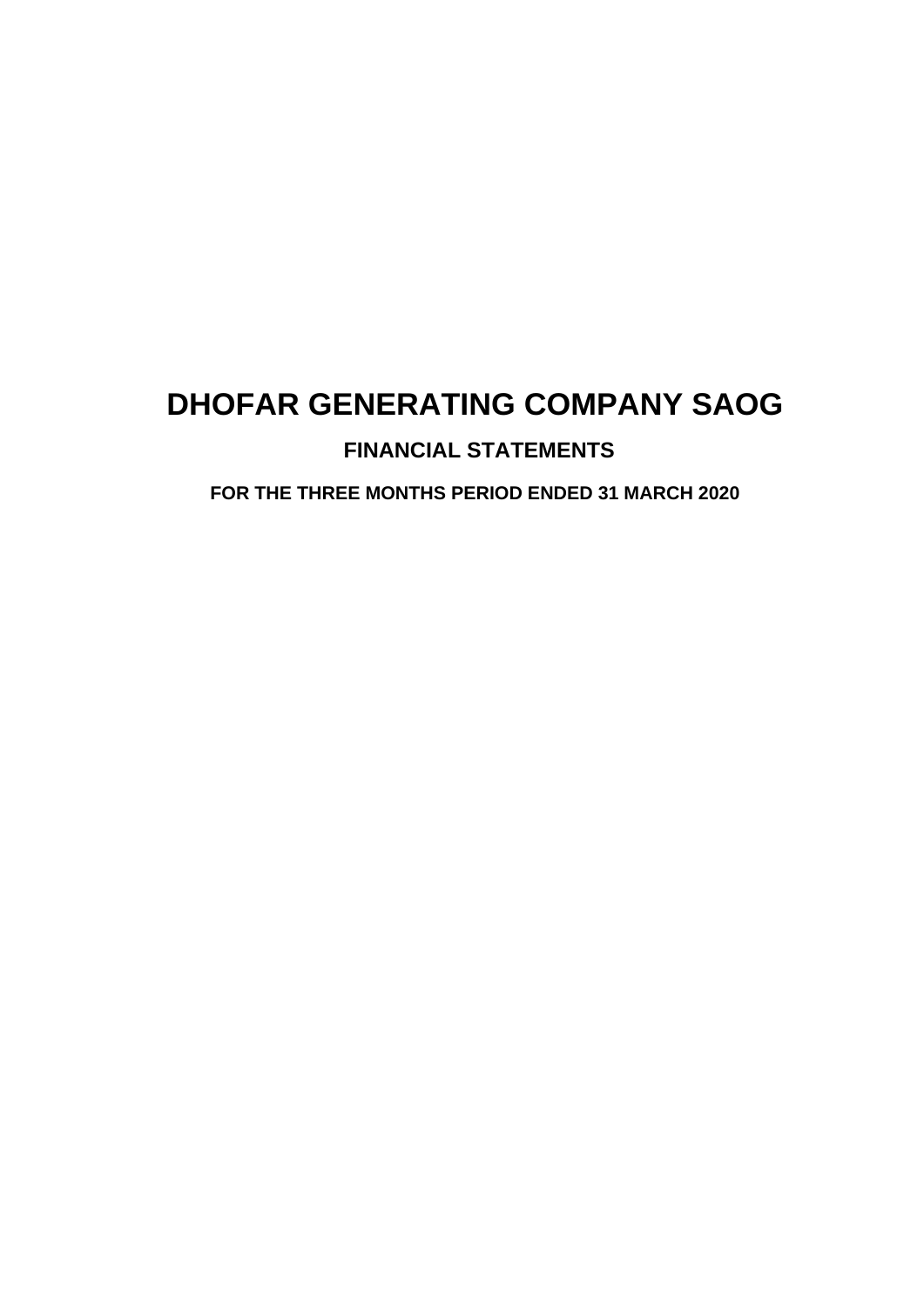# FINANCIAL STATEMENTS

For the period ended 31 March 2020

| <b>Contents</b>                   | Page     |
|-----------------------------------|----------|
| Statement of comprehensive income | 1        |
| Statement of financial position   | 2        |
| Statement of cash flows           | 3        |
| Statement of changes in equity    | 4        |
| Notes to the financial statements | $5 - 38$ |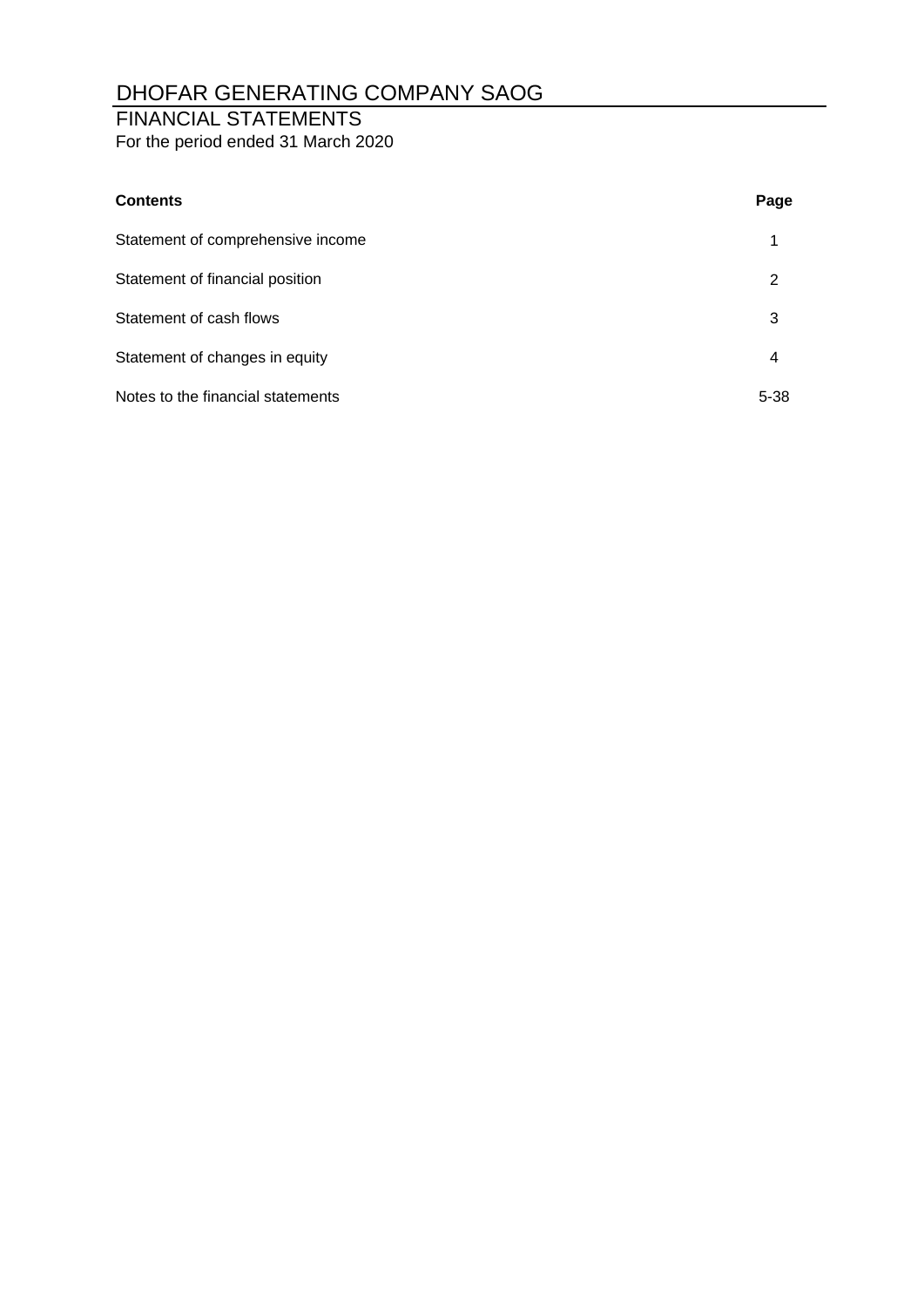# STATEMENT OF COMPREHENSIVE INCOME

For the period ended 31 March 2020

|                                                                                       |              | 3 Months<br>ended<br>31-Mar-20 | 3 Months<br>ended<br>31-Mar-19 |
|---------------------------------------------------------------------------------------|--------------|--------------------------------|--------------------------------|
|                                                                                       | <b>Notes</b> | <b>RO</b>                      | RO.                            |
| Revenue                                                                               | 20           | 7,504,447                      | 7,607,409                      |
| Operating costs                                                                       | 21           | (6,745,751)                    | (6,865,521)                    |
| <b>GROSS PROFIT</b>                                                                   |              | 758,696                        | 741,888                        |
| Other income                                                                          |              |                                |                                |
| General and administrative expenses                                                   | 22           | (205, 519)                     | (196, 425)                     |
| Finance costs                                                                         | 24           | (1,780,419)                    | (1,815,656)                    |
| <b>PROFIT BEFORE TAX</b>                                                              |              | (1,227,242)                    | (1, 270, 193)                  |
| Income tax expense                                                                    | 19           | (448, 424)                     | (544, 100)                     |
| Net profit for the period                                                             |              | (1,675,666)                    | (1,814,293)                    |
| Other comprehensive (loss) / income ('OCI')                                           |              |                                |                                |
| Items that may be reclassified subsequently to profit or loss                         |              |                                |                                |
| Fair value (loss) / gain arising during the period on<br>cash flow hedge - net of tax | 12           | (7,888,267)                    | (1,671,762)                    |
| TOTAL COMPREHENSIVE (EXPENSE) / INCOME FOR THE                                        |              |                                |                                |
| <b>PERIOD</b>                                                                         |              | (9, 563, 933)                  | (3,486,055)                    |
| Basic and diluted earnings per share                                                  | 25           | (0.008)                        | (0.008)                        |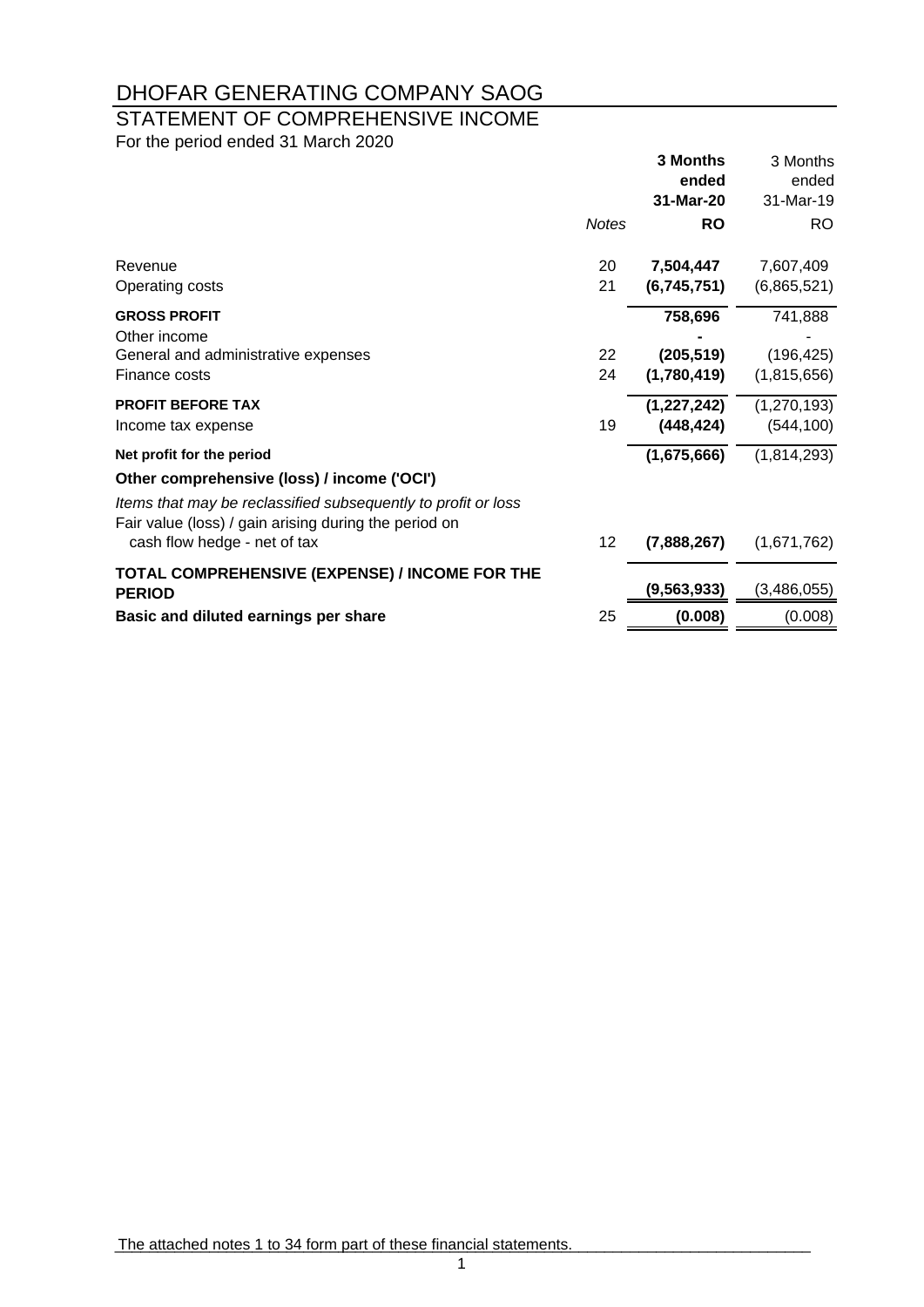# STATEMENT OF FINANCIAL POSITION

AS AT 31 March 2020

|                                               |                | 31-Mar-20      | 31-Dec-19   |
|-----------------------------------------------|----------------|----------------|-------------|
|                                               | <b>Notes</b>   | <b>RO</b>      | RO.         |
| <b>ASSETS</b>                                 |                |                |             |
| <b>Non-current assets</b>                     |                |                |             |
| Plant, equipment and capital work in progress | 4              | 152,462,458    | 153,454,538 |
| Finance lease receivable                      | 5              | 51,410,257     | 52,056,576  |
| Right-of-use assets                           | 18             | 3,833,120      | 3,894,724   |
|                                               |                |                |             |
|                                               |                | 207,705,835    | 209,405,838 |
|                                               |                |                |             |
| <b>Current assets</b>                         |                |                |             |
| Inventories                                   | 6              | 5,737,891      | 5,742,701   |
| Finance lease receivable                      | 5              | 2,508,210      | 2,457,689   |
| Trade and other receivables                   | $\overline{7}$ | 14,774,174     | 11,168,792  |
| Advances and prepayments                      | 8              | 356,768        | 269,600     |
| Cash and cash equivalents                     | 9              | 1,901,050      | 6,279,412   |
|                                               |                | 25,278,093     | 25,918,194  |
| <b>TOTAL ASSETS</b>                           |                | 232,983,928    | 235,324,032 |
|                                               |                |                |             |
| <b>EQUITY AND LIABILITIES</b>                 |                |                |             |
| <b>EQUITY</b>                                 |                |                |             |
| Share capital                                 | 10             | 22,224,000     | 22,224,000  |
| Legal reserve                                 | 11             | 267,715        | 267,715     |
| Retained earnings                             |                | 22,913,812     | 26,589,638  |
|                                               | 12             |                |             |
| Cash flow hedge reserve                       |                | (13, 262, 331) | (5,374,064) |
| <b>Total equity</b>                           |                | 32,143,196     | 43,707,289  |
|                                               |                |                |             |
| <b>Non-current liabilities</b>                |                |                |             |
| Long term loan                                | 16             | 142,765,978    | 145,446,509 |
| Fair value of the cash flow hedge             | 13             | 14,955,712     | 5,675,397   |
| Provision for decommissioning costs           | 14             | 4,248,934      | 4,211,502   |
| Provision for major maintenance               | 15             | 3,657,351      | 3,713,809   |
| End of service benefits payable               |                | 45,954         | 40,364      |
| Lease liabilities                             | 18             | 3,875,013      | 3,912,485   |
| Deferred tax liability - net                  | 19             | 6,503,727      | 7,447,350   |
|                                               |                |                |             |
|                                               |                | 176,052,669    | 170,447,416 |
| <b>Current liabilities</b>                    |                |                |             |
| Long term loan                                | 16             | 7,186,934      | 7,257,204   |
| Fair value of the cash flow hedge             | 13             | 647,030        | 647,030     |
| Lease liabilities                             | 18             | 424,674        | 424,674     |
| Trade and other payables                      | 17             | 16,147,005     | 12,456,981  |
| Income tax payable                            | 19             | 382,420        | 383,438     |
|                                               |                | 24,788,063     | 21,169,327  |
| <b>Total liabilities</b>                      |                | 200,840,732    | 191,616,743 |
| <b>TOTAL EQUITY AND LIABILITIES</b>           |                | 232,983,928    | 235,324,032 |
|                                               |                |                |             |
| Net assets per share                          | 32             | 0.145          | 0.197       |

The financial statements were approved by a resolution of the Board of Directors on 19 April 2020.

Chief Executive Officer Chief Financial Officer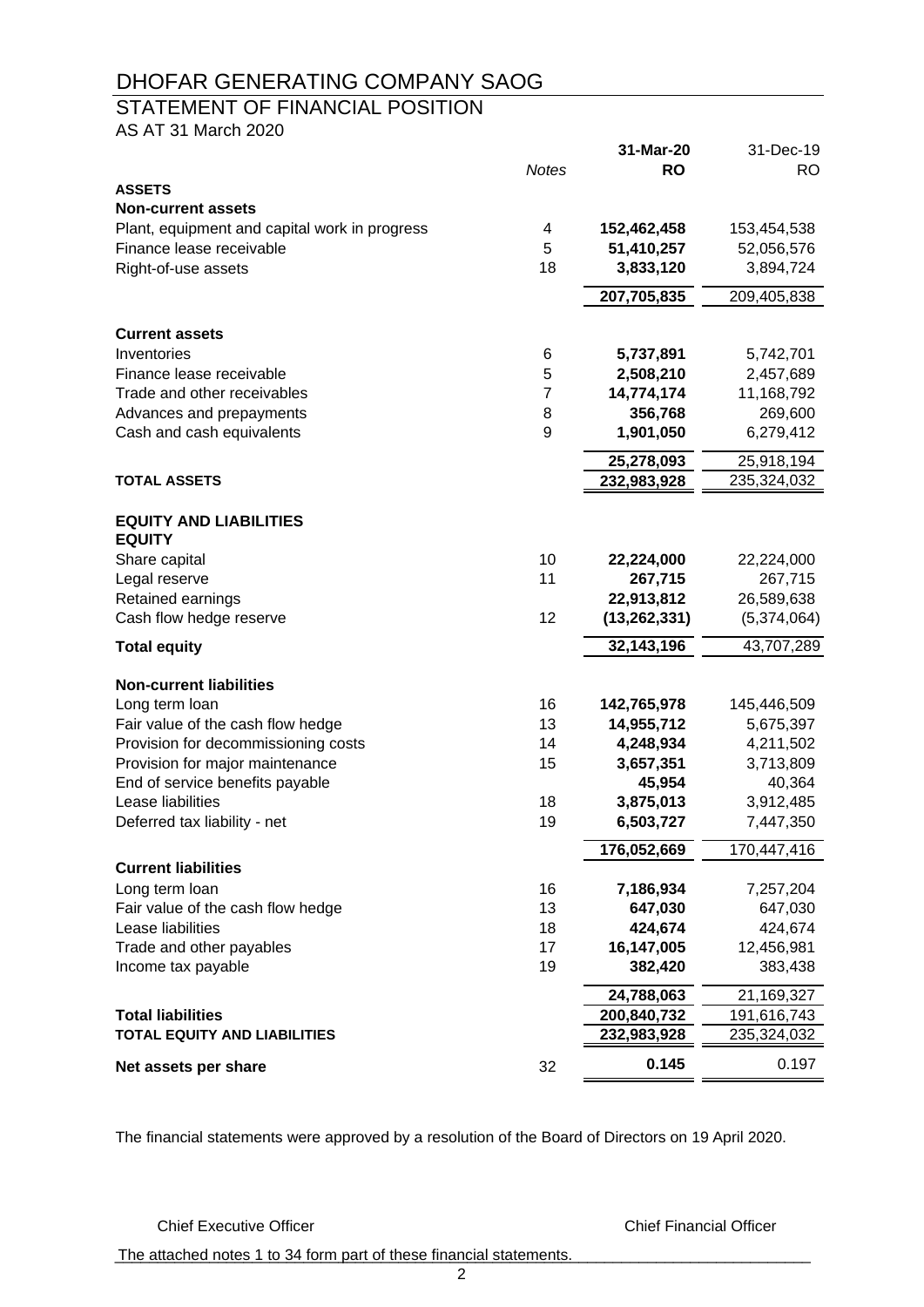# STATEMENT OF CASH FLOWS

For the period ended 31 March 2020

|                                                                |              | 3 Months<br>ended | 3 Months<br>ended |
|----------------------------------------------------------------|--------------|-------------------|-------------------|
|                                                                |              | 31-Mar-20         | 31-Mar-19         |
|                                                                | <b>Notes</b> | <b>RO</b>         | <b>RO</b>         |
|                                                                |              |                   |                   |
| <b>OPERATING ACTIVITIES</b>                                    |              |                   |                   |
| Profit before tax for the period                               |              | (1,227,242)       | (1,270,193)       |
| Adjustments for:                                               |              |                   |                   |
| Depreciation of plant and equipment                            | 4            | 992,081           | 987,230           |
| Depreciation of right of use asset                             | 21           | 61,604            | 73,974            |
| Finance costs                                                  | 24           | 1,780,419         | 1,856,408         |
| Interest income on finance lease                               | 20           | (1, 108, 980)     | (1, 155, 551)     |
| Provision for end of service benefit                           |              | 16,527            | 4,547             |
|                                                                |              | 514,409           | 496,415           |
| Working capital changes:                                       |              |                   |                   |
| Inventories                                                    |              | 4,810             | 56,398            |
| Trade and other receivables                                    |              | (3,605,382)       | (163, 269)        |
| Trade and other payables                                       |              | 3,696,647         | (258, 865)        |
| Advances and prepayments                                       |              | (120, 361)        | 110,843           |
| Cash generated from operations                                 |              | 490,123           | 241,522           |
| Payments for end of service benefit                            |              | (10, 937)         |                   |
| Income tax paid                                                |              | (1,018)           |                   |
| Finance lease instalments (power capacity payments) received   |              | 1,704,777         | 1,704,778         |
| Net cash flows generated from operating activities             |              | 2,182,945         | 1,946,300         |
|                                                                |              |                   |                   |
| <b>INVESTING ACTIVITIES</b>                                    |              |                   |                   |
| Major maintenance - payment                                    | 15           | (93, 524)         | (119, 348)        |
| Additions to equipment and capital work-in-progress            | 4            |                   | (79, 204)         |
| Net cash flows used in investing activities                    |              | (93, 524)         | (198, 552)        |
|                                                                |              |                   |                   |
| <b>FINANCING ACTIVITIES</b>                                    |              |                   |                   |
| Finance cost paid                                              |              | (1,605,505)       | (1,703,528)       |
| Payment of lease liabilities                                   | 18           | (65, 533)         | (133, 137)        |
| Repayment of long term loan                                    | 16           | (2,796,585)       | (2,670,749)       |
| Dividend payment                                               | 34           | (2,000,160)       | (2,000,160)       |
| Net cash flows (used in) / generated from financing activities |              | (6, 467, 783)     | (6,507,574)       |
|                                                                |              |                   |                   |
| (DECREASE) / INCREASE IN CASH AND CASH EQUIVALENTS             |              | (4,378,362)       | (4,759,826)       |
|                                                                |              |                   |                   |
| Cash and cash equivalents at beginning of the period           |              | 6,279,412         | 10,106,712        |
|                                                                |              |                   |                   |
| CASH AND CASH EQUIVALENTS AT END OF THE PERIOD                 | 9            | 1,901,050         | 5,346,886         |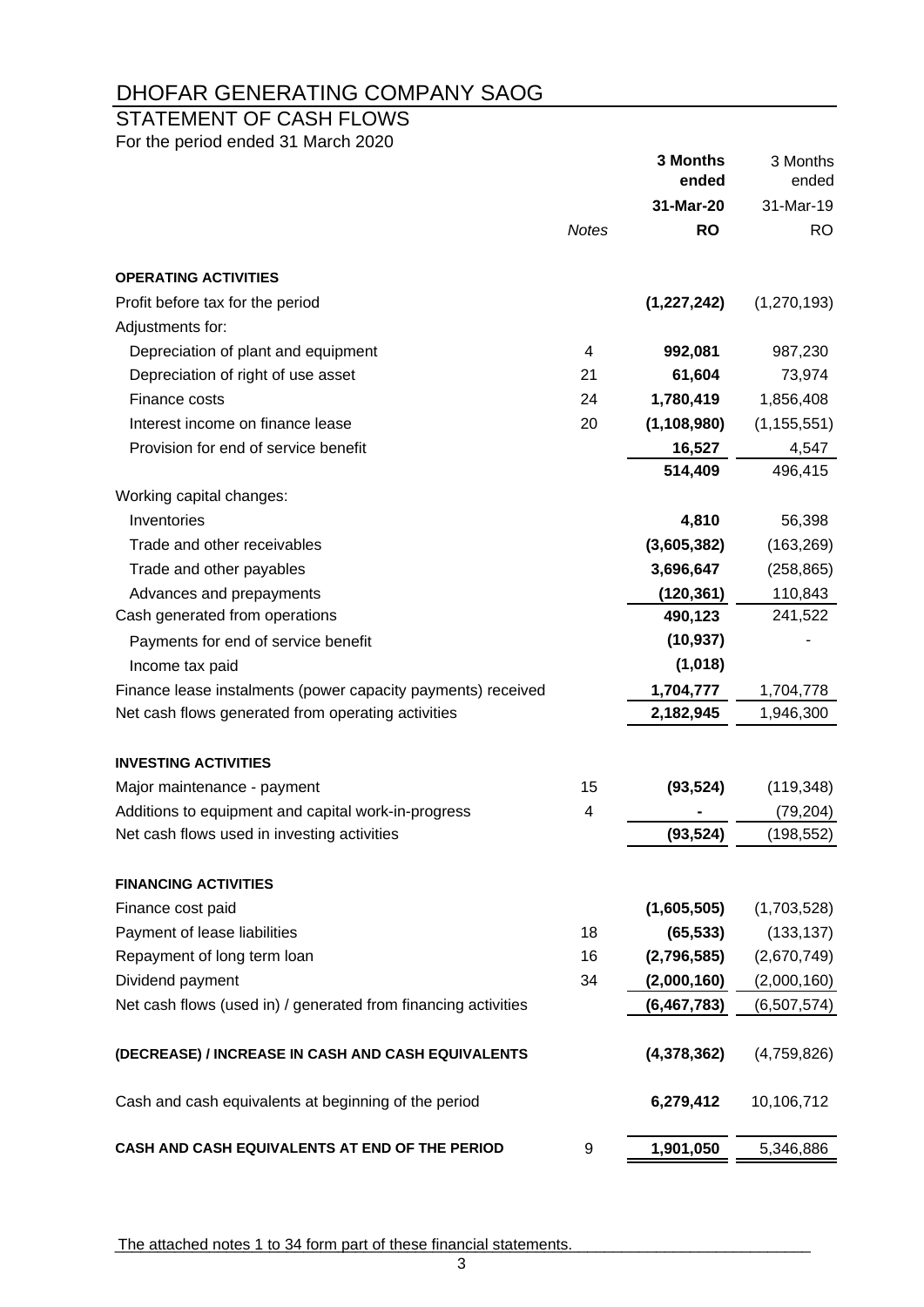# STATEMENT OF CHANGES IN EQUITY

For the period ended 31 March 2020

|                                            | <b>Share</b><br>capital | Legal<br>reserve | <b>Retained</b><br>earnings | <b>Cash flow</b><br>hedge<br>reserve | <b>Total</b>  |
|--------------------------------------------|-------------------------|------------------|-----------------------------|--------------------------------------|---------------|
|                                            | <b>RO</b>               | <b>RO</b>        | <b>RO</b>                   | <b>RO</b>                            | <b>RO</b>     |
| Balance at 1 January 2019                  | 22,224,000              | 202,595          | 30,250,353                  | (1,222,955)                          | 51,453,993    |
| Effect of adoption IFRS 16                 |                         |                  | (246, 478)                  |                                      | (246, 478)    |
| Balance at 1 January 2019 (adjusted)       | 22,224,000              | 202,595          | 30,003,875                  | (1,222,955)                          | 51,207,515    |
| Profit for the year                        |                         |                  | 651,203                     |                                      | 651,203       |
| Other comprehensive loss for the year      |                         |                  |                             | (4, 151, 109)                        | (4, 151, 109) |
| Total comprehensive income for the year    |                         |                  | 651,203                     | (4, 151, 109)                        | (3,499,906)   |
| Transfer to legal reserve                  |                         | 65,120           | (65, 120)                   |                                      |               |
| Dividend paid (note 34)                    |                         |                  | (4,000,320)                 |                                      | (4,000,320)   |
| Balance at 31 December 2019                | 22,224,000              | 267,715          | 26,589,638                  | (5,374,064)                          | 43,707,289    |
| Profit for the period                      |                         |                  | (1,675,666)                 |                                      | (1,675,666)   |
| Other comprehensive loss for the period    |                         |                  |                             | (7,888,267)                          | (7,888,267)   |
| Total comprehensive expense for the period |                         |                  | (1,675,666)                 | (7,888,267)                          | (9,563,933)   |
| Transfer to legal reserve                  |                         |                  |                             |                                      |               |
| Dividend paid (note 34)                    |                         |                  | (2,000,160)                 |                                      | (2,000,160)   |
| Balance at 31 March 2020                   | 22,224,000              | 267,715          | 22,913,812                  | (13, 262, 331)                       | 32,143,196    |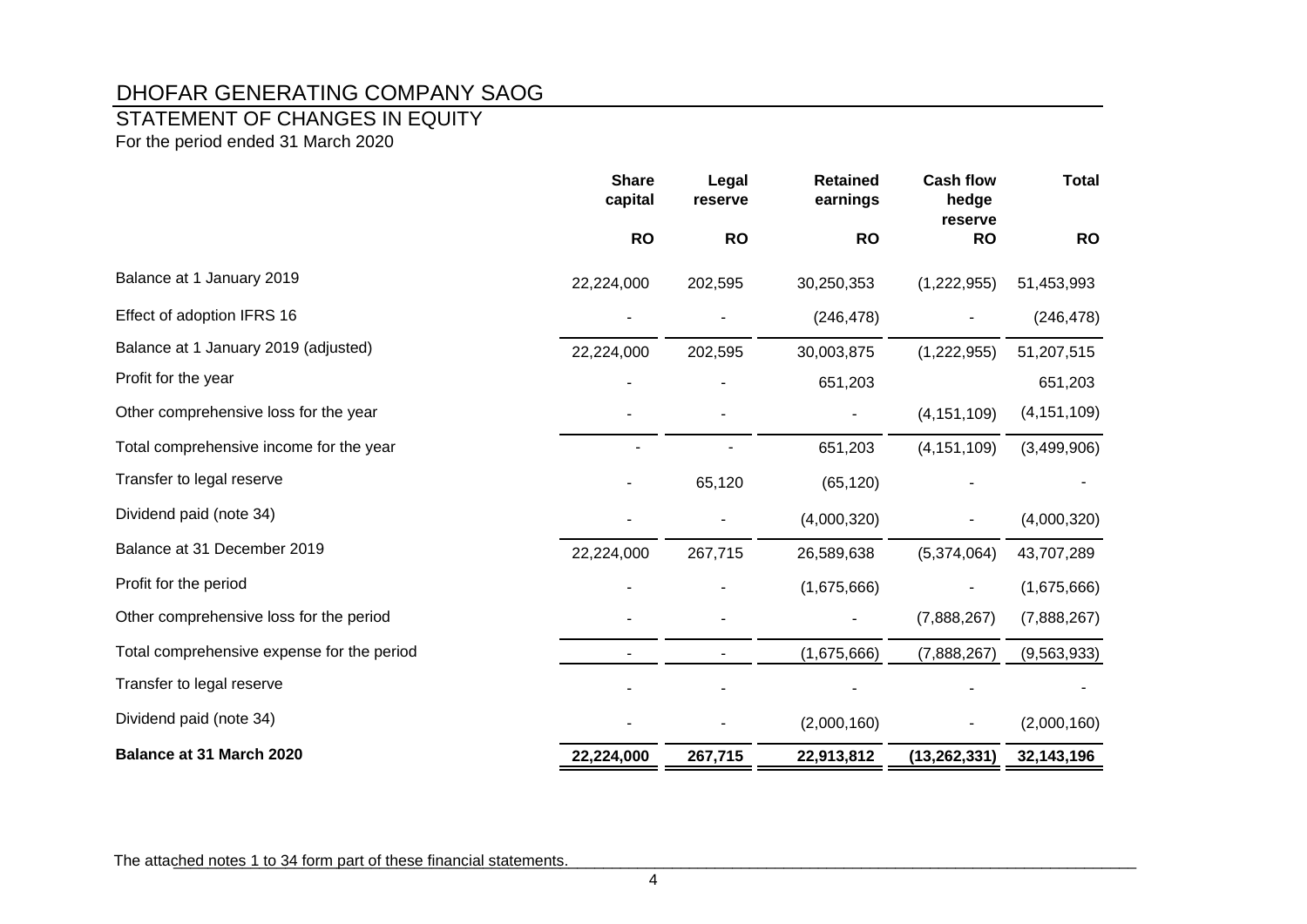# NOTES TO THE FINANCIAL STATEMENTS For the period ended 31 March 2020

# **1 ACTIVITIES**

Dhofar Generating Company (the "Company" or "DGC") was registered as a closely held joint stock company ('SAOC') in the Sultanate of Oman on 28 February 2001 under the Commercial Companies Law in Oman. Subsequently, the Company was converted to a Public Joint Stock Company ("SAOG") and was listed on the Muscat Securities Market on 5 September 2018.

The ultimate investors include International Company for Water and Power Projects ("ACWA Power"), Mitsui & Co., Ltd., and Dhofar International Development & Investment Holding Company S.A.O.G ("DIDIC"). The registered address of ACWA Power is 22616, King Abdul Aziz Road, Riyadh, Kingdom of Saudi Arabia. The registered address of Mitsui & Co., Ltd. Marunouchi l-chime, Chiyoda—ku, Tokyo 100- 8631, Japan Nippon Life Marunouchi Garden Tower. The registered address of DIDIC is P.O.Box: 2163 Salalah, Postal Code: 211, Sultanate of Oman.

The operations of the Company are governed by the provisions of "the Law for the Regulation and Privatization of the Electricity and Related Water Sector" (the Sector Law) promulgated by Royal Decree 78/2004. The principal activity of the Company is electricity generation under a license issued by the Authority for Electricity Regulation, Oman (AER).

# **Agreements**

The Concession Agreement, to which DGC was a party, was terminated effective 1 January 2014. Accordingly, from 1 January 2014, the Company has been granted a generation license by the AER for the electricity generation business. The Company has entered into a Power Purchase Agreement ('PPA') on 31 December 2013 with Oman Power and Water Procurement Company SAOC ('OPWP') to sell the available capacity of Electricity. The PPA was subsequently amended on 1 January 2014.

A second amendment agreement to the PPA was signed on 19 April 2015 which became effective on 22 June 2015 after completion of all requirements under the terms of the agreement. This amendment agreement envisions the construction of a new 445MW power plant and sets the PPA term of the existing 273MW power plant and new plant for a year of 15 years from the scheduled commercial operation date ('SCOD') of the new plant. The SCOD was achieved on 1 January 2018 as per the plan.

The Company entered into an Engineering, Procurement and Construction ('EPC') contract with SEPCO III Electric Power Construction Corporation for the construction of a new 445MW facility. The Company also entered into a long term loan agreement on 8 July 2015 with a consortium of local and international banks including Bank Muscat SAOG, Bank Dhofar SAOG, Mizuho Bank LTD, Standard Chartered Bank, KfW IPEX-Bank GmbH, Sumitomo Mitsui Trust Bank Limited and Sumitomo Mitsui Bank Corporation.

The Company has signed an Operations and Maintenance Agreement with Dhofar O&M Company LLC effective 4 June 2015 for all operations and maintenance of the plants.

# **2 SIGNIFICANT ACCOUNTING POLICIES**

# **2.1 Basis of preparation**

These financial statements have been prepared in accordance with International Financial Reporting Standard (IFRS) and the requirements of the Commercial Companies Law of the Sultanate of Oman, as amended and the Capital Market Authority.

The new Commercial Companies Law promulgated by the Royal Decree No. 18/2019 (the Commercial Companies Law of the Sultanate of Oman) was issued on 13 February 2019 which has replaced the Commercial Companies Law of 1974. As per the articles of the Royal Decree No. 18/2019, the new Commercial Companies Law has come into force on 17 April 2019 and the companies should comply with the new law within 1 year from 17 April 2019.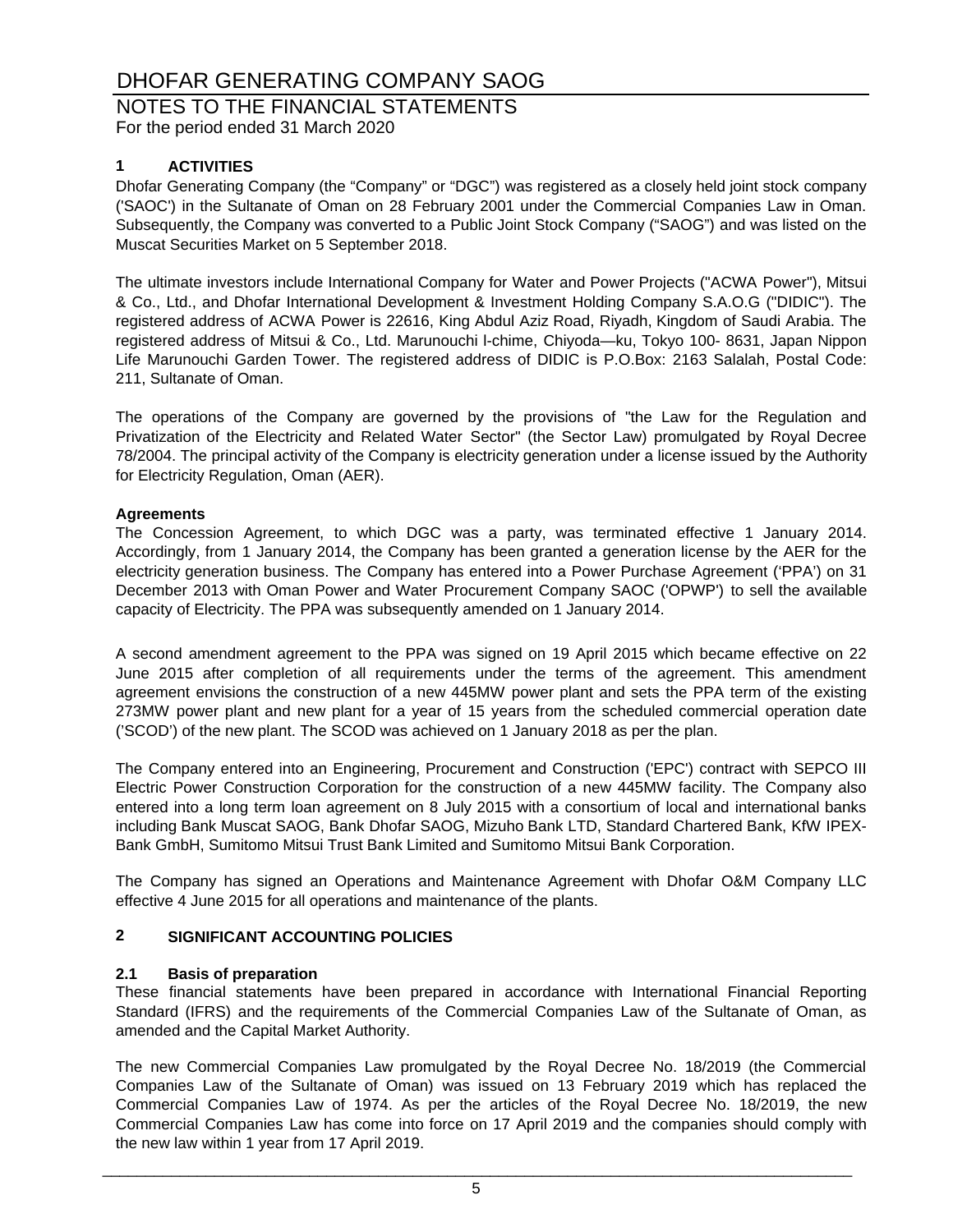# NOTES TO THE FINANCIAL STATEMENTS For the period ended 31 March 2020

# **2 SIGNIFICANT ACCOUNTING POLICIES (continued)**

# **2.1 Basis of preparation (continued)**

The financial statements have been prepared on a historical cost basis, except for derivative financial instruments carried at fair value.

The financial statements have been presented in Rial Omani which is the functional and reporting currency for these financial statements.

# **2.2 Changes in accounting policies**

The accounting policies are consistent with those in the previous years except as following;

# **2.2.1 Adoption of new and revised international financial reporting standards (IFRSs)**

For the period ended 31 March 2020, the Company has adopted all of the new and revised standards and interpretations issued by the International Accounting Standards Board (IASB) and the International Financial Reporting Interpretations Committee (IFRIC) of the IASB that are relevant to its operations and effective for years beginning on or after 1 January 2020.

# **2.2.2 Standard issued but not yet effective**

The new and amended standards and interpretations that are issued, but not yet effective, up to the date of issuance of the Company's financial statements are disclosed below. The Company intends to adopt these new and amended standards and interpretations, if applicable, when they become effective.

- IFRS 17 Insurance Contracts

- Amendments to IAS 1 : Classification of Liabilities as Current or Non-Current

# **2.2.3 Interest Rate Benchmark Reform**

Phase 1 Interest Rate Benchmark Reform (IBOR) Amendments to IFRS 9, IAS 39 and IFRS 7 were published by the IASB in September 2019, which includes a number of reliefs, which apply to all hedging relationships that are directly affected by interest rate benchmark reform. The Company is assessing the impact of Phase 1 IBOR amendments which are effective for annual periods beginning on or after 1 January 2020.

# **2.3 Summary of significant accounting policies**

Following are the significant accounting policies adopted by the Company;

# **2.3.1 Current versus non-current classification**

The Company presents assets and liabilities in the statement of financial position based on current / noncurrent classification. An asset is current when it is:

- Expected to be realised or intended to be sold or consumed in the normal operating cycle
- Expected to be realised within twelve months after the reporting year, or
- Cash or cash equivalent unless restricted from being exchanged or used to settle a liability for at least twelve months after the reporting year
- Held primarily for the purpose of trading

All other assets are classified as non-current.

A liability is current when:

- It is expected to be settled in the normal operating cycle
- It is held primarily for the purpose of trading
- It is due to be settled within twelve months after the reporting year, or
- There is no unconditional right to defer the settlement of the liability for at least twelve months after the reporting year

The Company classifies all other liabilities as non-current.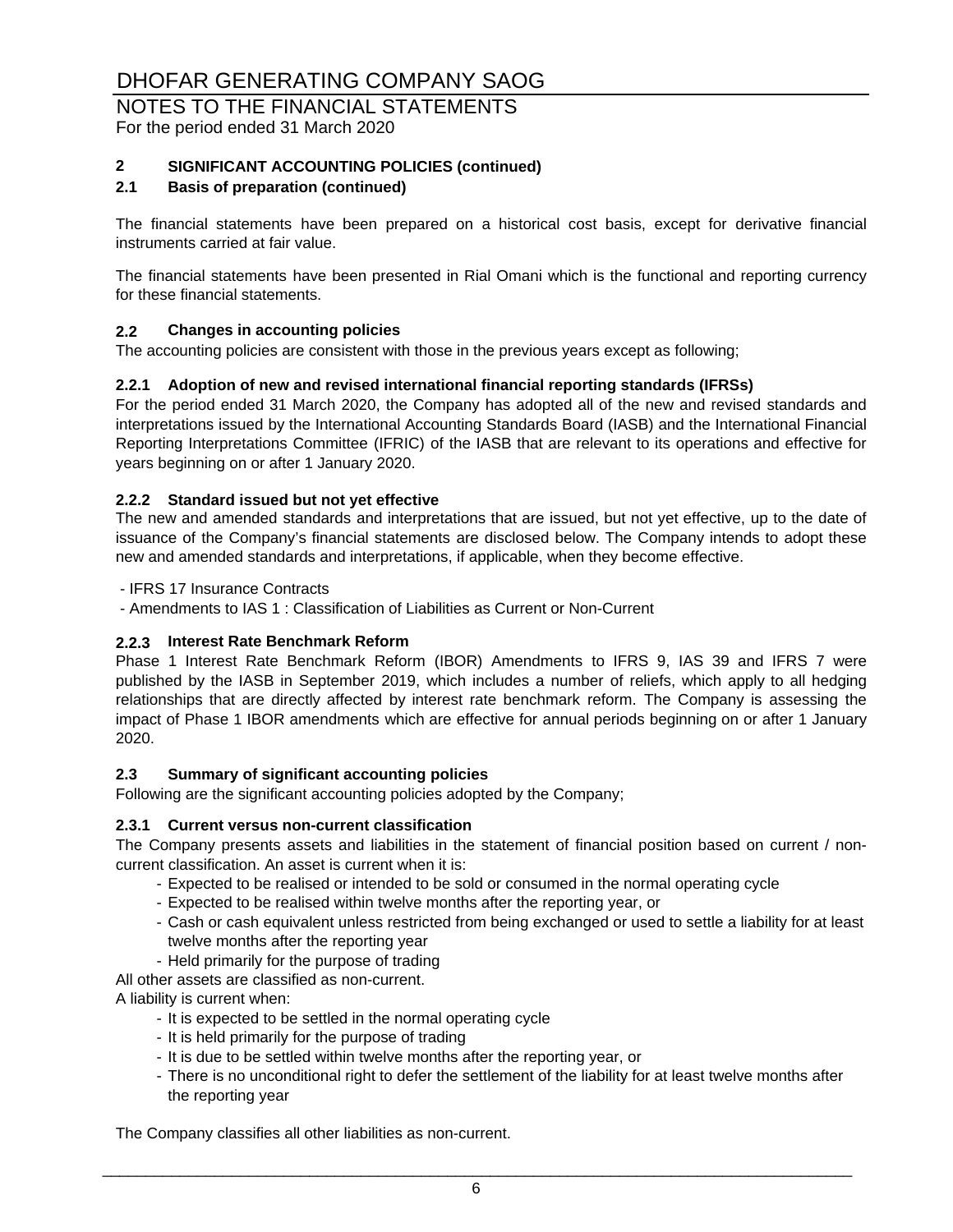# NOTES TO THE FINANCIAL STATEMENTS

For the period ended 31 March 2020

# **2 SIGNIFICANT ACCOUNTING POLICIES (continued)**

# **2.2 Changes in accounting policies (continued)**

# **2.3.2 Fair value measurement**

The Company measures financial instruments such as derivatives at fair value at each reporting date.

Fair value is the price that would be received to sell an asset or paid to transfer a liability in an orderly transaction between market participants at the measurement date. The fair value measurement is based on the presumption that the transaction to sell the asset or transfer the liability takes place either:

- In the principal market for the asset or liability, or

- In the absence of a principal market, in the most advantageous market for the asset or liability. The principal or the most advantages market must be accessible by the company.

The fair value of an asset or a liability is measured using the assumptions that market participants would use when pricing the asset or liability, assuming that market participants act in their economic best interest.

A fair value measurement of a non-financial asset takes into account a market participant's ability to generate economic benefits by using the asset in its highest and best use or by selling it to another market participant that would use the asset in its highest and best use.

The Company uses valuation techniques that are appropriate in the circumstances and for which sufficient data are available to measure fair value, maximizing the use of relevant observable inputs and minimizing the use of unobservable inputs.

All assets and liabilities for which fair value is measured or disclosed in the financial statements are categorized within the fair value hierarchy, described as follows, based on the lowest level input that is significant to the fair value measurement as a whole:

- Level 1 Quoted (unadjusted) market prices in active markets for identical assets or liabilities
- Level 2 Valuation techniques for which the lowest level input that is significant to the fair value measurement is directly or indirectly observable
- Level 3 Valuation techniques for which the lowest level input that is significant to the fair value measurement is unobservable

For assets and liabilities that are recognised in the financial statements at fair value on a recurring basis, the Company determines whether transfers have occurred between levels in the hierarchy by re-assessing categorization (based on the lowest level input that is significant to the fair value measurement as a whole) at the end of each reporting year.

# **2.3.3 Revenue recognition**

The Company's business is to generate and supply electricity to its sole customer OPWP under long term PPA. Revenue from OPWP comprises of the following:

- Capacity charge covering the investment charge and fixed operation and maintenance charge; and
- Output charge covering the fuel charge and variable operation and maintenance charge.

The PPA of the Company is finance lease arrangement for the existing 273 MW power plant and operating lease arrangement for the new 445MW power plant.

# i) Revenue from lease contracts

The treatment for 273 MW plant is a finance lease arrangement and lease interest income is recognised in the statement of comprehensive income. Capacity charge covering the investment charge receiving under the PPA is finance lease payments and accounted based on IFRS 16.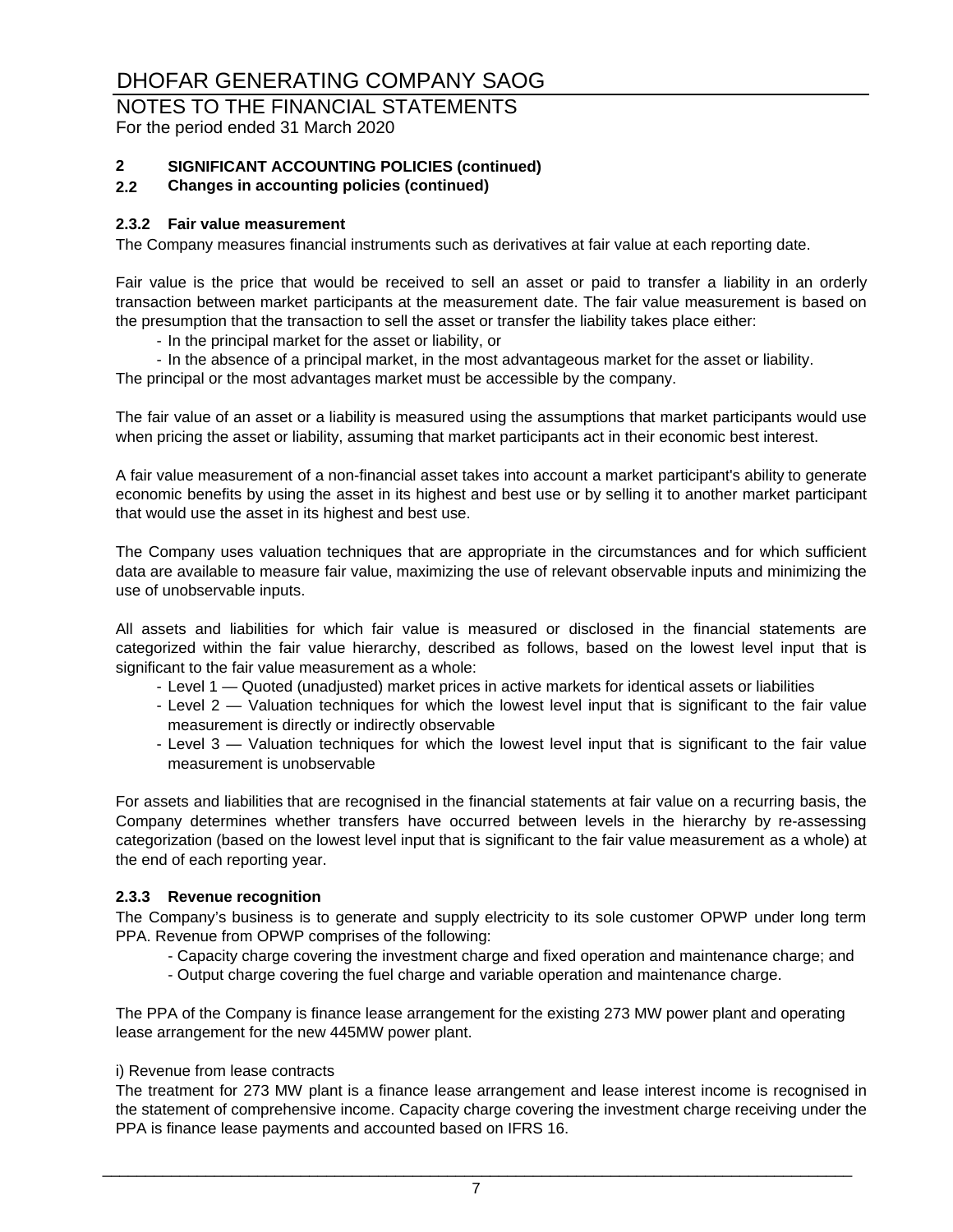# NOTES TO THE FINANCIAL STATEMENTS For the period ended 31 March 2020

# **2 SIGNIFICANT ACCOUNTING POLICIES (continued)**

**2.3 Summary of significant accounting policies (continued)**

# **2.3.3 Revenue recognition (continued)**

# i) Revenue from lease contracts (continued)

The investment charge of 445 MW plant has been treated as containing a lease which conveys the right to use the underlying assets in exchange of consideration. This component of revenue is recognised on straight line basis over the lease term to the extent that capacity has been made available based on contractual terms of PPA and accounted based on IFRS 16.

#### ii) Revenue from contracts with customers

Fixed operation and maintenance charges are recognised as revenue when the capacity is made available by performing required planned and unplanned maintenance on timely basis so that the plant is in a position to run and generate required output and accrue to the business over time. Output charges are recognised as revenue upon delivery of electricity to the national grid which accrue over time when the customer accepts deliveries and there is no unfulfilled performance obligation that could affect the customer's acceptance of the project. Amounts received in relation to electricity energy charges are contingent rental receipts. Revenue from contracts with customers is accounted based on IFRS 15.

The Company has long term agreements with OPWP which determine performance obligation, transaction price and allocates the transaction price to each of the separate performance obligations. Accumulated experience is used to estimate and provide for the discounts, using the expected value method, and revenue is only recognised to the extent that it is highly probable that a significant reversal will not occur.

There is no significant financing component attached to the receivable from customer. Goods and services are provided on agreed credit terms of the contract and payment occurs within 25 days from the submission of invoice. Company submits invoices on monthly basis in arrears and generally are submitted on or before the 5th day of the subsequent month.

# **2.3.4 Taxes**

#### *Current income tax*

Taxation is provided in accordance with Omani fiscal regulations.

Income tax is recognised in the statement of comprehensive income except to the extent that it relates to items recognised in the statement of comprehensive income or directly in equity, in which case it is recognised in the statement of comprehensive income or directly in equity, respectively. Current tax is the expected tax payable on the taxable income for the period or relating to previous years as a result of tax assessment, using tax rates enacted or substantially enacted at the reporting date, and any adjustment to tax payable in respect of previous years.

#### *Deferred tax*

Deferred income tax is provided using the liability method on temporary differences at the reporting date between the tax bases of assets and liabilities and their carrying amounts.

Deferred income tax assets and liabilities are measured at the tax rates that are expected to apply in the year when the asset is realised or the liability is settled, based on tax laws that have been enacted at the reporting date.

Deferred income tax assets are recognised for all deductible temporary differences, carry-forward of unused tax credits and unused tax losses, to the extent that it is probable that taxable profit will be available, against which the deductible temporary differences and the carry-forward of unused tax credits and unused tax losses can be utilised except when the deferred tax asset relating to the deductible temporary difference arises from the initial recognition of an asset or liability in a transaction that is not a business combination and, at the time of the transaction, affects neither the accounting profit nor taxable profit or loss.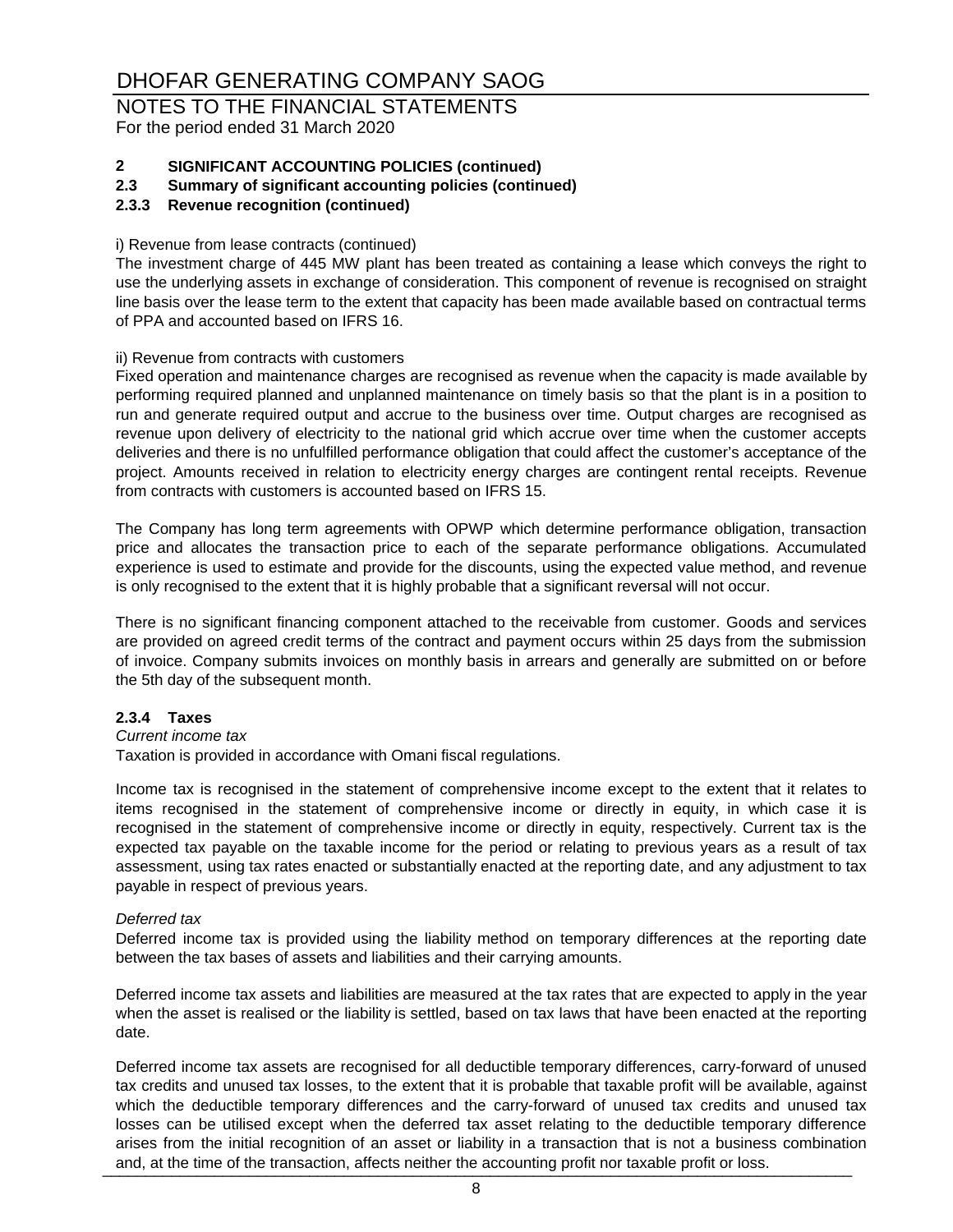# NOTES TO THE FINANCIAL STATEMENTS For the period ended 31 March 2020

# **2 SIGNIFICANT ACCOUNTING POLICIES (continued)**

# **2.3 Summary of significant accounting policies (continued)**

# **2.3.4 Taxes (continued)**

The carrying amount of deferred income tax assets are reviewed at each reporting date and reduced to the extent that it is no longer probable that sufficient taxable profit will be available to allow all or part of the deferred income tax asset to be utilised. Unrecognised deferred tax assets are re-assessed at each reporting date and are recognised to the extent that it has become probable that future taxable profits will allow the deferred tax asset to be recovered.

Deferred tax assets and liabilities are offset as there is a legally enforcement to offset these in Oman.

# **2.3.5 Foreign currencies**

The Company's financial statements are presented in Omani Rials, which is also the company's functional currency. Transactions in foreign currencies are initially recorded by the Company at its functional currency spot rates at the date the transaction first qualifies for recognition. Monetary assets and liabilities denominated in foreign currencies are translated at the functional currency spot rates of exchange at the reporting date.

Non-monetary items that are measured in terms of historical cost in a foreign currency are translated using the exchange rates at the dates of the initial transactions. Non-monetary items measured at fair value in a foreign currency are translated using the exchange rates at the date when the fair value is determined.

The gain or loss arising on translation of non-monetary items measured at fair value is treated in line with the recognition of the gain or loss on the change in fair value of the item (i.e., translation differences on items whose fair value gain or loss is recognised in OCI or profit or loss are also recognised in OCI or profit or loss, respectively).

# **2.3.6 Plant and equipment**

Capital work in progress is stated at cost, net of accumulated impairment losses, if any.

Depreciation of capital work in progress commences when the assets are ready for the intended use.

Plant and equipment is stated at cost, net of accumulated depreciation and accumulated impairment losses, if any. Such cost includes the cost of replacing part of the plant and equipment and borrowing costs for longterm construction projects if the recognition criteria are met. When significant parts of plant and equipment are required to be replaced at intervals, the Company depreciates them separately based on their specific useful lives. Likewise, when a major inspection is performed, its cost is recognised in the carrying amount of the plant and equipment as a replacement if the recognition criteria are satisfied. All other repair and maintenance costs are recognised in statement of comprehensive income as incurred. The present value of the expected cost for the decommissioning of an asset after its use is included in the cost of the respective asset if the recognition criteria for a provision are met.

Depreciation is calculated on a straight line basis over the estimated useful lives of assets as follows:

|                                              | Years |  |
|----------------------------------------------|-------|--|
| Plant, machinery, civil and structural works | 40    |  |
| Decommissioning assets                       | 40    |  |
| Plant capital spares and other equipment     | 18    |  |
| Computer and equipment                       | 5     |  |
| Motor vehicle                                | 5     |  |
| <b>Furniture and fixtures</b>                | 5     |  |
| Computer software                            | 5     |  |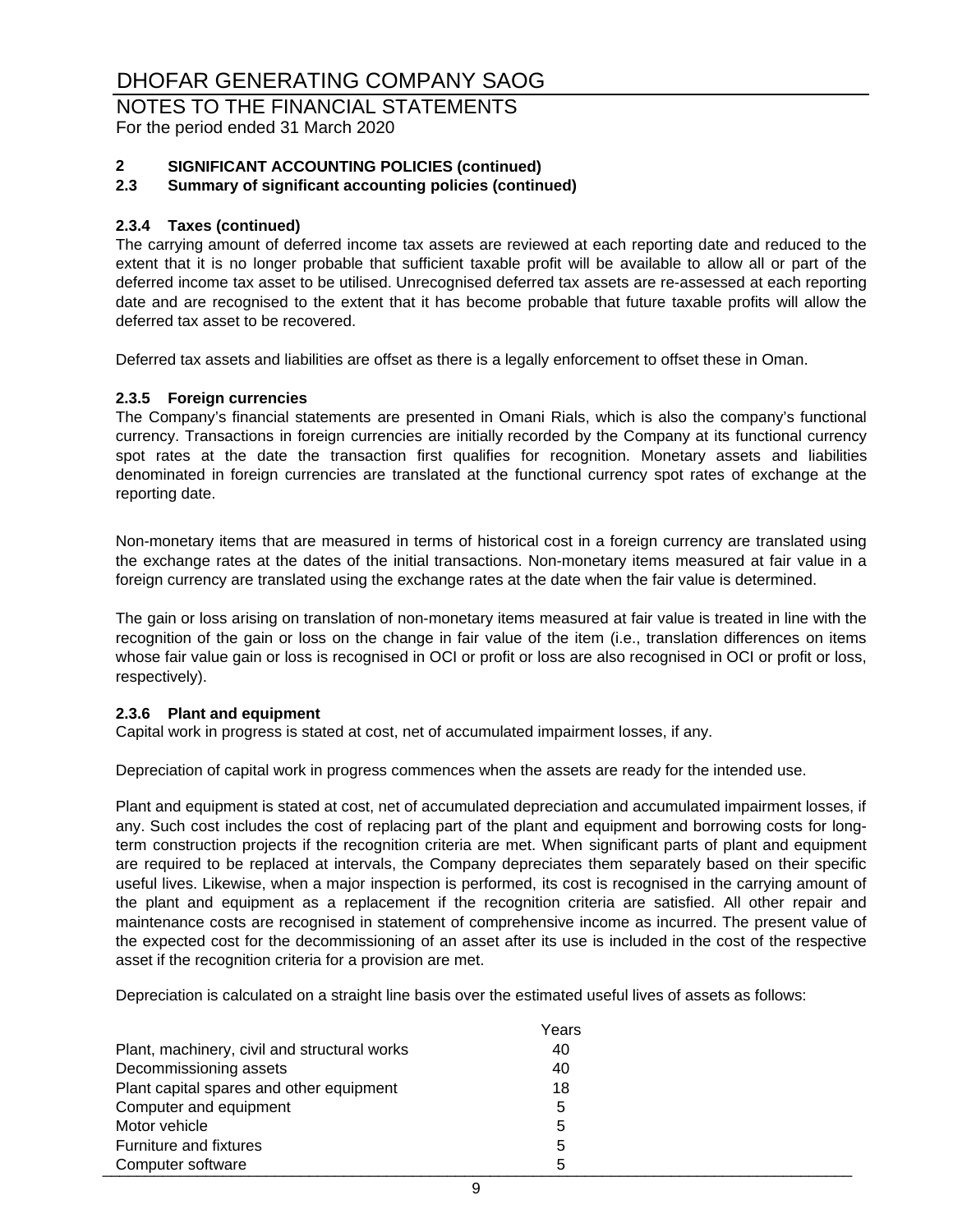# NOTES TO THE FINANCIAL STATEMENTS For the period ended 31 March 2020

# **2 SIGNIFICANT ACCOUNTING POLICIES (continued)**

# **2.3 Summary of significant accounting policies (continued)**

# **2.3.6 Plant and equipment (continued)**

The carrying values of equipment are reviewed for impairment when events or changes in circumstances indicate the carrying value may not be recoverable. If any such indication exists and where the carrying values exceed the estimated recoverable amount, the assets are written down to their recoverable amount, being the higher of their fair value less costs to sell and their value in use.

Expenditure incurred to replace a component of an item of property, equipment that is accounted for separately is capitalised and the carrying amount of the component that is replaced is written off. Other subsequent expenditure is capitalised only when it increases future economic benefits of the related item of property, equipment. All other expenditure is recognised in the statement of comprehensive income as the expense is incurred.

When each major inspection is performed, its cost is recognised in the carrying amount of the property, equipment as a replacement if the recognition criteria are satisfied.

An item of property, equipment is derecognised upon disposal or when no future economic benefits are expected from its use or disposal. Any gain or loss arising on derecognition of the asset (calculated as the difference between the net disposal proceeds and the carrying amount of the asset) is included in the statement or profit or loss in the year the asset is derecognised.

The assets' residual values, useful lives and methods are reviewed, and adjusted prospectively, if appropriate, at each financial year end.

The assets' residual values and useful lives are reviewed, and adjusted if appropriate, at each reporting date. Where the carrying amount of an item of property, plant and equipment is greater than the estimated recoverable amount, it is written down immediately to its recoverable amount.

Gains and losses on disposal of property, plant and equipment are determined by reference to their carrying amounts.

# **2.3.7 Leases**

The Company assesses at contract inception whether a contract is, or contains, a lease. That is, if the contract conveys the right to control the use of an identified asset for a period of time in exchange for consideration.

# *Company as a lessee*

The Company applies a single recognition and measurement approach for all leases, except for short-term leases and leases of low-value assets. The Company recognises lease liabilities to make lease payments and right-of-use assets representing the right to use the underlying assets.

#### *a. Right of use assets*

The Company recognises right-of-use assets at the commencement date of the lease (i.e., the date the underlying asset is available for use). Right of use assets are measured at cost, less any accumulated depreciation and impairment losses, and adjusted for any remeasurement of lease liabilities. The cost of right of use assets includes the amount of lease liabilities recognised, initial direct costs incurred, and lease payments made at or before the commencement date less any lease incentives received. Unless the Company is reasonably certain to obtain ownership of the leased asset at the end of the lease term, the recognised right of use assets are depreciated on a straight-line basis over the shorter of its estimated useful life and the lease term. Right of use assets are subject to impairment.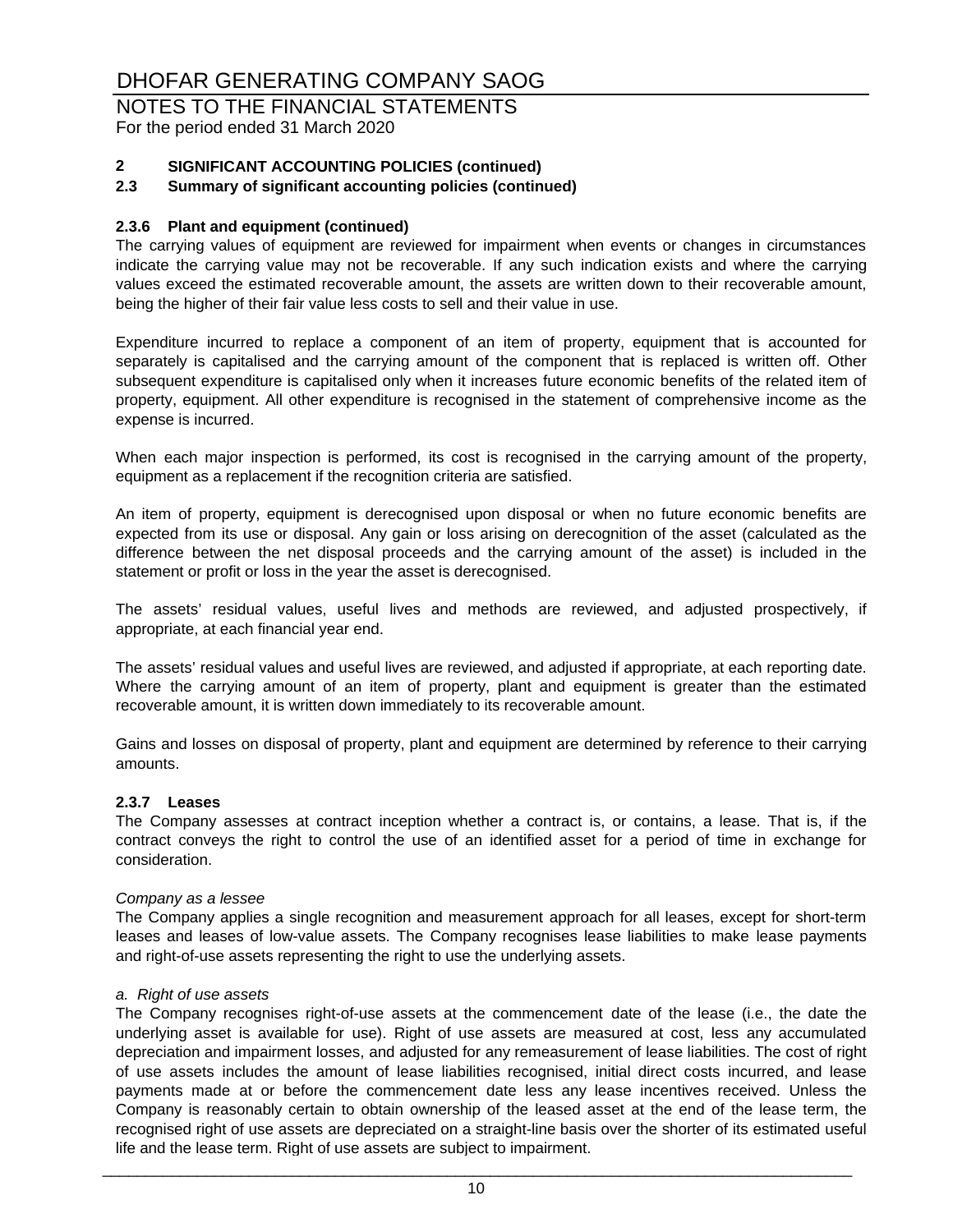# NOTES TO THE FINANCIAL STATEMENTS

For the period ended 31 March 2020

# **2 SIGNIFICANT ACCOUNTING POLICIES (continued)**

# **2.3 Summary of significant accounting policies (continued)**

# **2.3.7 Leases (continued)**

# *b. Lease liabilities*

At the commencement date of the lease, the Company recognises lease liabilities measured at the present value of lease payments to be made over the lease term. The lease payments include fixed payments (including in- substance fixed payments) less any lease incentives receivable, variable lease payments that depend on an index or a rate, and amounts expected to be paid under residual value guarantees. The lease payments also include the exercise price of a purchase option reasonably certain to be exercised by the Company and payments of penalties for terminating a lease, if the lease term reflects the Company exercising the option to terminate. The variable lease payments that do not depend on an index or a rate are recognised as expense in the period on which the event or condition that triggers the payment occurs.

In calculating the present value of lease payments, the Company uses the incremental borrowing rate at the lease commencement date if the interest rate implicit in the lease is not readily determinable. After the commencement date, the amount of lease liabilities is increased to reflect the accretion of interest and reduced for the lease payments made. In addition, the carrying amount of lease liabilities is remeasured if there is a modification, a change in the lease term, a change in the lease payments (e.g., a changes in future payments resulting from a change in index or rate used to determine such lease payments) or a change in the assessment to purchase the underlying asset.

# *c. Short-term leases and leases of low-value assets*

The Company applies the short-term lease recognition exemption to its short-term leases (i.e., those leases that have a lease term of 12 months or less from the commencement date and do not contain a purchase option). It also applies the lease of low-value assets recognition exemption to leases that are considered to be low value. Lease payments on short-term leases and leases of low-value assets are recognised as expense on a straight-line basis over the lease term.

# *Company as a lessor*

Leases in which the Company does not transfer substantially all the risks and rewards incidental to ownership of an asset are classified as operating leases. Rental income arising is accounted for on a straight-line basis over the lease terms and is included in revenue in the statement of comprehensive income due to its operating nature. Initial direct costs incurred in negotiating and arranging an operating lease are added to the carrying amount of the leased asset and recognised over the lease term on the same basis as rental income. Contingent rents are recognised as revenue in the period in which they are earned.

# **2.3.8 Financial assets**

# Initial recognition and measurement

Financial assets are classified, at initial recognition, as subsequently measured at amortized cost, fair value through other comprehensive income (OCI), and fair value through profit or loss.

The classification of financial assets at initial recognition depends on the financial asset's contractual cash flow characteristics and the Company's business model for managing them. With the exception of trade receivables that do not contain a significant financing component or for which the Company has applied the practical expedient, the Company initially measures a financial asset at its fair value plus, in the case of a financial asset not at fair value through profit or loss, transaction costs. Trade receivables that do not contain a significant financing component or for which the Company has applied the practical expedient are measured at the transaction price determined under IFRS 15.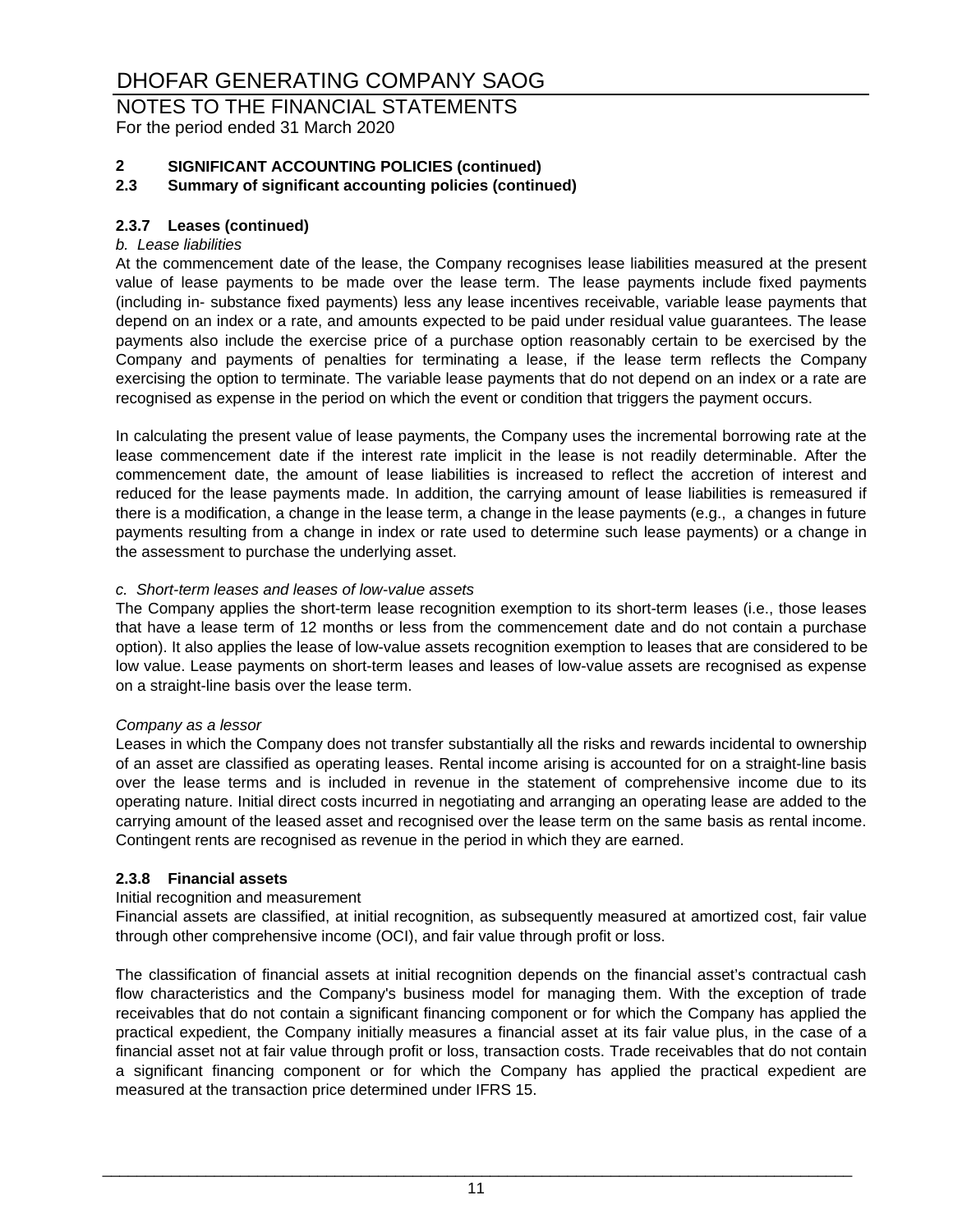# NOTES TO THE FINANCIAL STATEMENTS

For the period ended 31 March 2020

# **2 SIGNIFICANT ACCOUNTING POLICIES (continued)**

# **2.3 Summary of significant accounting policies (continued)**

# **2.3.8 Financial assets (continued)**

In order for a financial asset to be classified and measured at amortized cost or fair value through OCI, it needs to give rise to cash flows that are 'solely payments of principal and interest (SPPI)' on the principal amount outstanding. This assessment is referred to as the SPPI test and is performed at an instrument level. Financial asset with cash flow that are not SPPI are classified and measured at fair value through profit & loss irrespective of business model.

The Company's business model for managing financial assets refers to how it manages its financial assets in order to generate cash flows. The business model determines whether cash flows will result from collecting contractual cash flows, selling the financial assets, or both. The Company does not have any financial instrument that are measured either of FVOCI or FVPL except for the derivative instrument that are used as hedge instrument.

Purchases or sales of financial assets that require delivery of assets within a time frame established by regulation or convention in the market place (regular way trades) are recognised on the trade date, i.e., the date that the Company commits to purchase or sell the asset.

#### *Subsequent measurement*

For purposes of subsequent measurement, financial assets are classified in four categories:

- Financial assets at amortized cost (debt instruments)
- Financial assets at fair value through OCI with recycling of cumulative gains and losses (debt
- Financial assets designated at fair value through OCI with no recycling of cumulative gains and losses upon derecognition (equity instruments)
- Financial assets at fair value through profit or loss

# *Financial assets at amortized cost (debt instruments)*

This category is the most relevant to the Company. The Company measures financial assets at amortized cost if both of the following conditions are met:

- Financial assets designated at fair value through OCI with no recycling of cumulative gains and losses upon derecognition (equity instruments), and
- The contractual terms of the financial asset give rise on specified dates to cash flows that are solely payments of principal and interest on the principal amount outstanding.

Financial assets at amortized cost are subsequently measured using the effective interest (EIR) method and are subject to impairment. Gains and losses are recognised in statement of comprehensive income when the asset is derecognised, modified or impaired.

The Company's financial assets at amortized cost includes trade receivables and finance lease receivable.

# **Derecognition**

A financial asset (or, where applicable, a part of a financial asset or part of a company of similar financial assets) is primarily derecognised (i.e., removed from the Company's statement of financial position) when:

- The rights to receive cash flows from the asset have expired, or
- The Company has transferred its rights to receive cash flows from the asset or has assumed an obligation to pay the received cash flows in full without material delay to a third party under a 'passthrough' arrangement; and either (a) the Company has transferred substantially all the risks and rewards of the asset, or (b) the Company has neither transferred nor retained substantially all the risks and rewards of the asset, but has transferred control of the asset.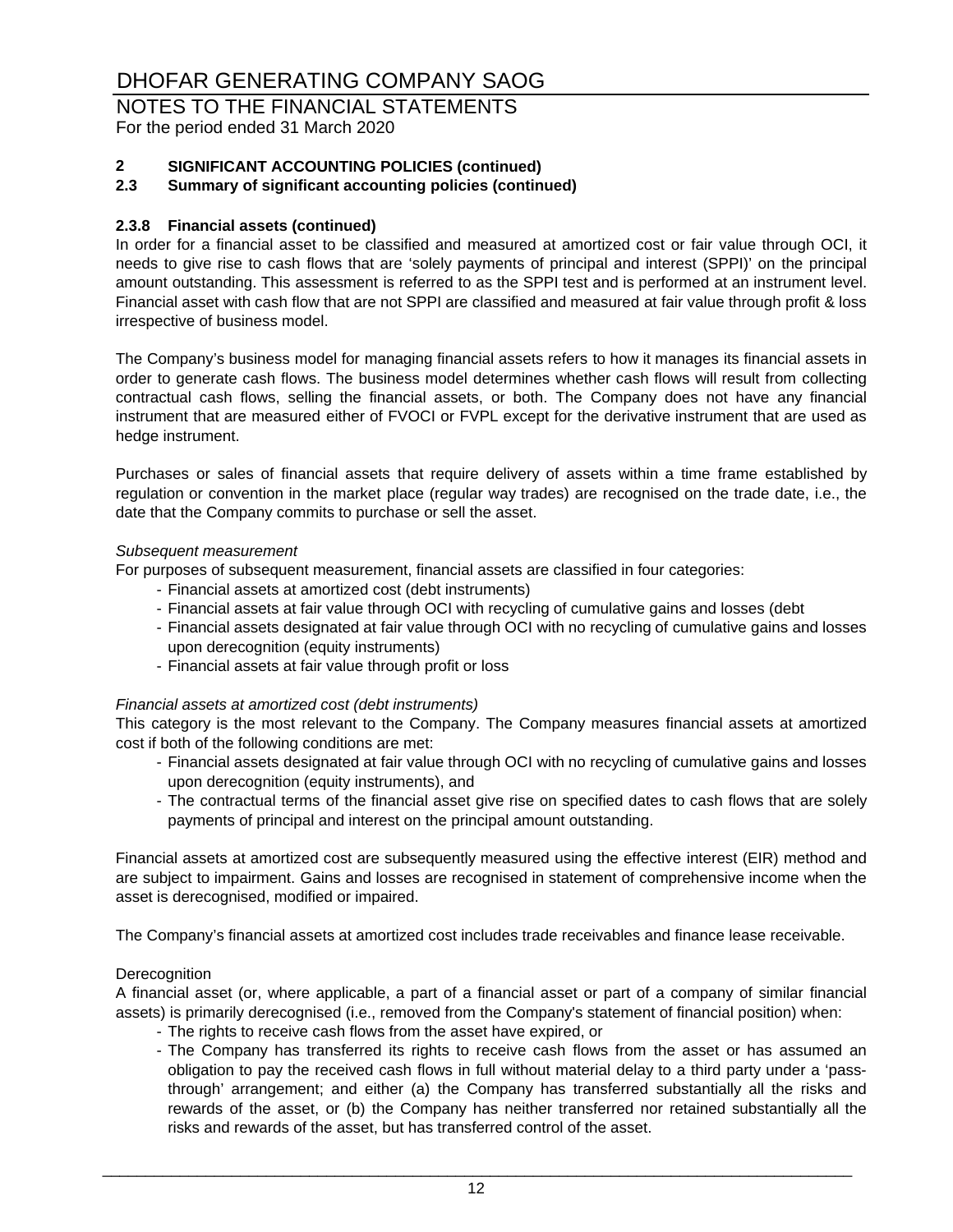# NOTES TO THE FINANCIAL STATEMENTS

For the period ended 31 March 2020

# **2 SIGNIFICANT ACCOUNTING POLICIES (continued)**

# **2.3 Summary of significant accounting policies (continued)**

# **2.3.8 Financial assets (continued)**

When the Company has transferred its rights to receive cash flows from an asset or has entered into a passthrough arrangement, it evaluates if, and to what extent, it has retained the risks and rewards of ownership. When it has neither transferred nor retained substantially all of the risks and rewards of the asset, nor transferred control of the asset, the Company continues to recognise the transferred asset to the extent of its continuing involvement. In that case, the Company also recognises an associated liability. The transferred asset and the associated liability are measured on a basis that reflects the rights and obligations that the Company has retained.

Continuing involvement that takes the form of a guarantee over the transferred asset is measured at the lower of the original carrying amount of the asset and the maximum amount of consideration that the Company could be required to repay.

# Impairment of financial assets

The Company recognises an allowance for Expected Credit Losses (ECLs) for all debt instruments not held at fair value through profit or loss. ECLs are based on the difference between the contractual cash flows due in accordance with the contract and all the cash flows that the Company expects to receive, discounted at an approximation of the original effective interest rate. The expected cash flows will include cash flows from the sale of collateral held or other credit enhancements that are integral to the contractual terms.

ECLs are recognised in two stages. For credit exposures for which there has not been a significant increase in credit risk since initial recognition, ECLs are provided for credit losses that result from default events that are possible within the next 12-months (a 12-month ECL). For those credit exposures for which there has been a significant increase in credit risk since initial recognition, a loss allowance is required for credit losses expected over the remaining life of the exposure, irrespective of the timing of the default (a lifetime ECL).

For trade receivables covering user IFRS 15, the Company applies a simplified approach in calculating ECLs. Therefore, the Company does not track changes in credit risk, but instead recognises a loss allowance based on lifetime ECLs at each reporting date. The Company has established a provision matrix that is based on its historical credit loss experience, adjusted for forward-looking factors specific to the debtors and the economic environment. For finance lease receivable , the company applies general approach in calculating the ECL and is determined by using the probability of default ( PD), exposure at default ( EAD) and loss given default ( LGD).

# **2.3.9 Financial liabilities**

#### Initial recognition and measurement

Financial liabilities are classified, at initial recognition, as financial liabilities at fair value through profit or loss, loans and borrowings, payables, or as derivatives designated as hedging instruments in an effective hedge, as appropriate.

All financial liabilities are recognised initially at fair value and, in the case of loans and borrowings and payables, net of directly attributable transaction costs.

The Company's financial liabilities include trade and other payables, bank borrowings and derivative financial instruments.

#### Subsequent measurement

The measurement of financial liabilities depends on their classification, as described below: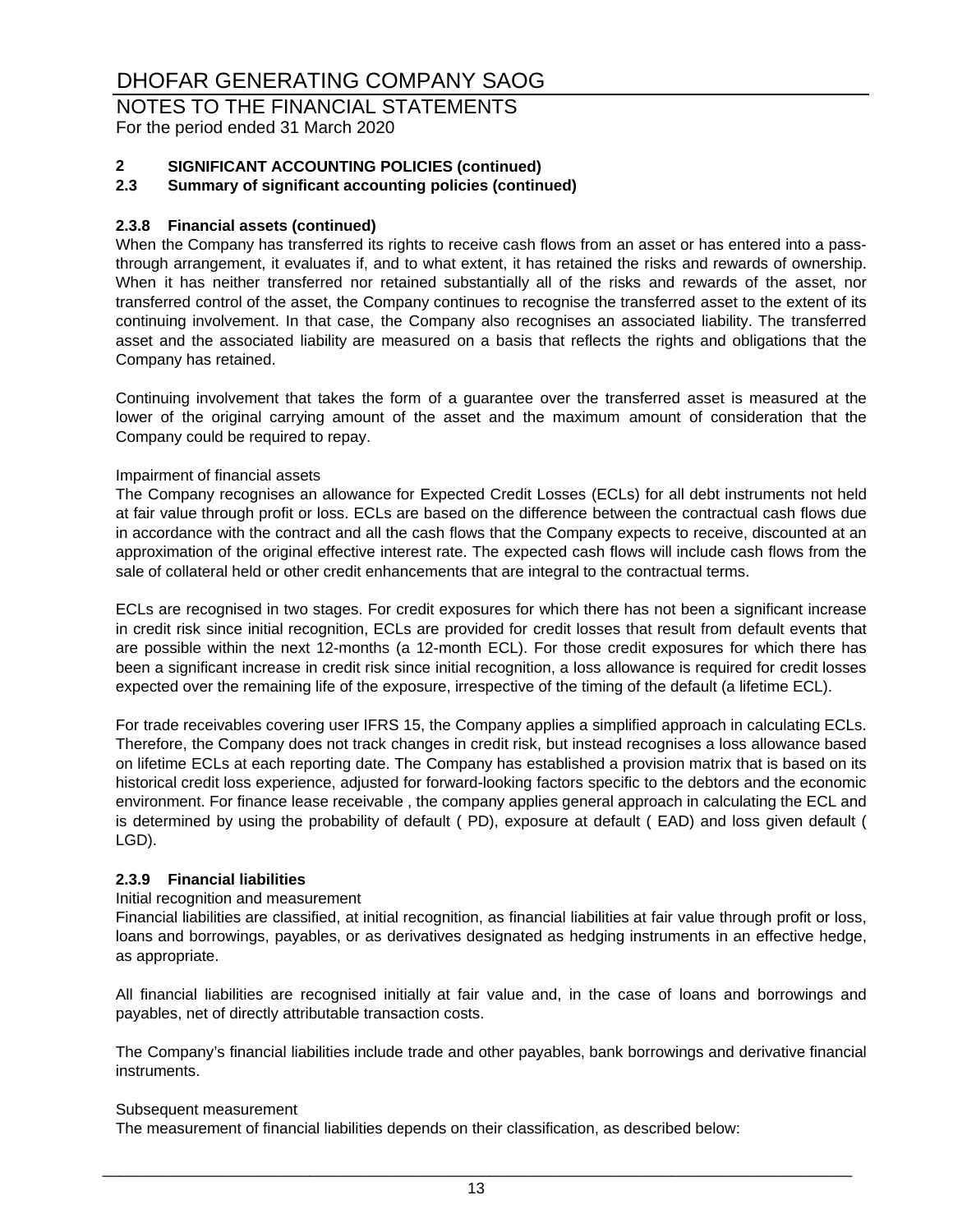# NOTES TO THE FINANCIAL STATEMENTS

For the period ended 31 March 2020

# **2 SIGNIFICANT ACCOUNTING POLICIES (continued)**

# **2.3 Summary of significant accounting policies (continued)**

# **2.3.9 Financial liabilities (continued)**

# *Financial liabilities at fair value through profit or loss*

Financial liabilities at fair value through profit or loss include financial liabilities held for trading and financial liabilities designated upon initial recognition as at fair value through profit or loss.

Financial liabilities are classified as held for trading if they are incurred for the purpose of repurchasing in the near term. This category also includes derivative financial instruments entered into by the Company that are not designated as hedging instruments in hedge relationships as defined by IFRS 9. Separated embedded derivatives are also classified as held for trading unless they are designated as effective hedging instruments.

Gains or losses on liabilities held for trading are recognised in the statement of comprehensive income.

Financial liabilities designated upon initial recognition at fair value through profit or loss are designated at the initial date of recognition, and only if the criteria in IFRS 9 are satisfied. The Company has not designated any financial liability as at fair value through profit or loss.

# *Financial liabilities at amortized cost (loans and borrowings)*

This is the category most relevant to the Company. After initial recognition, interest-bearing loans and borrowings are subsequently measured at amortized cost using the EIR method. Gains and losses are recognised in statement of comprehensive income when the liabilities are derecognised as well as through the EIR amortization process.

Amortized cost is calculated by taking into account any discount or premium on acquisition and fees or costs that are an integral part of the EIR. The EIR amortization is included as finance costs in the statement of comprehensive income.

# *Derecognition*

A financial liability is derecognised when the obligation under the liability is discharged or cancelled or expires. When an existing financial liability is replaced by another from the same lender on substantially different terms, or the terms of an existing liability are substantially modified, such an exchange or modification is treated as the derecognition of the original liability and the recognition of a new liability. The difference in the respective carrying amounts is recognised in the statement of comprehensive income.

# **2.3.10 Derivative financial instruments and hedge accounting**

# *Initial recognition and subsequent measurement*

The Company uses derivative financial instruments, such as interest rate swaps to hedge interest rate risks. Such derivative financial instruments are initially recognised at fair value on the date on which a derivative contract is entered into and are subsequently remeasured at fair value. Derivatives are carried as financial assets when the fair value is positive and as financial liabilities when the fair value is negative.

For the purpose of hedge accounting, hedges are classified as:

- Fair value hedges when hedging the exposure to changes in the fair value of a recognised asset or liability or an unrecognised firm commitment
- Cash flow hedges when hedging the exposure to variability in cash flows that is either attributable to a particular risk associated with a recognised asset or liability or a highly probable forecast transaction or the foreign currency risk in an unrecognised firm commitment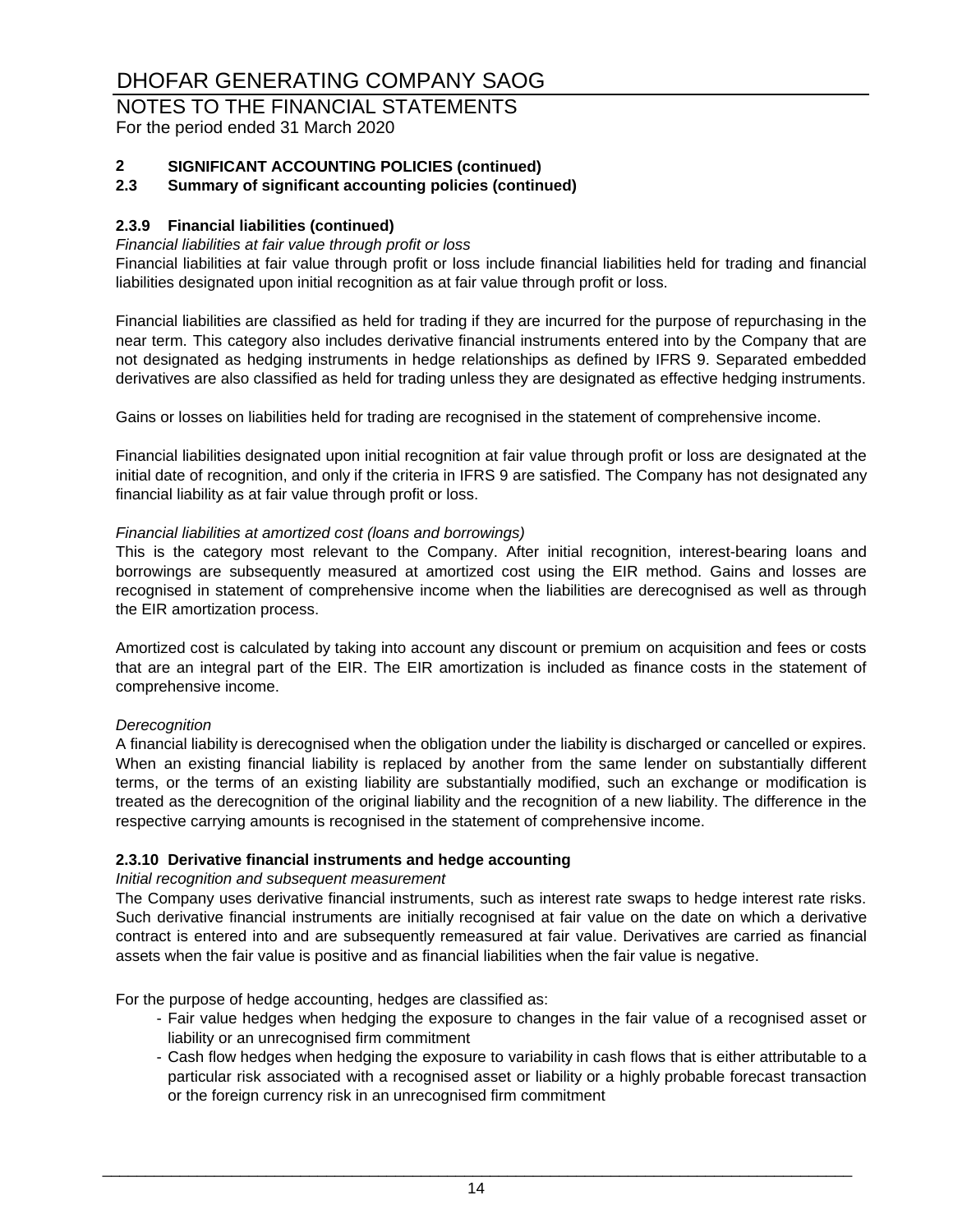# NOTES TO THE FINANCIAL STATEMENTS

For the period ended 31 March 2020

# **2 SIGNIFICANT ACCOUNTING POLICIES (continued)**

# **2.3 Summary of significant accounting policies (continued)**

# **2.3.10 Derivative financial instruments and hedge accounting (continued)**

At the inception of a hedge relationship, the Company formally designates and documents the hedge relationship to which it wishes to apply hedge accounting and the risk management objective and strategy for undertaking the hedge.

The documentation includes identification of the hedging instrument, the hedged item, the nature of the risk being hedged and how the Company will assess whether the hedging relationship meets the hedge effectiveness requirements (including the analysis of sources of hedge ineffectiveness and how the hedge ratio is determined). A hedging relationship qualifies for hedge accounting if it meets all of the following effectiveness requirements:

- There is 'an economic relationship' between the hedged item and the hedging instrument.
- The effect of credit risk does not 'dominate the value changes' that result from that economic relationship.
- The hedge ratio of the hedging relationship is the same as that resulting from the quantity of the hedged item that the Company actually hedges and the quantity of the hedging instrument that the Company actually uses to hedge that quantity of hedged item.

Hedges that meet all the qualifying criteria for hedge accounting are accounted for, as described below:

#### *Cash flow hedges*

The effective portion of the gain or loss on the hedging instrument is recognised in OCI in the cash flow hedge reserve, while any ineffective portion is recognised immediately in the statement of comprehensive income. The cash flow hedge reserve is adjusted to the lower of the cumulative gain or loss on the hedging instrument and the cumulative change in fair value of the hedged item.

The amounts accumulated in OCI are accounted for, depending on the nature of the underlying hedged transaction. If the hedged transaction subsequently results in the recognition of a non-financial item, the amount accumulated in equity is removed from the separate component of equity and included in the initial cost or other carrying amount of the hedged asset or liability. This is not a reclassification adjustment and will not be recognised in OCI for the year. This also applies where the hedged forecast transaction of a nonfinancial asset or non-financial liability subsequently becomes a firm commitment for which fair value hedge accounting is applied.

If cash flow hedge accounting is discontinued, the amount that has been accumulated in OCI must remain in accumulated OCI if the hedged future cash flows are still expected to occur. Otherwise, the amount will be immediately reclassified to statement of comprehensive income as a reclassification adjustment.

After discontinuation, once the hedged cash flow occurs, any amount remaining in accumulated OCI must be accounted for depending on the nature of the underlying transaction as described above.

# **2.3.11 Inventories**

Inventories are stated at the lower of cost and net realizable value. Costs are those expenses incurred in bringing each product to its present location and condition. Cost is calculated using the weighted average method. Net realizable value represents the estimated selling price for inventories less all estimated costs of completion and costs necessary to make the sale.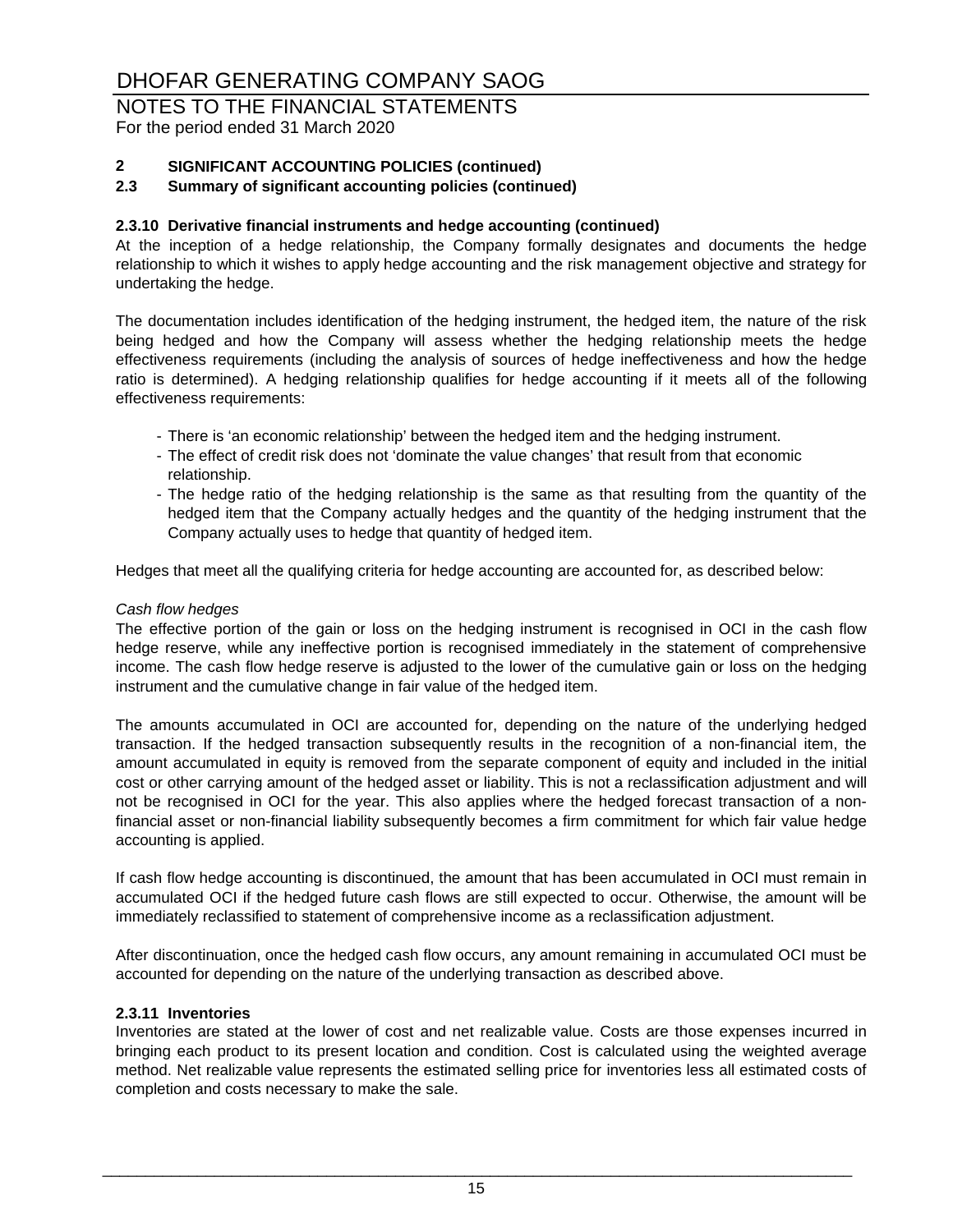# NOTES TO THE FINANCIAL STATEMENTS For the period ended 31 March 2020

# **2 SIGNIFICANT ACCOUNTING POLICIES (continued)**

# **2.3 Summary of significant accounting policies (continued)**

# **2.3.12 Provisions**

#### *General*

Provisions are recognised when the Company has a present obligation (legal or constructive) as a result of a past event, it is probable that an outflow of resources embodying economic benefits will be required to settle the obligation and a reliable estimate can be made of the amount of the obligation. When the Company expects some or all of a provision to be reimbursed, for example, under an insurance contract, the reimbursement is recognised as a separate asset, but only when the reimbursement is virtually certain. The expense relating to a provision is presented in the statement of profit or loss net of any reimbursement.

If the effect of the time value of money is material, provisions are discounted using a current pre-tax rate that reflects, when appropriate, the risks specific to the liability. When discounting is used, the increase in the provision due to the passage of time is recognised as a finance cost.

#### *Decommissioning liability*

The Company records a provision for decommissioning costs as there is a present obligation as a result of activities undertaken pursuant to the Usufruct and PPA. Decommissioning costs are provided for at the present value of expected costs to settle the obligation using estimated cash flows and are recognised as part of the cost of the relevant asset. The cash flows are discounted at a current pre-tax rate that reflects the risks specific to the decommissioning liability. The unwinding of the discount is expensed as incurred and recognised in the statement of comprehensive income as a finance cost. The estimated future costs of decommissioning are reviewed annually and adjusted as appropriate. Changes in the estimated future costs, or in the discount rate applied, are added to or deducted from the cost of the asset except for the asset given on finance lease.

# *Major maintenance*

Provision for major maintenance is created to meet the contractual obligations under the PPA. This expenditure is expected to be incurred over the PPA term and would enable the Company to fulfill its obligations under the PPA. In order to be able to honor its contractual obligations towards the off-taker over the non-cancelable term of the PPA, the Company had the unavoidable contractual obligation to carry major maintenance activities.

# **2.3.13 Employee benefits**

End of service benefits are accrued in accordance with the terms of employment of the Company's employees at the reporting date, having regard to the requirements of the Oman Labor Law 2003 and its amendment and IAS-19 'Employee benefits' as amended. Employee entitlements to annual leave and Air passage are recognised when they accrue to employees and an accrual is made for the estimated liability arising as a result of services rendered by employees up to the reporting date. These accruals are included in current liabilities, while that relating to end of service benefits is disclosed as a non-current liability. Contributions to a defined contribution retirement plan and occupational hazard insurance for Omani employees in accordance with the Omani Social Insurances Law of 1991 are recognised as an expense in the statement of comprehensive income as incurred.

#### **2.3.14 Trade receivable**

A receivable is recognised if an amount of consideration that is unconditional as due from the customer (i.e. only the passage of time is recognised balance payment of the consideration is due).

# **2.3.15 Cash and cash equivalents**

For the purpose of the statement of cash flows, the Company considers all bank and cash balances that are free of lien. \_\_\_\_\_\_\_\_\_\_\_\_\_\_\_\_\_\_\_\_\_\_\_\_\_\_\_\_\_\_\_\_\_\_\_\_\_\_\_\_\_\_\_\_\_\_\_\_\_\_\_\_\_\_\_\_\_\_\_\_\_\_\_\_\_\_\_\_\_\_\_\_\_\_\_\_\_\_\_\_\_\_\_\_\_\_\_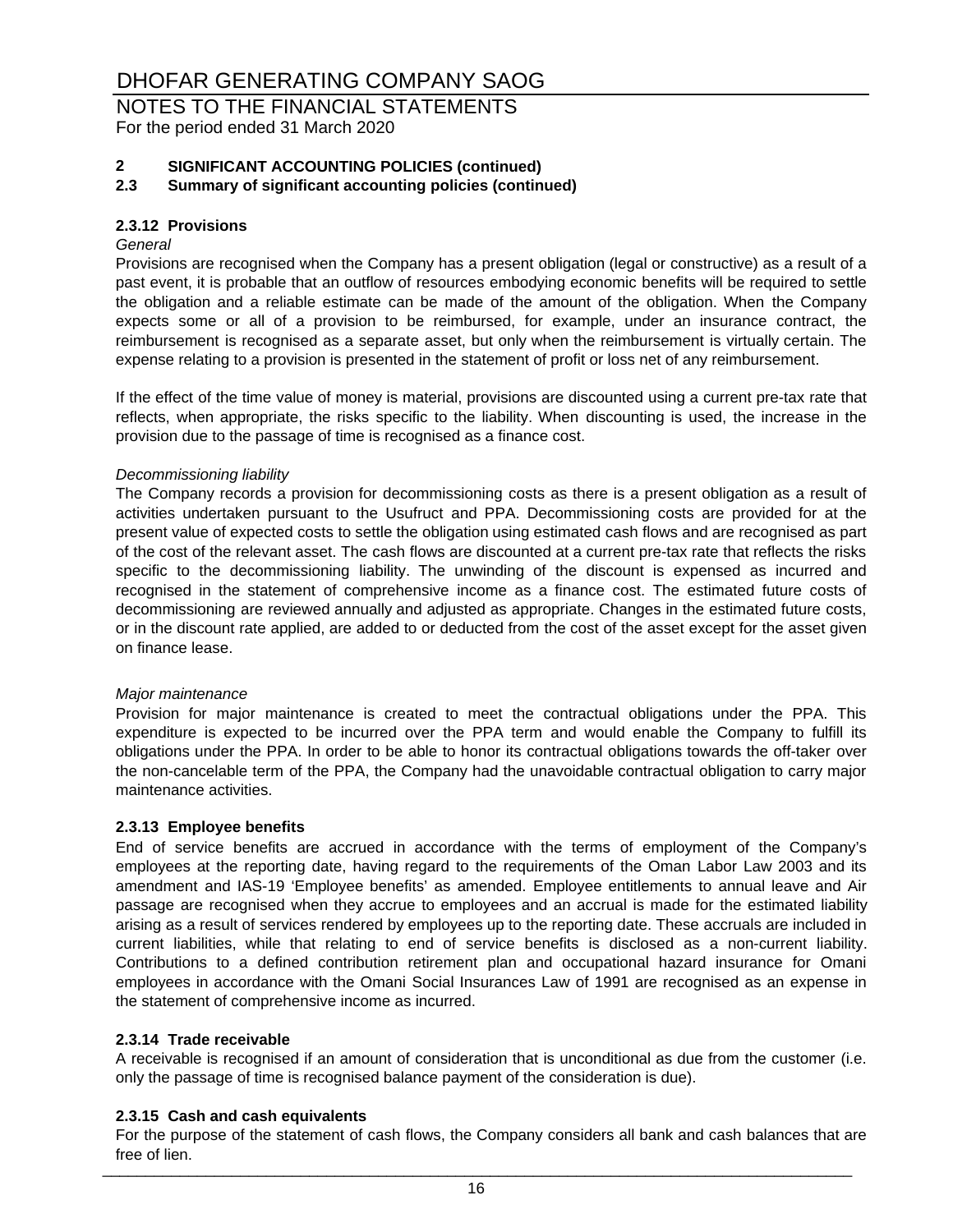# NOTES TO THE FINANCIAL STATEMENTS

For the period ended 31 March 2020

# **2 SIGNIFICANT ACCOUNTING POLICIES (continued)**

# **2.3 Summary of significant accounting policies (continued)**

# **2.3.16 Trade and other payable**

Liabilities are recognised for the amount to be paid for goods and services rendered, whether or not billed to the company.

# **2.3.17 Borrowing costs**

Borrowing costs directly attributable to the acquisition, construction or production of an asset that necessarily takes a substantial period of time to get ready for its intended use or sale are capitalised as part of the cost of the asset. All other borrowing costs are expensed in the period in which they occur. Borrowing costs consist of interest and other costs that an entity incurs in connection with the borrowing of funds.

# **2.3.18 Share capital**

Share capital is recorded at the proceeds received.

# **2.3.19 Dividend on ordinary shares**

Dividends on ordinary shares are recognised as a liability and deducted from equity when they are approved by the Company's shareholders.

# **2.3.20 Directors' remuneration**

The Directors' remuneration is governed by the Memorandum of Association of the company and the Commercial Companies Law.

The Annual General Meeting shall determine and approve the remuneration and the sitting fees for the Board of Directors and its sub-committees and the distribution of dividends to the shareholders.

# **3 CRITICAL ACCOUNTING ESTIMATES AND JUDGEMENTS**

The preparation of the financial statements requires management to make estimates and assumptions that affect the reported amount of financial assets and liabilities at the date of the financial statements and the resultant provisions and changes in fair value for the year. Such estimates are necessarily based on assumptions about several factors involving varying, and possibly significant, degrees of judgment and uncertainty and actual results may differ from management's estimates resulting in future changes in estimated assets and liabilities.

The following are the significant estimates used in the preparation of the financial statements:

#### **3.1 Determining the lease term of contracts with renewal and termination options-Company as lessee**

The Company has one lease contract that includes extension and termination options. The Company applies judgement in evaluating whether it is reasonably certain whether or not to exercise the option to renew or terminate the lease. That is, it considers all relevant factors that create an economic incentive for it to exercise either the renewal or termination. After the commencement date, the Company reassesses the lease term if there is a significant event or change in circumstances that is within its control and affects its ability to exercise or not to exercise the option to renew or to terminate.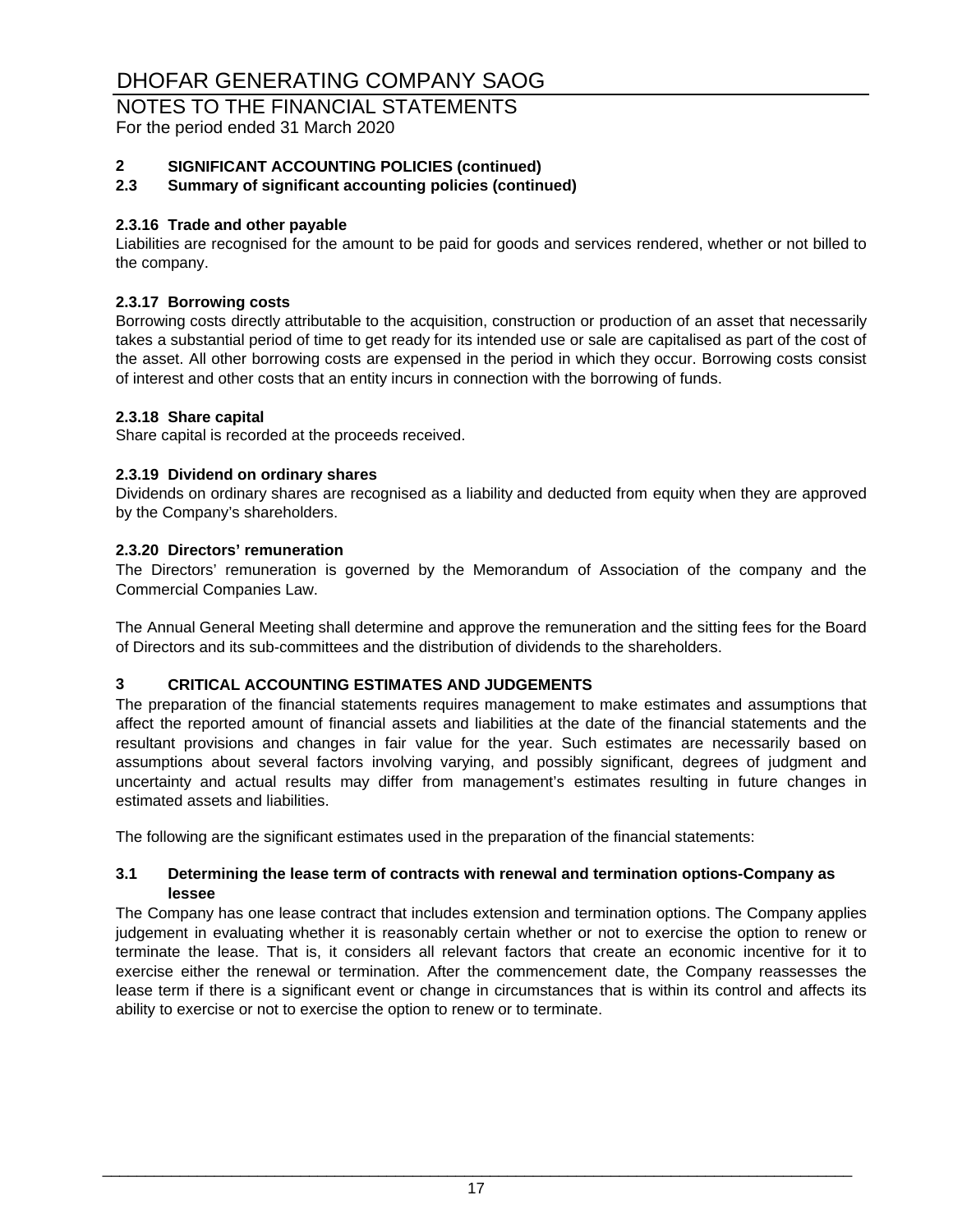# NOTES TO THE FINANCIAL STATEMENTS For the period ended 31 March 2020

# **2 SIGNIFICANT ACCOUNTING POLICIES (continued)**

# **3 CRITICAL ACCOUNTING ESTIMATES AND JUDGEMENTS (continued)**

# **3.2 Leases - Estimating the incremental borrowing rate**

Company cannot readily determine the interest rate implicit in the lease, therefore, it uses its incremental borrowing rate (IBR) to measure lease liabilities. The IBR is the rate of interest that the Company would have to pay to borrow over a similar term, and with a similar security, the funds necessary to obtain an asset of a similar value to the right-of-use asset in a similar economic environment. The IBR therefore reflects what the Company 'would have to pay', which requires estimation when no observable rates are available or when they need to be adjusted to reflect the terms and conditions of the lease. The Company estimates the IBR using observable inputs (such as market interest rates) when available and is required to make certain entityspecific estimates.

# **3.3 Leases - Identification of lease and lease classification**

The Company has entered into the PPA with OPWP to generate electricity and make available the power capacity from its Plant. The PPA covers both the plants i.e 273 MW power plant and 445 MW power plant. Management considers the requirements of IFRS 16 which sets out guidelines to determine when an arrangement might contain a lease.

The determination of whether an arrangement is, or contains, a lease is based on the substance of the arrangement at inception date whether fulfilment of the arrangement is dependent on the use of a specific asset or assets and the arrangement conveys a right to use the asset.

Once a determination is reached that an arrangement contains a lease, the lease arrangement is classified as either financing or operating according to the principles in IFRS 16. A lease that conveys the majority of the risks and rewards of operation is a finance lease. A lease other than a finance lease is an operating lease.

# **(I) Finance lease**

Based on management's evaluation, the PPA with OPWP with respect to 273 MW power plant has been classified as a finance lease under IFRS 16, since significant risks and rewards associated with the ownership of the plant are transferred to OPWP. As per the terms of PPA, the power generation is dependent on the Company's plant and OPWP, being the sole procurer of power generation in Oman, obtains significant amount of the power generated by the Company's plant. accordingly, management has concluded that the PPA satisfies the requirements of IFRS 16. Further management has assessed the lease classification as per the requirements of IFRS 16 and has concluded that the arrangement is a finance lease, as the term of PPA is for the major part of the remaining economic life of the Company's plant. Accordingly, a finance lease receivable has been recognised in the financial statements.

The primary basis for this conclusion being that the PPA is for substantial portion of the life of the plant and the present value of minimum lease payments substantially equates the fair value of the plant at the inception of the lease.

# **(II) Operating lease**

Based on management's evaluation, the PPA with OPWP with respect to 445 MW power plant has been classified as a operating lease under IFRS 16 since significant risks and rewards associated with the ownership of the plant lies with the Company. The primary basis for this conclusion is that the PPA is for a term of 15 years while the economic life of the power plant is estimated to be forty years. The present value of minimum lease payments under the PPA does not substantially recover the fair value of the plant at the inception of the lease. Further, the residual risk is borne by the Company.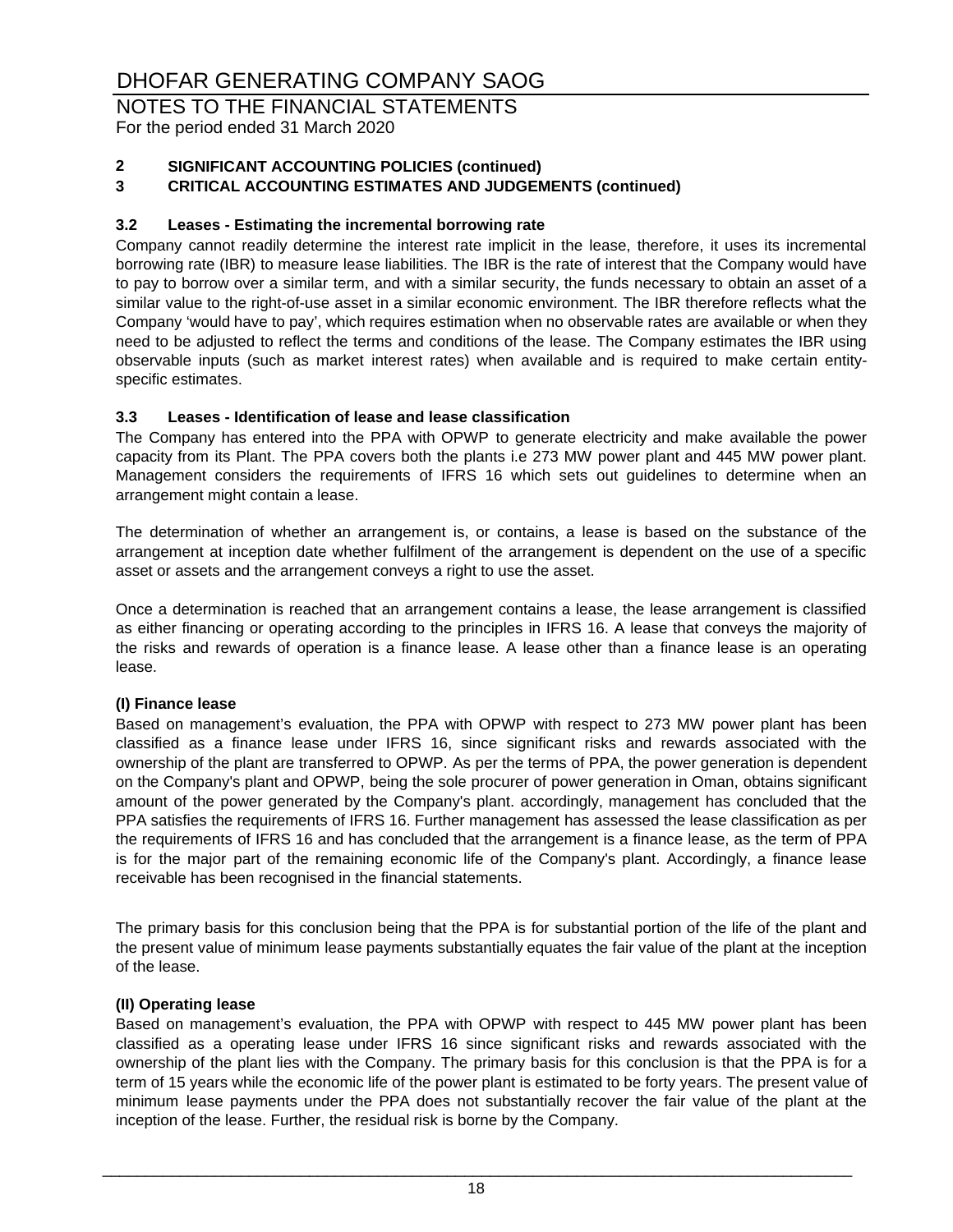# NOTES TO THE FINANCIAL STATEMENTS

For the period ended 31 March 2020

# **2 SIGNIFICANT ACCOUNTING POLICIES (continued)**

# **3 CRITICAL ACCOUNTING ESTIMATES AND JUDGEMENTS (continued)**

# **3.4 Provision for decommissioning obligation**

Upon expiry of their respective Usufruct and PPA, the Company will have an obligation to remove the facilities and restore the affected area. The estimated cost, discount rate and risk rate used in the provision for decommissioning costs calculation is based on management's best estimates.

# **3.5 Provision for major maintenance**

With respect to 273 MW power plant, the company has an unavoidable contractual obligation of plant is being available to generate the electricity over the term of the PPA which requires performance of certain activities. Accordingly, it is considered appropriate to create a provision for major maintenance as the unavoidable costs of mid-life revision based on best estimates.

# **3.6 Useful lives and residual value of equipment**

Depreciation is charged so as to write off the cost of assets, less their residual value, over their estimated useful lives. The calculation of useful lives is based on management's assessment of various factors such as the operating cycles, the maintenance programs, and normal wear and tear using its best estimates. The calculation of the residual value is based on the management best estimates.

# **3.7 Going concern**

The Company's management has made an assessment of the Company's ability to continue as a going concern and is satisfied that the Company has the resources to continue in business for the foreseeable future. Furthermore, the management is not aware of any material uncertainties that may cast significant doubt upon the Company's ability to continue as a going concern. Therefore, the financial statements continue to be prepared on the going concern basis.

# **3.8 Taxes**

Uncertainties exist with respect to the interpretation of tax regulations and the amount and timing of future taxable income. Given the wide range of business relationships and nature of existing contractual agreements, differences arising between the actual results and the assumptions made, or future changes to such assumptions, could necessitate future adjustments to tax income and expense already recorded.

The Company establishes provisions, based on reasonable estimates, for possible consequences of finalization of tax assessments of the company. The amount of such provisions is based on various factors, such as experience of previous tax assessments and differing interpretations of tax regulations by the taxable entity and the responsible tax authority.

# **3.9 Impairment of finance lease receivables**

The Company assesses on a forward looking basis the expected credit losses associated with its finance lease receivable, carried at amortized cost. The impairment provisions for financial lease receivable was assessed based on the ECL model, using assumptions about risk of default and expected loss rates. The Company uses judgement in making these assumptions and selecting the inputs to the impairment calculation, based on the past history, existing market conditions as well as forward looking estimates at the end of each reporting year. As at the reporting date, the impairment impact is considered to be immaterial.

# **3.10 Impairment of non-financial assets**

Impairment exists when the carrying value of an asset or cash generating unit exceeds its recoverable amount, which is the higher of its fair value less costs of disposal and its value in use. The fair value less costs of disposal calculation is based on available data from binding sales transactions, conducted at arm's length, for similar assets or observable market prices less incremental costs of disposing of the asset.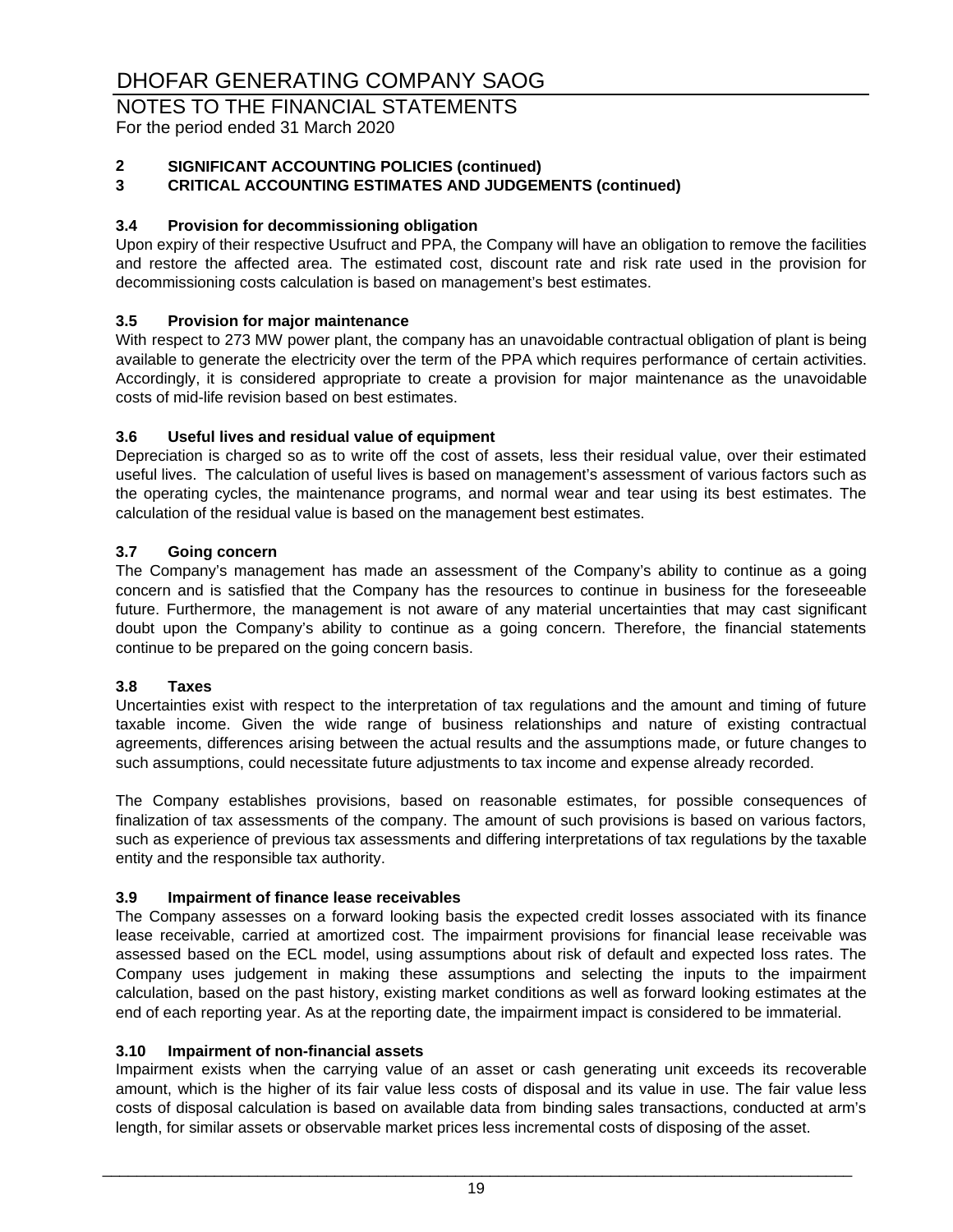# NOTES TO THE FINANCIAL STATEMENTS

For the period ended 31 March 2020

# **2 SIGNIFICANT ACCOUNTING POLICIES (continued)**

# **3 CRITICAL ACCOUNTING ESTIMATES AND JUDGEMENTS (continued)**

# **3.10 Impairment of non-financial assets (continued)**

The value in use calculation is based on a DCF model. The cash flows are derived from the budget for the next five years and do not include restructuring activities that the Company is not yet committed to or significant future investments that will enhance the performance of the assets of the CGU being tested. The recoverable amount is sensitive to the discount rate used for the DCF model as well as the expected future cash-inflows and the growth rate used for extrapolation purposes. These estimates are most relevant to right of use and property , plant and equipment recognised by the Company.

# **3.11 Provision for expected credit losses of trade receivables and contract assets**

The Company uses a provision matrix to calculate ECLs for trade receivables and contract assets. The provision rates are based on the Company's historical observed default rates.

The provision matrix is initially based on the Company's historical observed default rates. The Company will calibrate the matrix to adjust the historical credit loss experience with forward-looking information. For instance, if forecast economic conditions (i.e., gross domestic product) are expected to deteriorate over the next year, the historical default rates are adjusted. At every reporting date, the historical observed default rates are updated and changes in the forward-looking estimates are analyzed.

Company uses a provision matrix to calculate ECLs for trade receivables and contract assets. The provision rates are based on days past due for groupings of various customer segments that have similar loss patterns (i.e., by geography, product type, customer type and rating, and coverage by letters of credit and other forms of credit insurance). The assessment of the correlation between historical observed default rates, forecast economic conditions and ECLs is a significant estimate. The amount of ECLs is sensitive to changes in circumstances and of forecast economic conditions. The Company's historical credit loss experience and forecast of economic conditions may also not be representative of customer's actual default in the future.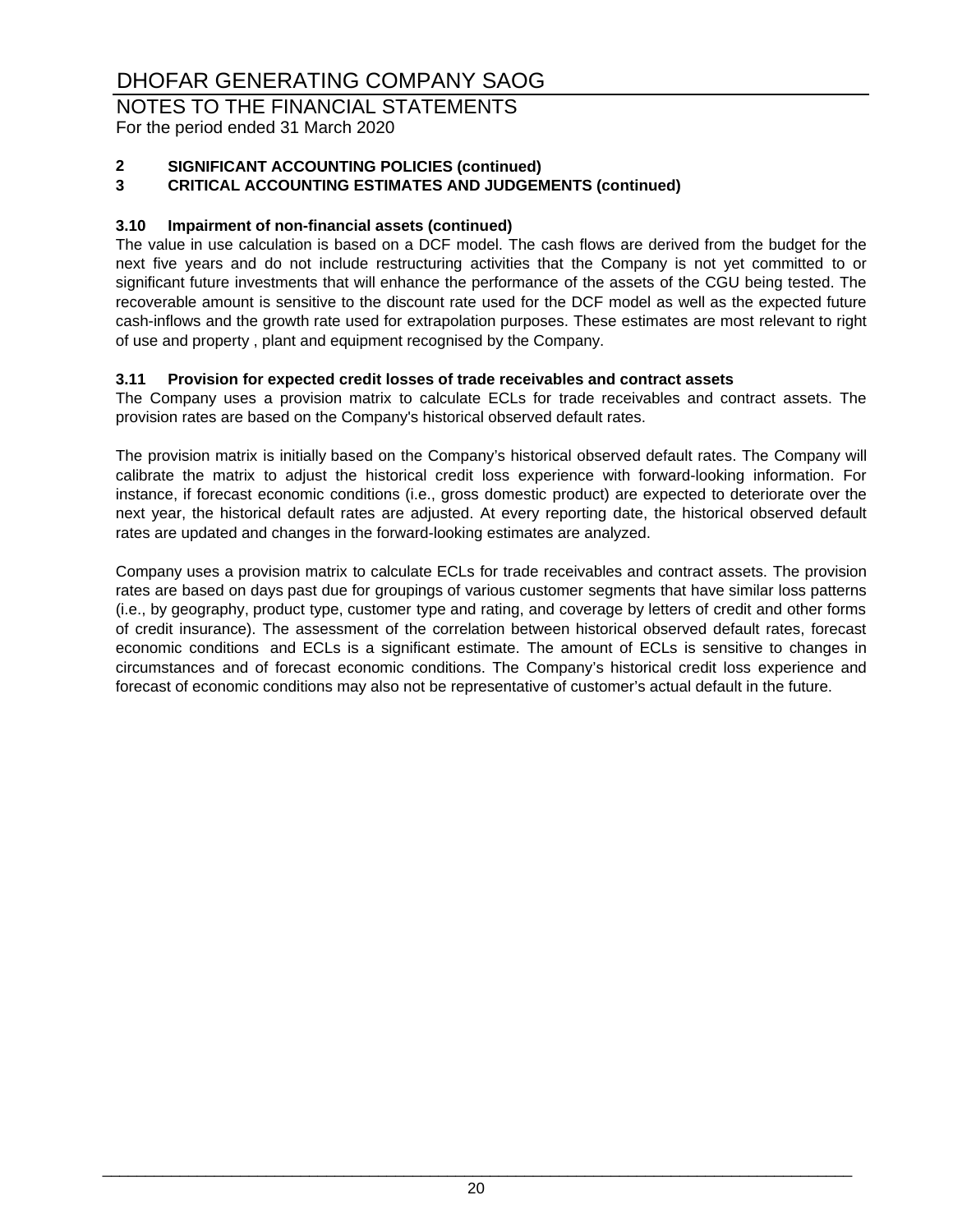#### NOTES TO THE FINANCIAL STATEMENTS

For the period ended 31 March 2020

#### **4PLANT, EQUIPMENT AND CAPITAL WORK IN PROGRESS**

|                                                                   | Plant                | <b>Plant capital</b><br>spares and<br>other<br>equipment | Decommissio-<br>ning asset | <b>Computers and</b><br>equipment | Computer<br>software | <b>Motor Vehicles</b> | <b>Furniture and</b><br>fixture | Sub total              | Capital work-in-<br>progress | <b>Total</b>           |
|-------------------------------------------------------------------|----------------------|----------------------------------------------------------|----------------------------|-----------------------------------|----------------------|-----------------------|---------------------------------|------------------------|------------------------------|------------------------|
|                                                                   | <b>RO</b>            | RO                                                       | <b>RO</b>                  | <b>RO</b>                         | <b>RO</b>            | <b>RO</b>             | <b>RO</b>                       | <b>RO</b>              | <b>RO</b>                    | <b>RO</b>              |
| Cost:<br>At 1 January 2020<br>Additions                           | 158,926,392          | 1,480,899                                                | 928,519                    | 265,758                           | 102,254              | 19,750                | 57,880                          | 161,781,452            | 8,165                        | 161,789,617            |
| At 31 March 2020                                                  | 158,926,392          | 1,480,899                                                | 928,519                    | 265,758                           | 102,254              | 19,750                | 57,880                          | 161,781,452            | 8,165                        | 161,789,617            |
| Depreciation:<br>At 1 January 2020<br>Depreciation for the period | 7,585,062<br>948,041 | 458,647<br>20,567                                        | 46,426<br>5,803            | 109,614<br>9,311                  | 84,520<br>4,476      | 13,271<br>988         | 37,539<br>2,894                 | 8,335,079<br>992,080   |                              | 8,335,079<br>992,080   |
| At 31 March 2020                                                  | 8,533,103            | 479,214                                                  | 52,229                     | 118,925                           | 88,996               | 14,259                | 40,433                          | 9,327,159              |                              | 9,327,159              |
| Net book value:<br>At 31 March 2020                               | 150,393,289          | 1,001,685                                                | 876,290                    | 146,833                           | 13,258               | 5,491                 | 17,447                          | 152,454,293            | 8,165                        | 152,462,458            |
| Cost:<br>At 1 January 2019<br>Additions                           | 158,926,392          | 1,374,461<br>106,438                                     | 928,519                    | 107,350<br>158,408                | 102,254              | 19,750                | 57,880                          | 161,516,606<br>264,846 | 8,165                        | 161,516,606<br>273,011 |
| At 31 December 2019                                               | 158,926,392          | ,480,899                                                 | 928,519                    | 265,758                           | 102,254              | 19,750                | 57,880                          | 161,781,452            | 8,165                        | 161,789,617            |
| Depreciation:<br>At 1 January 2019                                | 3,792,899            | 381,795                                                  | 23,213                     | 78,688                            | 64,219               | 9,321                 | 25,964<br>11,575                | 4,376,099<br>3,958,980 |                              | 4,376,099              |
| Depreciation for the year                                         | 3,792,163            | 76,852                                                   | 23,213                     | 30,926                            | 20,301               | 3,950                 |                                 |                        |                              | 3,958,980              |
| At 31 December 2019                                               | 7,585,062            | 458,647                                                  | 46,426                     | 109,614                           | 84,520               | 13,271                | 37,539                          | 8,335,079              |                              | 8,335,079              |
| Net book value:<br>At 31 December 2019                            | 151,341,330          | 1,022,252                                                | 882,093                    | 156,144                           | 17,734               | 6,479                 | 20,341                          | 153,446,373            | 8,165                        | 153,454,538            |

(i) All plant and equipment are mortgaged with banks against the term loan (note 16)

(ii) The depreciation charge has been allocated in the statement of comprehensive income as follows:

|                                               | 31-Mar-20 | 31-Mar-19 |
|-----------------------------------------------|-----------|-----------|
|                                               | RO.       | RO        |
| Operating costs (note 21)                     | 982.332   | 972.934   |
| General and administrative expenses (note 22) | 9.749     | 14.296    |
|                                               | 992.081   | 987.230   |

(iii) Plant is constructed on a land which is a taken on a long-term lease contract from Ministry of Housing.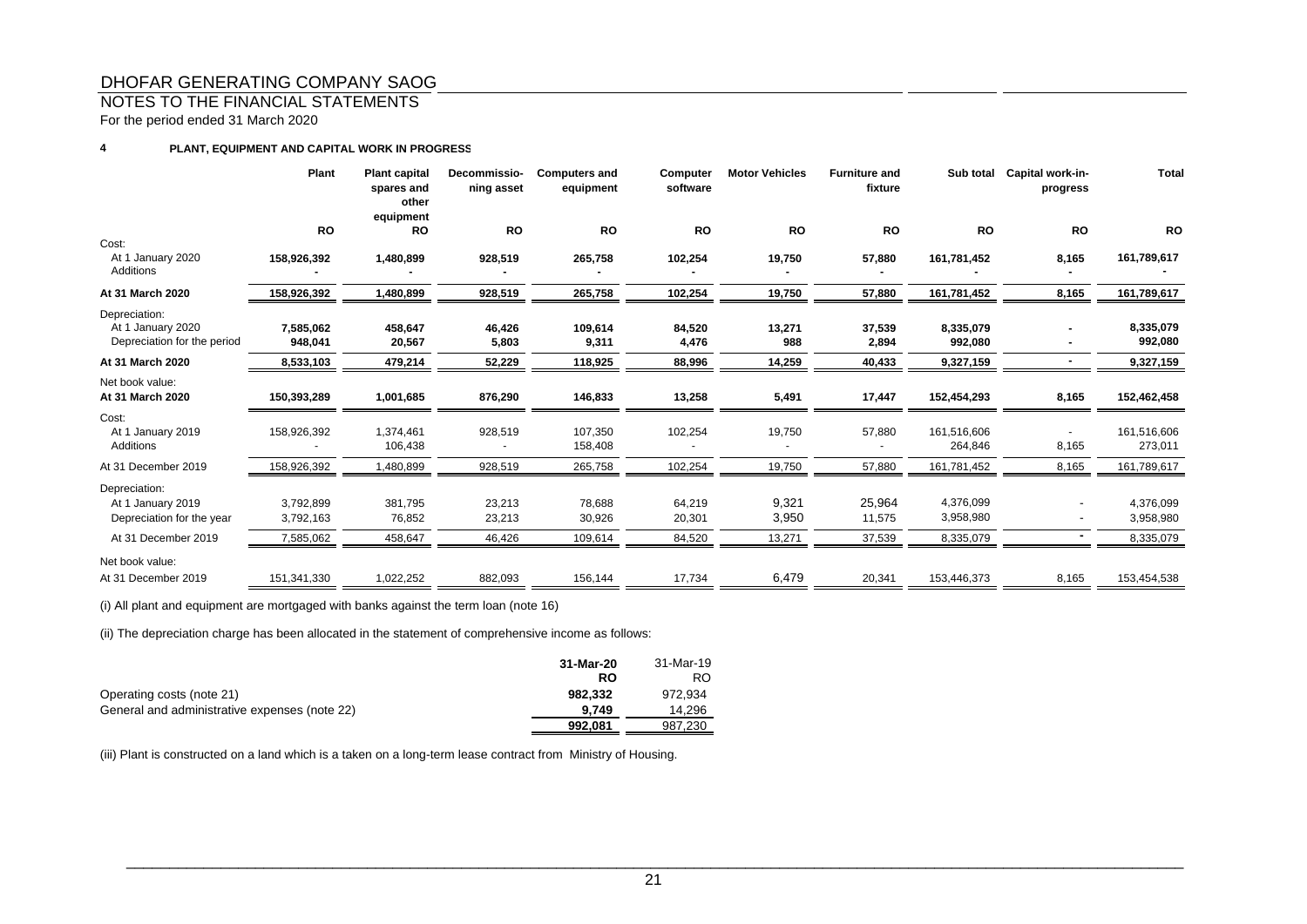# NOTES TO THE FINANCIAL STATEMENTS

For the period ended 31 March 2020

# **5 FINANCE LEASE RECEIVABLE**

As mentioned in note 3.3 , the arrangement for 273 MW power plant is a finance lease. Accordingly, a finance lease receivable has been recognised for the 273 MW power plant in the financial statements.

|                        | 31-Mar-20<br><b>RO</b>  | 31-Dec-19<br>RO.        |
|------------------------|-------------------------|-------------------------|
| Non-current<br>Current | 51,410,257<br>2,508,210 | 52,056,576<br>2,457,689 |
|                        | 53,918,467              | 54,514,265              |

The following table shows the maturity analysis of finance lease receivables:

|                                                                                  | Less than<br>1 year<br><b>RO</b> | <b>Between</b><br>1 and 2 years<br><b>RO</b> | <b>Between</b><br>2 and 5 years<br><b>RO</b> | More than<br>5 years<br><b>RO</b> | Total<br><b>RO</b> |
|----------------------------------------------------------------------------------|----------------------------------|----------------------------------------------|----------------------------------------------|-----------------------------------|--------------------|
| 31 March 2020<br>Gross finance lease<br>receivables<br>Less: unearned finance    | 6,819,111                        | 6,819,111                                    | 20,457,334                                   | 52,848,114                        | 86,943,670         |
| income                                                                           | (4,310,901)                      | (4,098,217)                                  | (10, 830, 425)                               | (13,785,660)                      | (33,025,203)       |
|                                                                                  | 2,508,210                        | 2,720,894                                    | 9,626,909                                    | 39,062,454                        | 53,918,467         |
| 31 December 2019<br>Gross finance lease<br>receivables<br>Less: unearned finance | 6,819,111                        | 6,819,111                                    | 20.457.334                                   | 56,257,670                        | 90.353.226         |
| income                                                                           | (4,361,422)                      | (4,206,723)                                  | (11, 214, 333)                               | (16,056,483)                      | (35,838,961)       |
|                                                                                  | 2,457,689                        | 2,612,388                                    | 9,243,001                                    | 40,201,187                        | 54,514,265         |
|                                                                                  |                                  |                                              |                                              |                                   |                    |

# **6 INVENTORIES**

|                                                                          | 31-Mar-20<br><b>RO</b> | 31-Dec-19<br>RO. |
|--------------------------------------------------------------------------|------------------------|------------------|
| Spares and consumables                                                   | 2,915,754              | 2,920,249        |
| Fuel                                                                     | 2,822,137              | 2,822,452        |
|                                                                          | 5,737,891              | 5,742,701        |
| $\overline{7}$<br><b>TRADE AND OTHER RECEIVABLES</b>                     |                        |                  |
|                                                                          | 31-Mar-20              | 31-Dec-19        |
|                                                                          | <b>RO</b>              | RO.              |
| Trade receivables from OPWP                                              | 14,745,767             | 11,120,284       |
| Less: allowance for expected credit losses                               | (89, 901)              | (89,901)         |
|                                                                          | 14,655,866             | 11,030,383       |
| Other receivables                                                        | 118,308                | 138,409          |
|                                                                          | 14,774,174             | 11,168,792       |
| (i) The aging of unimpaired trade receivables at the reporting date was: |                        |                  |
| Less than 25 days                                                        | 2,830,411              | 2,726,561        |
| 25 to 90 days                                                            | 3,521,633              | 3,976,738        |
| 90 to 365 days                                                           | 8,303,822              | 4,327,084        |
|                                                                          | 14,655,866             | 11,030,383       |

(ii) Trade receivables are non-interest bearing and are on terms of 25 days. \_\_\_\_\_\_\_\_\_\_\_\_\_\_\_\_\_\_\_\_\_\_\_\_\_\_\_\_\_\_\_\_\_\_\_\_\_\_\_\_\_\_\_\_\_\_\_\_\_\_\_\_\_\_\_\_\_\_\_\_\_\_\_\_\_\_\_\_\_\_\_\_\_\_\_\_\_\_\_\_\_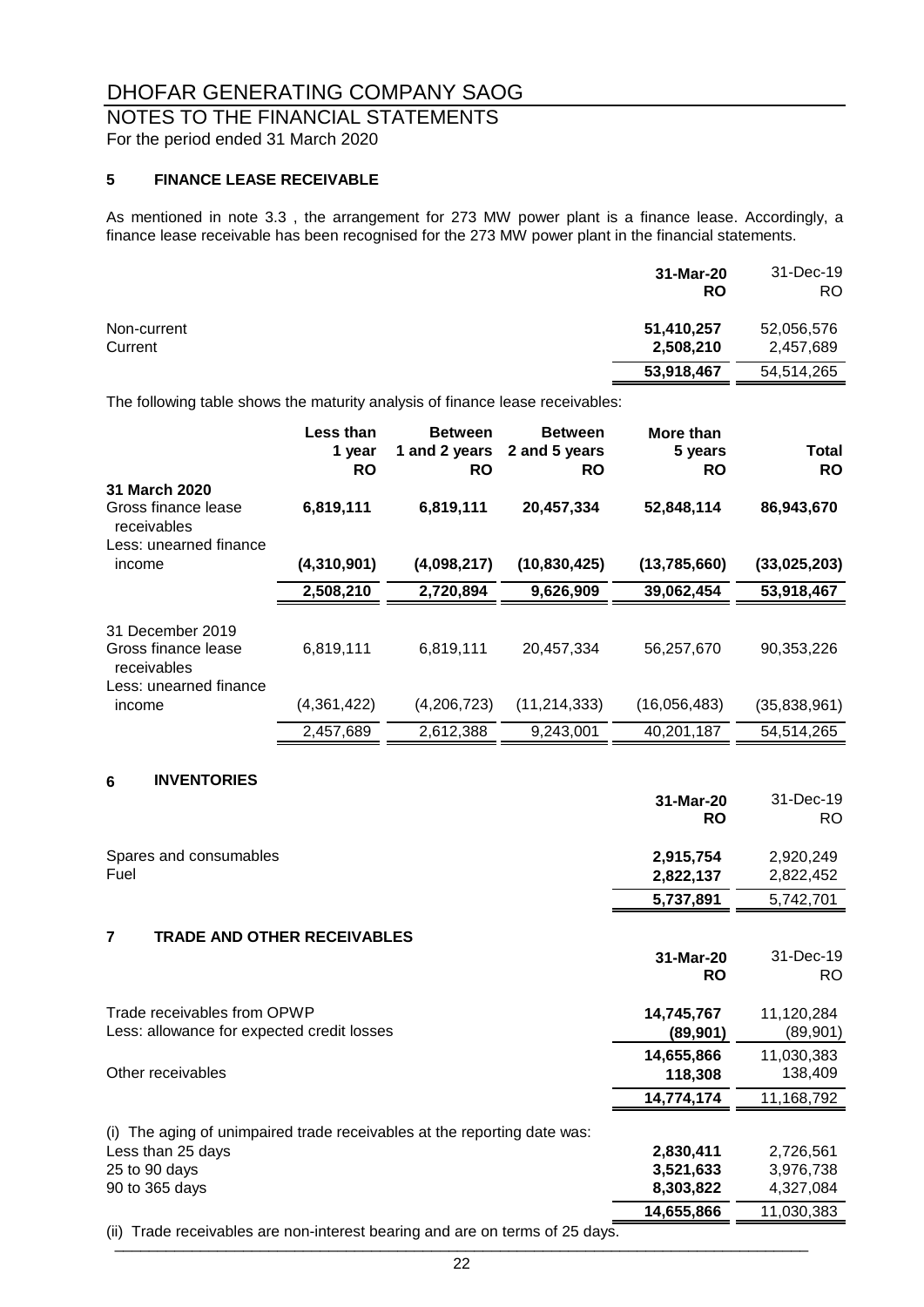# NOTES TO THE FINANCIAL STATEMENTS

For the period ended 31 March 2020

# **7 TRADE AND OTHER RECEIVABLES (continued)**

(iii) The Company calculated the ECL for trade receivables and recognised a provision in the statement of comprehensive income for the year ending 31 December 2019. No additional provision is required for the qurter ending 31 March 2020.

(iv) Trade receivable includes OMR 11,881,956 outstanding from OPWP against the fuel cost allowance which is overdue as on reporting date.

# **8 ADVANCES AND PREPAYMENTS**

|                                       | 31-Mar-20 | 31-Dec-19 |
|---------------------------------------|-----------|-----------|
|                                       | <b>RO</b> | RO.       |
| Advances and others                   | 2,378     | 4,328     |
| Prepaid expenses                      | 354,390   | 265,272   |
|                                       | 356,768   | 269,600   |
| 9<br><b>CASH AND CASH EQUIVALENTS</b> |           |           |
|                                       | 31-Mar-20 | 31-Dec-19 |
|                                       | <b>RO</b> | RO.       |
| Cash at bank                          | 1,900,116 | 6,279,047 |
| Cash in hand                          | 934       | 365       |
|                                       | 1,901,050 | 6,279,412 |

Cash at bank balances are with commercial banks in Oman and are denominated in Omani Rial. Bank balances are placed with reputed financial institutions. The management believes that the ECL is immaterial at the financial statement as a whole and hence not recognised in these financial statements.

# **10 SHARE CAPITAL**

The authorised share capital of the Company as at 31 March 2020 is RO 120,000,000 (31 December 2019 : RO 120,000,000). Issued and paid up capital as at 31 March 2020 is RO 22,224,000 (31 December 2019 : RO 22,224,000). The Company has one class of ordinary shares which carry no right to fixed income.

Shareholders who own 10% or more of the Company's share capital at the reporting date are:

|                                              | 31 March 2020 |               | 31 December 2019 |               |
|----------------------------------------------|---------------|---------------|------------------|---------------|
|                                              | Percentage    | No. of shares | Percentage       | No. of shares |
|                                              | shareholding  |               | shareholding     |               |
| MAP Power Holding Company Limited            | 27%           | 60.004.800    | 27%              | 60,004,800    |
| Mitsui & Co. Middle East and Africa Projects |               |               |                  |               |
| Investment & Development Limited             | 27%           | 60,004,800    | 27%              | 60,004,800    |

# **11 LEGAL RESERVE**

In accordance with the article 132 of the Commercial Companies Law applicable to companies registered in the Sultanate of Oman, 10% of a company's net profits after the deduction of taxes will be transferred to a non-distributable statutory reserve each year until the amount of such legal reserve has reached a minimum of one third of that Company's issued share capital. This reserve is not available for distribution to shareholders as dividends.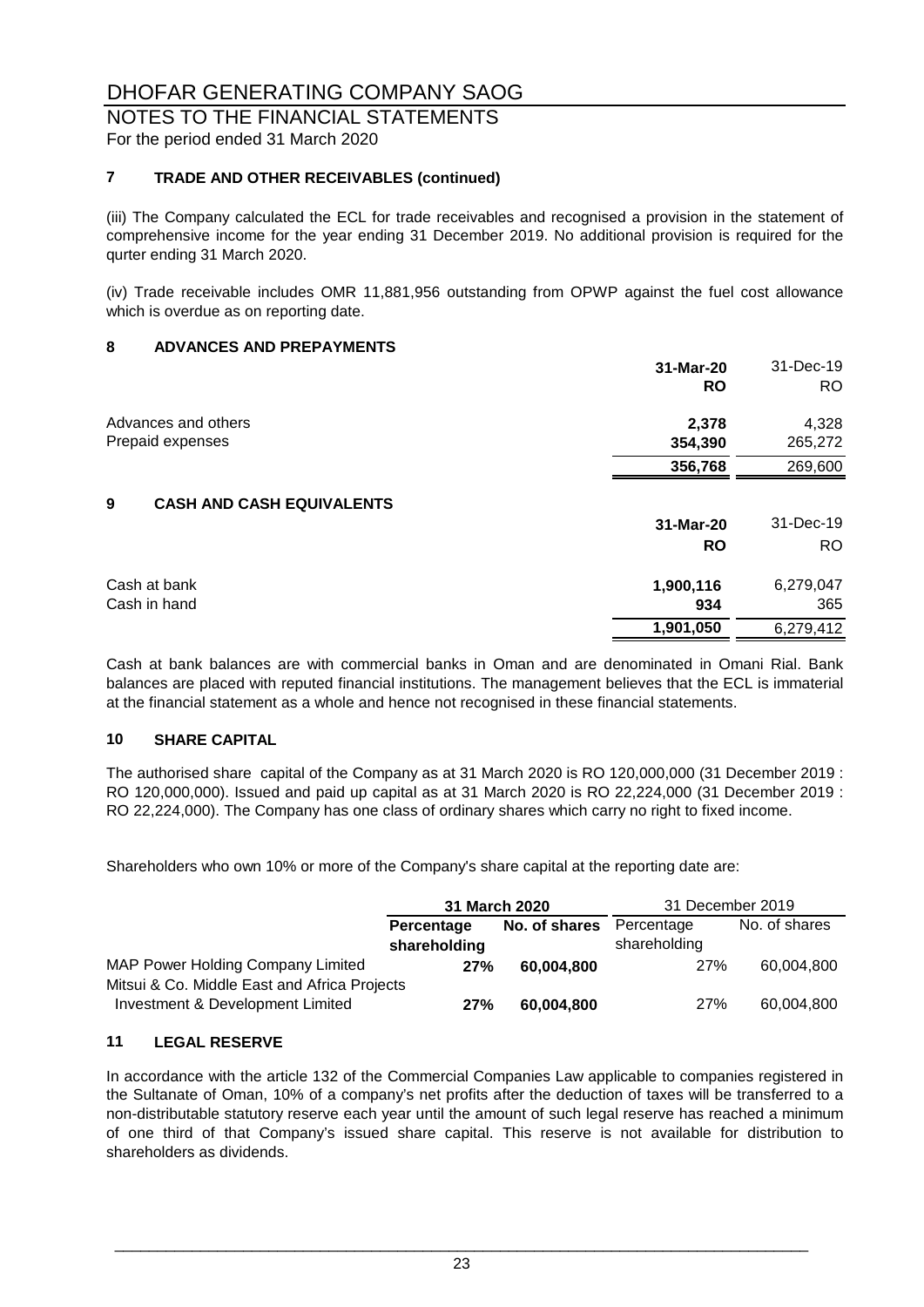# NOTES TO THE FINANCIAL STATEMENTS

For the period ended 31 March 2020

# **12 CASH FLOW HEDGE RESERVE**

The USD long term facilities of the Company bear interest at US LIBOR plus applicable margins. The Company has fixed the rate of interest through Interest Rate Swap agreements ("IRS") entered into with various international banks for the facilities.

|                                                                                                 | 31-Mar-20<br>RO              | 31-Dec-19<br>RO.                      |
|-------------------------------------------------------------------------------------------------|------------------------------|---------------------------------------|
| At the beginning (A)<br>Change in fair value during the year                                    | (5,374,064)<br>(9, 280, 314) | (1,222,955)<br>(4,883,657)<br>732,548 |
| Less: related deferred tax asset (note 19)<br>Change in fair value of hedge during the year (B) | 1,392,047<br>(7,888,267)     | (4, 151, 109)                         |
| Change in fair value of hedge - net of tax $(C) = (A) + (B)$                                    | (13, 262, 331)               | (5,374,064)                           |

All the interest rate swaps are designated and effective as cash flow hedges and the fair value thereof has been recognised directly in other comprehensive income and presented in statement of changes in equity, net of related deferred tax.

# **13 DERIVATIVE FINANCIAL INSTRUMENTS**

The Company's main interest rate risk arises from long-term borrowings with variable rates, which expose the Company to cash flow interest rate risk. The Company has entered into five interest rate swap agreements with five international banks at fixed interest rates ranging from 2.1% - 2.4% per annum. During the current period, the Company's borrowings at variable rate were entirely denominated in US Dollars.

The Company manages its cash flow interest rate risk by using floating-to-fixed interest rate swaps. Under these swaps, the Company agrees with other parties to exchange, at specified intervals (quarterly), the difference between fixed contract rates and floating rate interest amounts calculated by reference to the agreed notional principal amounts.

|                     |                      |                 |           | Notional amount by term to maturity |            |
|---------------------|----------------------|-----------------|-----------|-------------------------------------|------------|
|                     | <b>Negative fair</b> | <b>Notional</b> | $1 - 12$  | More than 1                         | Over 5     |
|                     | value                | amount total    | months    | upto 5 years                        | years      |
|                     | <b>RO</b>            | <b>RO</b>       | <b>RO</b> | RO                                  | <b>RO</b>  |
| 31 March 2020       |                      |                 |           |                                     |            |
| Interest rate swaps | 15,602,742           | 84,610,321      | 4,038,929 | 16,666,743                          | 63,904,649 |
|                     |                      |                 |           |                                     |            |
| 31 December 2019    |                      |                 |           |                                     |            |
| Interest rate swaps | 6,322,427            | 84,610,321      | 4,038,929 | 16,666,743                          | 63,904,649 |
|                     |                      |                 |           |                                     |            |

Current and non-current classifications as at the reporting date as follows;

|             | 31-Mar-20<br><b>RO</b> | 31-Dec-19<br><b>RO</b> |
|-------------|------------------------|------------------------|
| Non-current | 14,955,712             | 5,675,397              |
| Current     | 647,030                | 647,030                |
|             | 15,602,742             | 6,322,427              |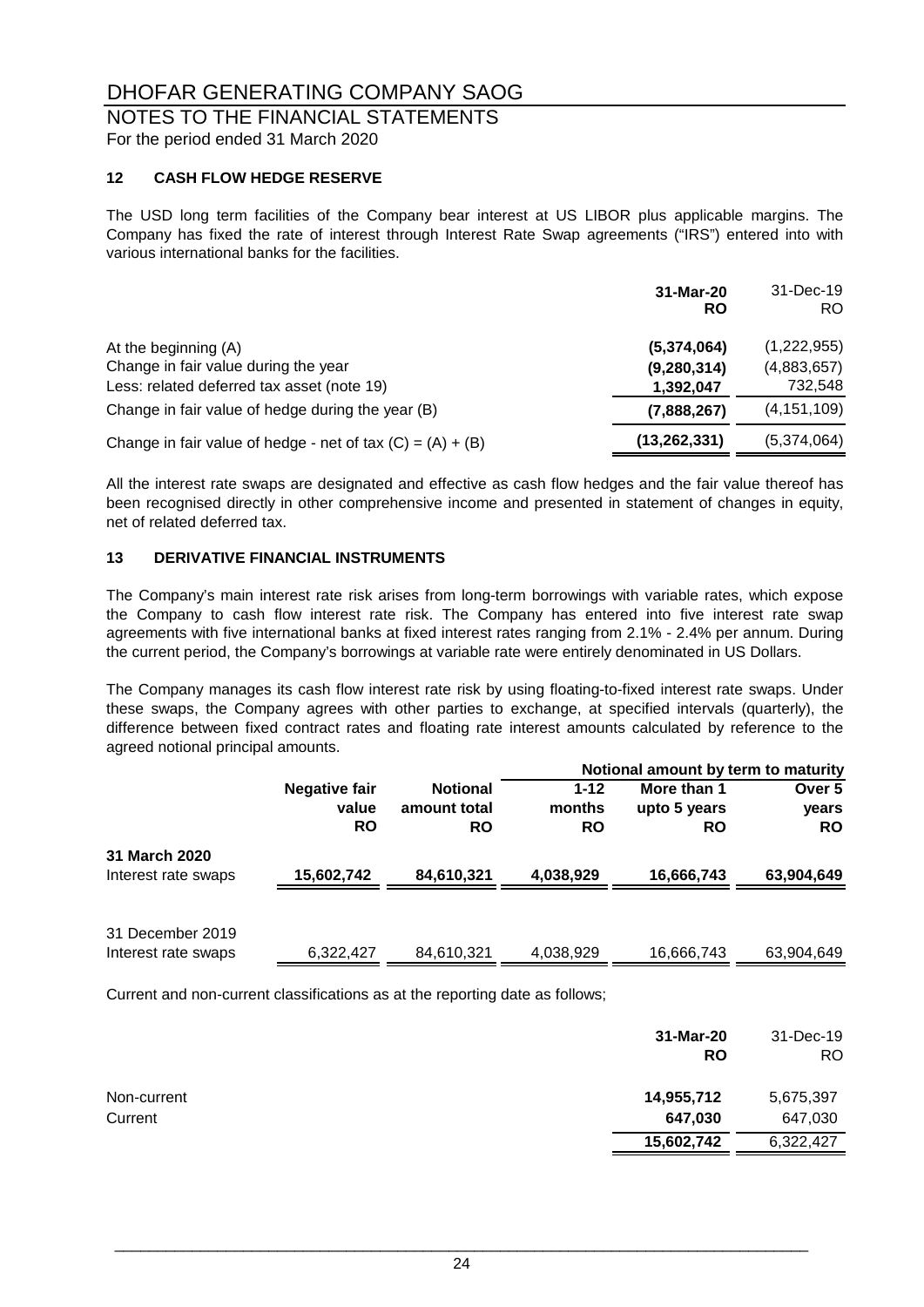# NOTES TO THE FINANCIAL STATEMENTS

For the period ended 31 March 2020

# **14 PROVISION FOR DECOMMISSIONING COSTS**

|                                                                   | 31-Mar-20<br>RO | 31-Dec-19<br>RO. |
|-------------------------------------------------------------------|-----------------|------------------|
| At the beginning                                                  | 4,211,502       | 4,067,655        |
| Unwinding of discount on decommissioning cost provision (note 24) | 37.432          | 143.847          |
|                                                                   | 4,248,934       | 4,211,502        |

The Company is committed under the lease agreement to decommissioning the site as a result of construction of the power plant. Decommissioning costs represents the present value of management's best estimate of the future outflow of the economic benefits that will be required to remove the facilities and restore the affected area at the Company's rented sites. The cost estimate has been discounted to present value using the pre tax rate that reflects the risk specific to the decommissioning liability.

# **15 PROVISION FOR MAJOR MAINTENANCE**

To meet the obligations under the PPA, major maintenance and upgradation will have to be performed on the power generation assets. This expenditure is expected to be incurred over the PPA term and would enable the Company to fulfil its obligations under the PPA. A provision has been created based on the present value of future cash outflows that will be required for major maintenance and upgradation activities.

|                                                                   | 31-Mar-20   | 31-Dec-19   |
|-------------------------------------------------------------------|-------------|-------------|
|                                                                   | <b>RO</b>   | RO.         |
| At the beginning                                                  | 3,713,809   | 3,917,732   |
| Unwinding of discount on major maintenance (note 24)              | 37,066      | 116,881     |
| Payments made during the period / year                            | (93, 524)   | (320, 804)  |
|                                                                   | 3,657,351   | 3,713,809   |
| 16<br><b>LONG TERM LOAN</b>                                       |             |             |
|                                                                   | 31-Mar-20   | 31-Dec-19   |
|                                                                   | <b>RO</b>   | RO.         |
| At the beginning                                                  | 154,242,763 | 161,332,749 |
| Paid during the period / year                                     | (2,796,585) | (7,089,986) |
| Gross Ioan amount                                                 | 151,446,178 | 154,242,763 |
| Less: unamortised arrangement fee                                 | (1,493,266) | (1,539,050) |
|                                                                   | 149,952,912 | 152,703,713 |
| Current and non-current classification of the team is as follows; |             |             |
| Non-current portion                                               | 142,765,978 | 145,446,509 |
| Current portion                                                   | 7,186,934   | 7,257,204   |
|                                                                   | 149,952,912 | 152,703,713 |

The loan facility of RO 168,609,121 (USD 437,832,047) was provided by a consortium of local and international banks in pursuance with the PPA to finance the project cost. This loan is repayable in 31 semiannual instalments starting from 31 July 2018.

According to Common Term Agreement the term loan facility comprises of:

| <b>Currency</b> | <b>Total facility</b> | Interest rates            | <b>Final repayment date</b> |
|-----------------|-----------------------|---------------------------|-----------------------------|
| - RO            | 72.999.959            | 4.6% per annum            | 31 December 2032            |
| <b>USD</b>      | 248.271.000           | $LIBOR + 1.4\%$ per annum | 31 December 2032            |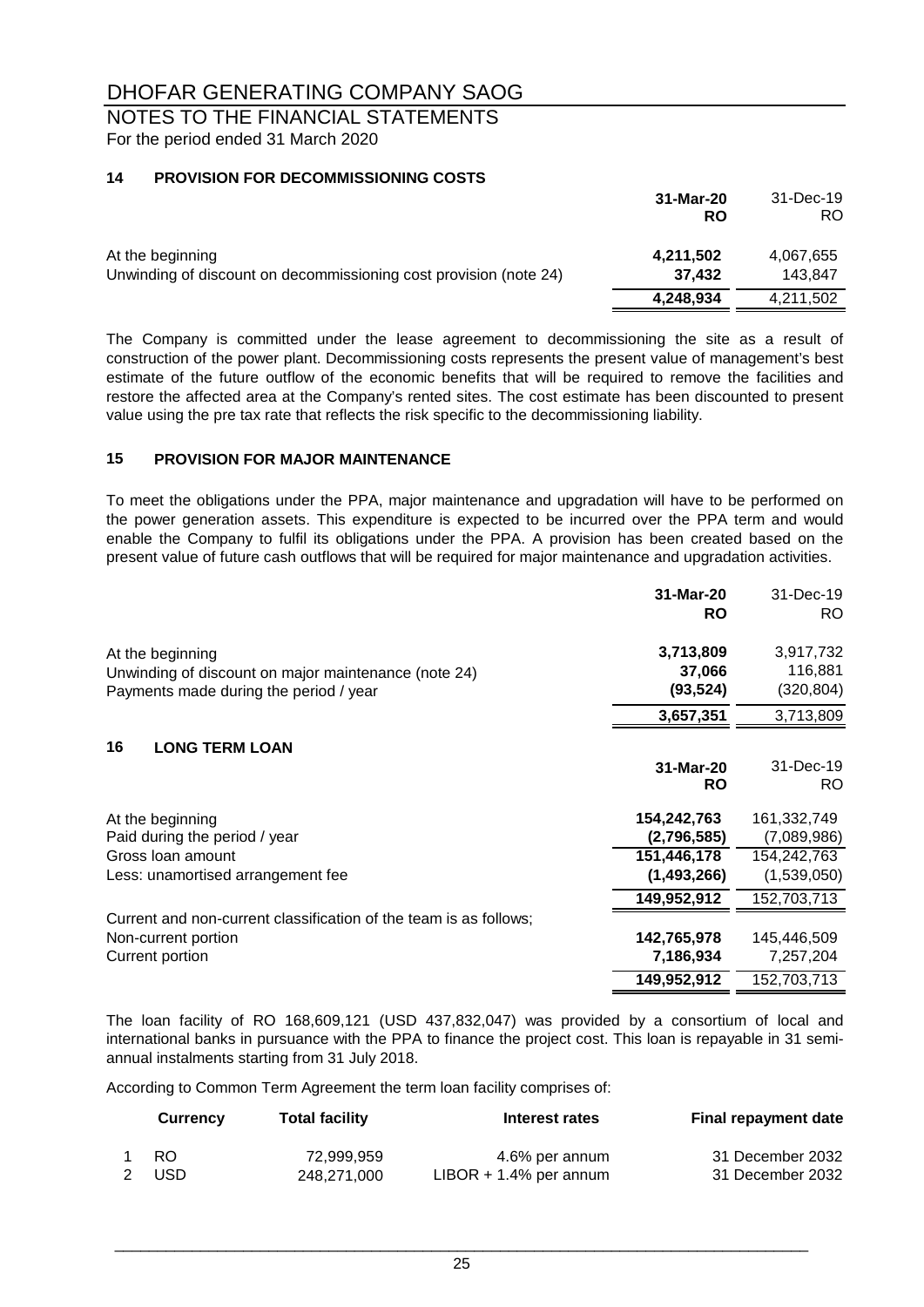# NOTES TO THE FINANCIAL STATEMENTS For the period ended 31 March 2020

# **16 LONG TERM LOAN (continued)**

The repayment schedule of gross term loan is as follows:

|                               | 31-Mar-20<br><b>RO</b> | 31-Dec-19<br>RO. |
|-------------------------------|------------------------|------------------|
| Payable within one year       | 7,336,694              | 7,363,186        |
| Payable between 1 and 2 years | 7,431,072              | 7,305,234        |
| Payable between 2 and 5 years | 23,318,135             | 23,076,393       |
| Payable after 5 years         | 113,360,277            | 116,497,950      |
|                               | 151,446,178            | 154,242,763      |

The Company hedges USD portion of the loan for interest rate risk via an interest rate swap arrangement as explained in note 12 and 13.

The loan is secured by a charge on all project assets, assignment of insurance / reinsurances, agreement for security over promoters' shares and charge over the Company's project accounts. The weighted average effective interest rate on the bank loans is 3.80% per annum (31 December 2019: 3.83%) for USD facility and 4.60% per annum (31 December 2019: 4.60%) for OMR Facility (overall effective rate 4.11% per annum) (31 December 2019: 4.13%) . The loan is subject to certain covenants relating to maintenance of Debt Service Coverage Ratio.

Also as of 31 March 2020, the Company has undrawn working capital facility amounting to RO 7,700,000 (31 December 2019 - RO 7,700,000) with the interest rate of 3.5% per annum (31 December 2019 - 3.5%).

# **17 TRADE AND OTHER PAYABLES**

|                                         | 31-Mar-20<br>RO | 31-Dec-19<br>RO. |
|-----------------------------------------|-----------------|------------------|
| Trade payables                          | 12,920,230      | 9,463,583        |
| Accrued expenses                        | 2,710,518       | 2,449,649        |
| Amount due to related parties (note 26) | 516,257         | 542.549          |
| Other payables                          | $\blacksquare$  | 1.200            |
|                                         | 16,147,005      | 12,456,981       |

Trade payables includes OMR 11,611,504 payable to Ministry of Oil and Gas against the Fuel Cost which is overdue as on the reporting date.

# **18 LEASES**

# *Company as a lessee*

The Company adopted IFRS 16 using retrospective method of adoption with the date of initial application on 1 January 2019. The following contracts are covered under IFRS 16;

- The Usufruct agreement with 40 years lease term.
- The Electrical Connection agreement with 20 years lease term.
- Two Electrical connection agreements with a lease term of 15 years each
- The office rent agreement with 3 years lease term.

The movement of Right-of-use assets as of the reporting date as follows;

| 31-Mar-20 | 31-Dec-19  |
|-----------|------------|
| <b>RO</b> | RO.        |
| 3,894,724 | 4.141.145  |
| (61, 604) | (246, 421) |
| 3,833,120 | 3,894,724  |
|           |            |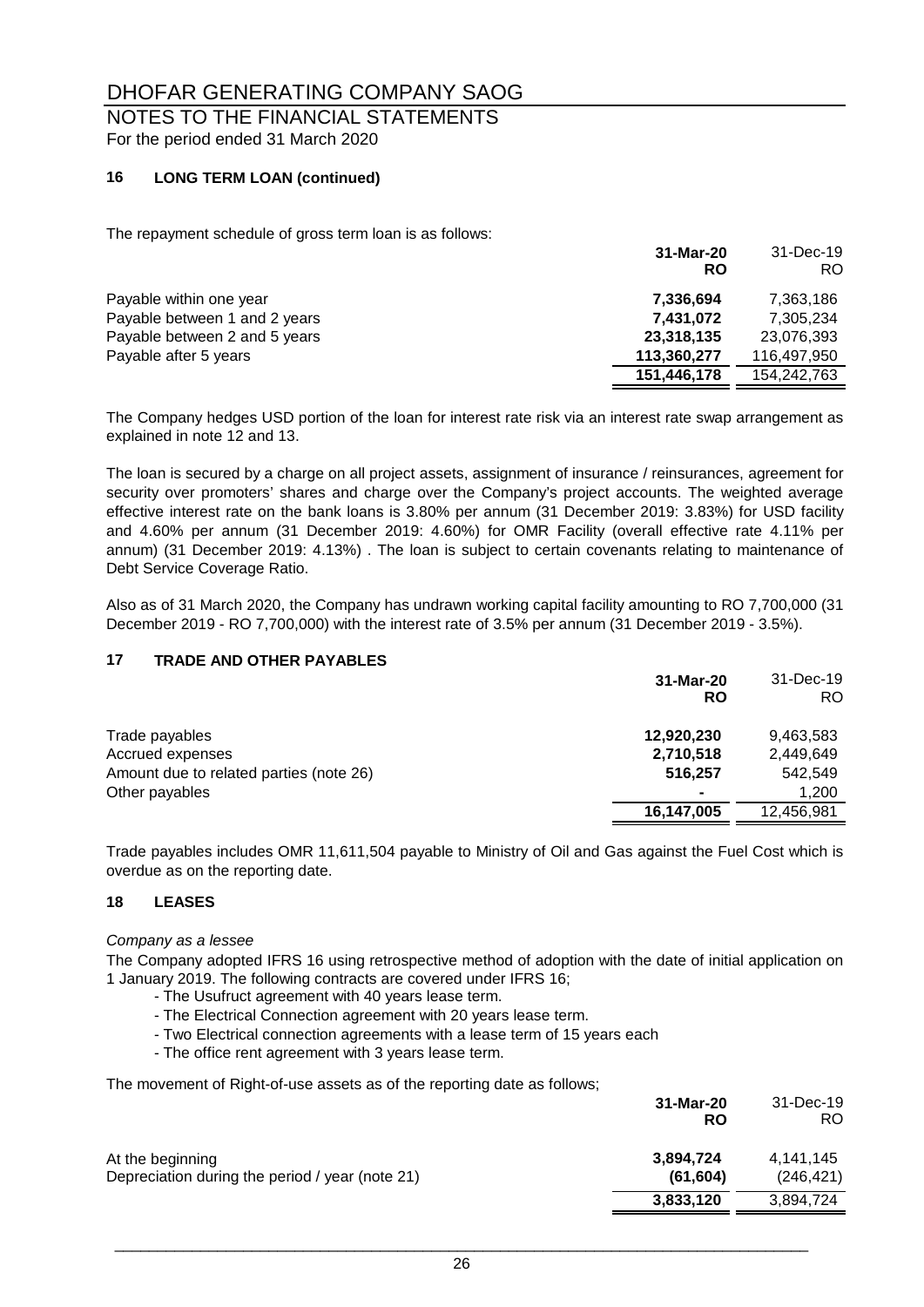# NOTES TO THE FINANCIAL STATEMENTS

For the period ended 31 March 2020

| 18<br><b>LEASES (continued)</b>                                                                                              | 31-Mar-20<br><b>RO</b>                        | 31-Dec-19<br>RO.                                |
|------------------------------------------------------------------------------------------------------------------------------|-----------------------------------------------|-------------------------------------------------|
| Movement of ease liability recognised as of the reporting date is as follows;                                                |                                               |                                                 |
| At the beginning<br>Accrual of interest<br>Payments during the period / year                                                 | 4,337,159<br>61,255<br>(98, 727)<br>4,299,687 | 4,431,119<br>254,790<br>(348, 750)<br>4,337,159 |
| Current and non-current classification as of the reporting date is as follows;                                               |                                               |                                                 |
| Non-current lease liabilities<br><b>Current lease liabilities</b>                                                            | 3,875,013<br>424,674<br>4,299,687             | 3,912,485<br>424,674<br>4,337,159               |
| The following are the amounts recognised in the profit or loss;                                                              | 31-Mar-20<br><b>RO</b>                        | 31-Dec-19<br><b>RO</b>                          |
| Depreciation of right-of-use assets (note 21)<br>Interest on finance lease (note 24)                                         | 61,604<br>61,255<br>122,859                   | 61,604<br>61,255<br>122,859                     |
| For leases where the Company is lessor, please refer note 5.                                                                 |                                               |                                                 |
| <b>TAXATION</b><br>19                                                                                                        |                                               |                                                 |
|                                                                                                                              | 3 Months<br>ended<br>31-Mar-20<br><b>RO</b>   | 3 Months<br>ended<br>31-Mar-19<br>RO            |
| <b>Statement of profit or loss</b>                                                                                           |                                               |                                                 |
| Deferred tax charge                                                                                                          | 448,424<br>448,424                            | 544,100<br>544,100                              |
| <b>Statement of financial position</b><br><b>Non-current liability:</b>                                                      |                                               |                                                 |
| Deferred tax-net                                                                                                             | 6,503,727                                     | 7,447,350                                       |
| <b>Current tax liability</b><br>Current year                                                                                 |                                               | 383,438                                         |
|                                                                                                                              | 3 Months<br>ended<br>31-Mar-20<br><b>RO</b>   | 3 Months<br>ended<br>31-Mar-19<br>RO.           |
| Movement for current tax liability:<br>At the beginning<br>Charge for the period / year<br>Payments during the period / year | 383,438<br>(1,018)                            | 383,438                                         |
|                                                                                                                              | 382,420                                       | 383,438                                         |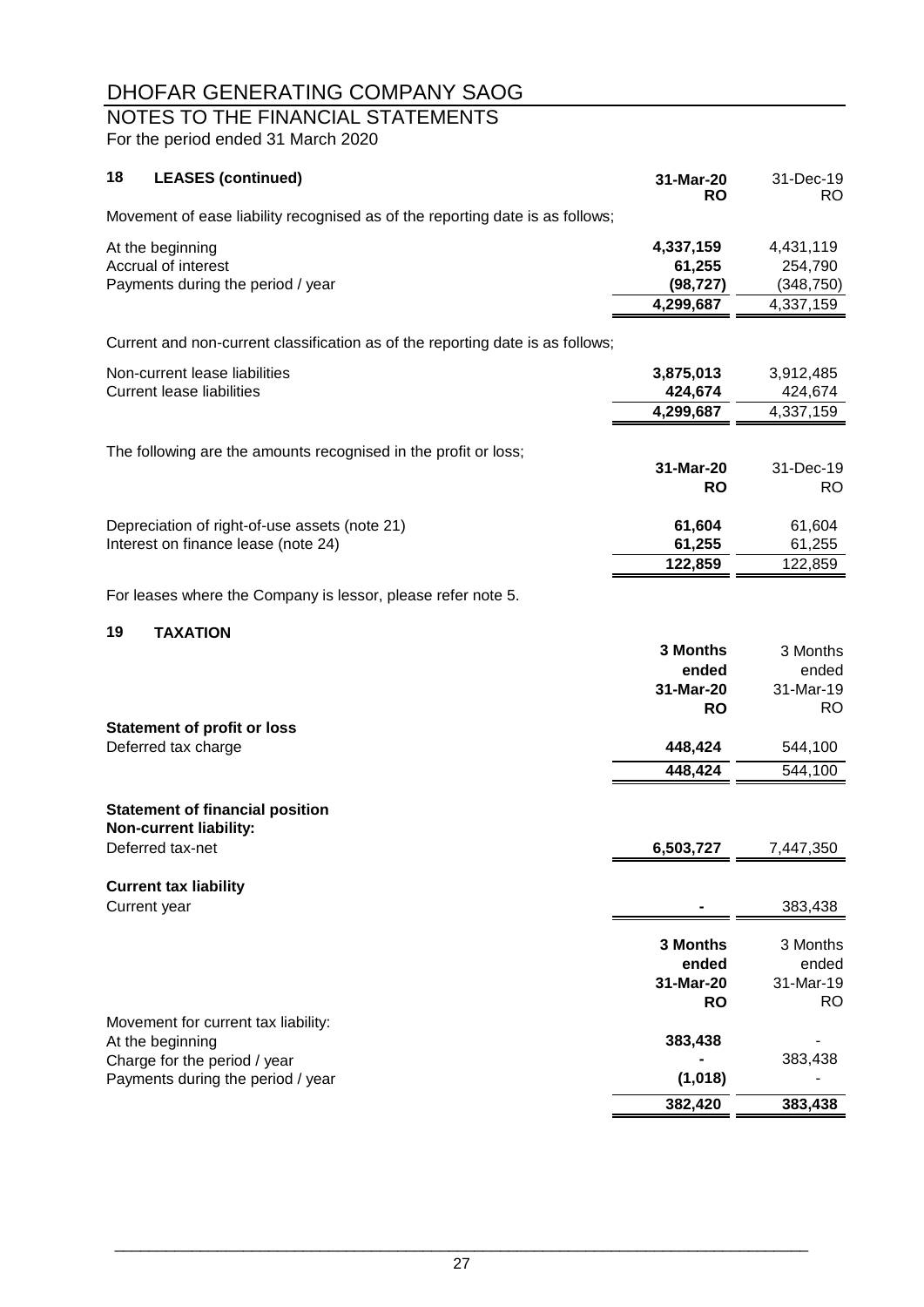# NOTES TO THE FINANCIAL STATEMENTS

For the period ended 31 March 2020

# **19 TAXATION (continued)**

The total income tax for the period can be reconciled to the accounting profits as follows;

|                                              | 3 Months<br>ended<br>31-Mar-20<br><b>RO</b> | 3 Months<br>ended<br>31-Mar-19<br>RO. |
|----------------------------------------------|---------------------------------------------|---------------------------------------|
| Accounting profit before tax for the period  | (1,227,242)                                 | 3,280,518                             |
| Tax at the rate of 15%<br>Add tax effect of: | (184, 086)                                  | 492,078                               |
| Deferred tax not recognised on tax losses    | 631,943                                     | 1,753,137                             |
| Current tax for previous periods             |                                             | 383,438                               |
| Expenses not allowed in tax                  | 567                                         | 662                                   |
| Income tax reversal                          |                                             |                                       |
| Tax expense for the period                   | 448,424                                     | 2,629,315                             |

Tax assessments of tax years 2013 and 2014 have been completed during 2019. These assessments resulted in additional tax of OMR 383,438 which is fully provided in the 2019 financial statements. However, this does not have an impact on the cash position of the Company at the reporting date. The Company has filed an Objection under the Income Tax law with the Tax Authority relating to the tax assessments of 2013 and 2014. Management considers that the amount of additional taxes, if any, that may become payable on finalization of the open tax years would not be material to the Company's financial position as of the reporting date.

The provision for the current and deferred tax have been recorded based on the finance lease model. Further, in respect of the unrealised gain of RO 22,989,752 (the difference between the fair value of plant and finance lease receivable) management has taken a view that this gain will be realised as a part of tariff received over the life of the PPA and only realised gain should be subjected to tax as per the Income Tax Law.

The management believes that future taxable profit will not be sufficient to offset the carried forward tax losses, hence, no deferred tax asset has been recognised on carried forward tax losses.

# **Deferred tax**

Deferred taxes are calculated on all temporary differences under the liability method using a principal tax rate of 15%. The net deferred tax liability and deferred tax charge in the statement of comprehensive income are attributable to the following items;

|                                           | Deferred tax recognised in |                       |                |             |
|-------------------------------------------|----------------------------|-----------------------|----------------|-------------|
|                                           | At 1 January               | <b>Profit or loss</b> | <b>OCI</b>     | At 31 March |
| 2020                                      | <b>RO</b>                  | <b>RO</b>             | <b>RO</b>      | <b>RO</b>   |
| Deferred tax asset                        |                            |                       |                |             |
| Provision for major maintenance cost      | 557,071                    | (8, 468)              | $\blacksquare$ | 548,603     |
| Provision for decommissioning cost        | 631,725                    | 5,615                 | $\blacksquare$ | 637,340     |
| Allowance for ECL                         | 13,485                     |                       | $\blacksquare$ | 13,485      |
| Lease liabilities and right-of-use assets | 66,366                     | 3,619                 |                | 69,985      |
| Cash flow hedge reserve                   | 948,364                    |                       | 1,392,047      | 2,340,411   |
|                                           | 2,217,011                  | 766                   | 1,392,047      | 3,609,824   |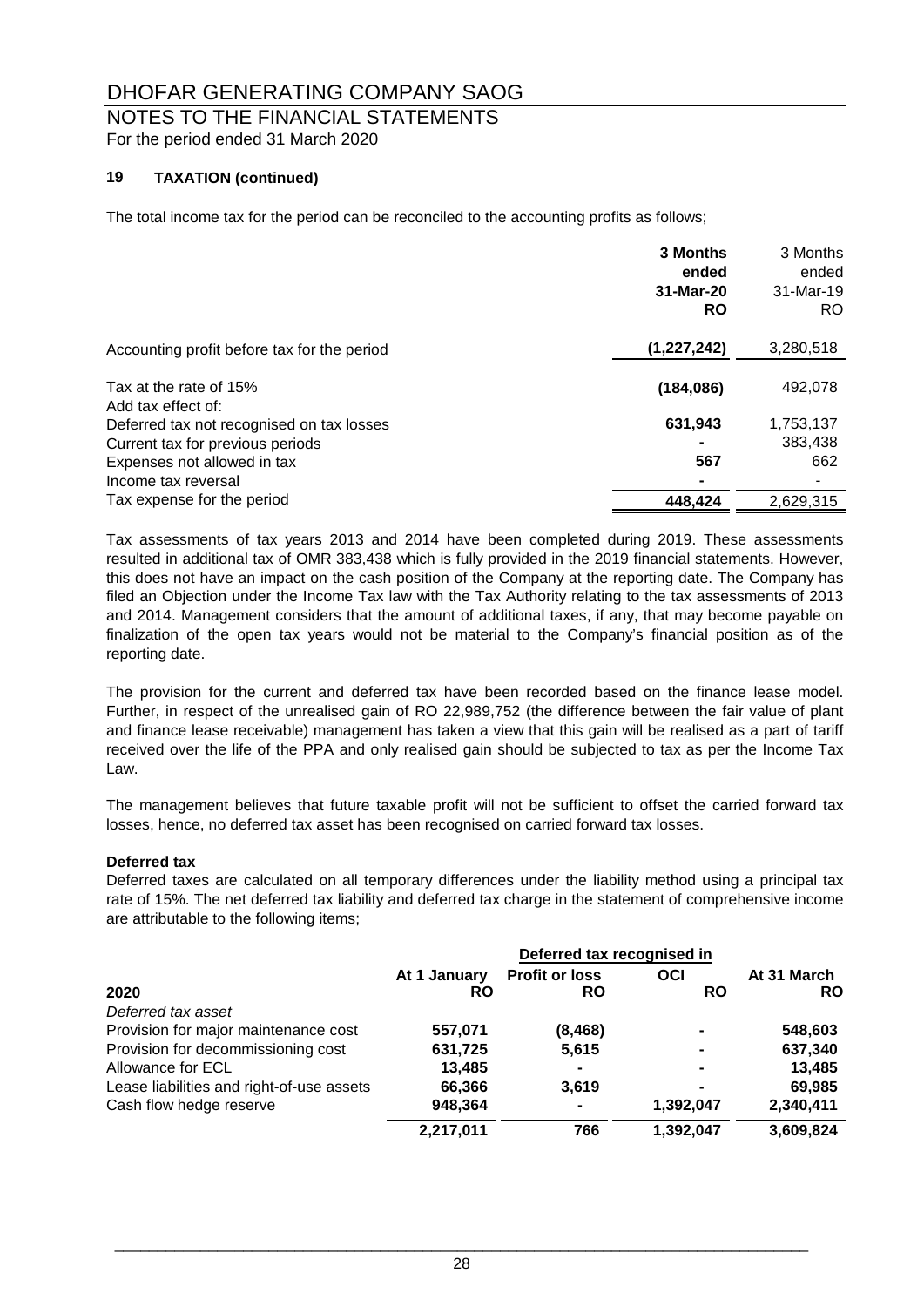# NOTES TO THE FINANCIAL STATEMENTS

For the period ended 31 March 2020

# **19 TAXATION (continued)**

| Deferred tax recognised in |                       |            |                |
|----------------------------|-----------------------|------------|----------------|
| At 1 January               | <b>Profit or loss</b> | <b>OCI</b> | At 31 March    |
| <b>RO</b>                  | <b>RO</b>             |            | <b>RO</b>      |
|                            |                       |            |                |
| (5,546,648)                | (503, 288)            |            | (6,049,936)    |
|                            |                       |            |                |
| (2,924,017)                | 27,160                |            | (2,896,857)    |
|                            |                       |            |                |
| (256,524)                  | 6,600                 |            | (249, 924)     |
|                            |                       |            |                |
| (804, 858)                 | 19,467                |            | (785, 391)     |
| (132,314)                  | 871                   |            | (131, 443)     |
| (9,664,361)                | (449,190)             |            | (10, 113, 551) |
| (7, 447, 350)              | (448, 424)            | 1,392,047  | (6,503,727)    |
|                            |                       |            | <b>RO</b>      |

|                                             | Deferred tax recognised in |                |         |                       |
|---------------------------------------------|----------------------------|----------------|---------|-----------------------|
|                                             | At 1 January               | Profit or loss | OCI     | At 31                 |
|                                             | RO                         | <b>RO</b>      | RO      | December<br><b>RO</b> |
| 2019                                        |                            |                |         |                       |
| Deferred tax asset                          |                            |                |         |                       |
| Provision for major maintenance cost        | 587,660                    | (30, 589)      |         | 557,071               |
| Provision for decommissioning cost          | 610,148                    | 21,577         |         | 631,725               |
| Allowance for ECL                           |                            | 13,485         |         | 13,485                |
| Lease liabilities and right-of-use assets * |                            | 22,870         | 43,496  | 66,366                |
| Cash flow hedge reserve                     | 215,816                    |                | 732,548 | 948,364               |
|                                             | 1,413,624                  | 27.343         | 776,044 | 2,217,011             |

\* Deferred tax impact on retained earnings resulted from transition impact of IFRS 16, recognised directly in the equity (note 2.2.2).

|                              |               |                | Deferred tax recognised in |               |
|------------------------------|---------------|----------------|----------------------------|---------------|
|                              | At 1 January  | Profit or loss | OCI                        | At 31         |
|                              | RO.           | RO.            | RO.                        | RO.           |
| Deferred tax liability       |               |                |                            |               |
| Accelerated tax depreciation | (3,069,922)   | (2,476,726)    |                            | (5,546,648)   |
| Unrealised gain on           |               |                |                            |               |
| recognition of finance lease | (3,021,546)   | 97.529         |                            | (2,924,017)   |
| Finance lease receivable for |               |                |                            |               |
| decommissioning asset        | (282, 724)    | 26,200         |                            | (256, 524)    |
| Finance lease receivable for |               |                |                            |               |
| major maintenance            | (881, 153)    | 76,295         |                            | (804, 858)    |
| Decommissioning asset        | (135,796)     | 3,482          |                            | (132, 314)    |
|                              | (7, 391, 141) | (2, 273, 220)  |                            | (9,664,361)   |
| Deferred tax liability - net | (5,977,517)   | (2, 245, 877)  | 776,044                    | (7, 447, 350) |
|                              |               |                |                            |               |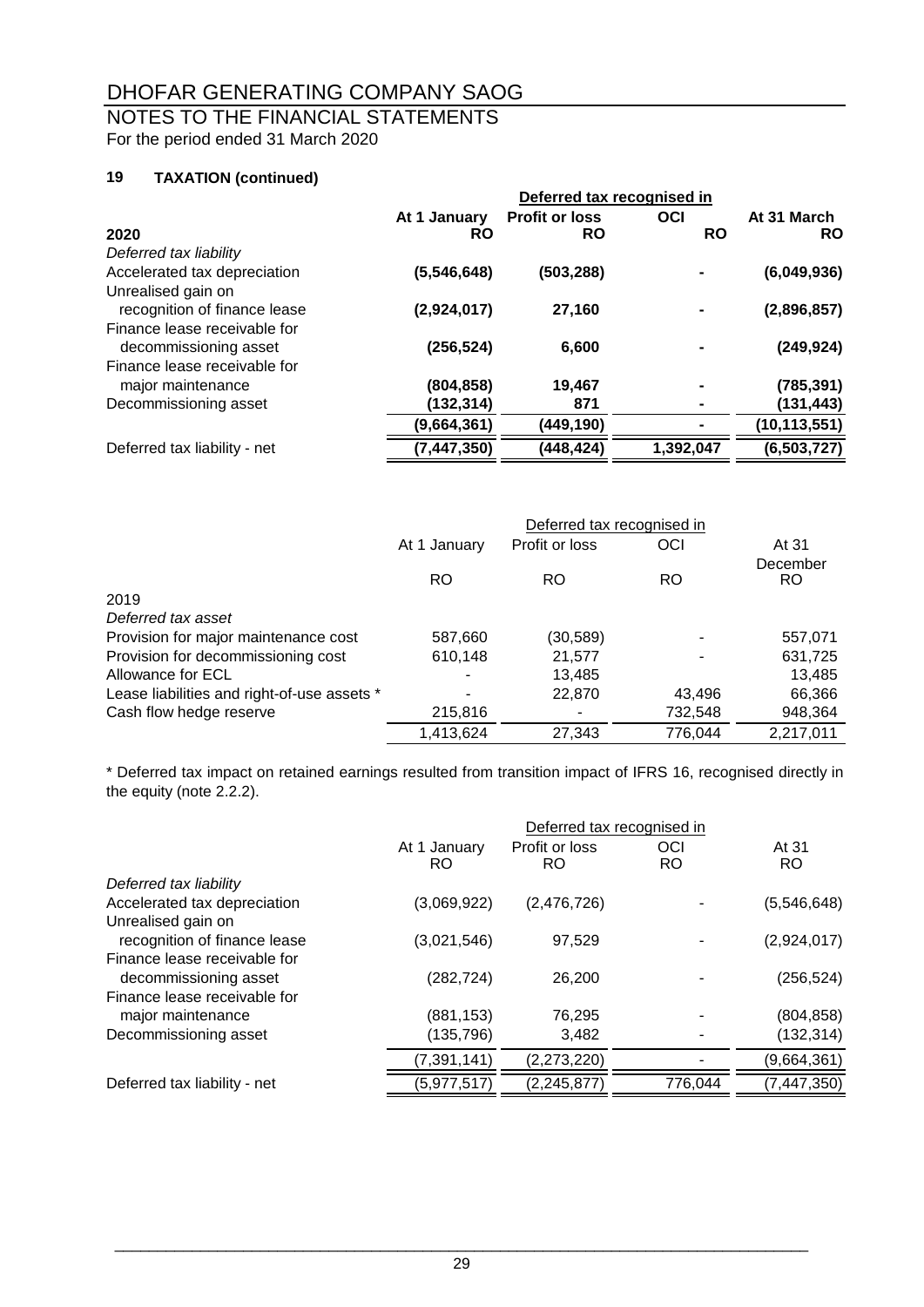# NOTES TO THE FINANCIAL STATEMENTS

For the period ended 31 March 2020

# **20 REVENUE**

|                                           | 3 Months  | 3 Months  |
|-------------------------------------------|-----------|-----------|
|                                           | ended     | ended     |
|                                           | 31-Mar-20 | 31-Mar-19 |
|                                           | <b>RO</b> | RO.       |
| Revenue from a contract with a customer   |           |           |
| Fuel cost allowance                       | 3,573,054 | 3,682,265 |
| Fixed operation and maintenance allowance | 663.619   | 622,156   |
| Electrical energy allowance               | 19,726    | 24,299    |
|                                           | 4,256,399 | 4,328,720 |
| Revenue from lease contracts              |           |           |
| Interest income on finance lease          | 1,108,980 | 1,155,551 |
| Investment charge revenue                 | 2,139,068 | 2,123,138 |
|                                           | 3,248,048 | 3,278,689 |
|                                           | 7,504,447 | 7.607.409 |

# **21 OPERATING COSTS**

|                                              | 3 Months  | 3 Months  |
|----------------------------------------------|-----------|-----------|
|                                              | ended     | ended     |
|                                              | 31-Mar-20 | 31-Mar-19 |
|                                              | <b>RO</b> | RO.       |
| Fuel cost                                    | 3,547,577 | 3,688,506 |
| Operation and maintenance charges            | 1,793,770 | 1,742,255 |
| Depreciation (note 4)                        | 982.332   | 972,934   |
| Employee costs (note 23)                     | 149.952   | 153,266   |
| Insurance                                    | 171,110   | 132,176   |
| Depreciation of right of use asset (note 18) | 61.604    | 73.974    |
| Electricity import cost                      | 32,876    | 87,054    |
| Transmission connection charges              | 6,530     | 15,356    |
|                                              | 6,745,751 | 6,865,521 |

# **22 GENERAL AND ADMINISTRATIVE EXPENSES**

|                                                                  | 3 Months<br>ended<br>31-Mar-20<br><b>RO</b> | 3 Months<br>ended<br>31-Mar-19<br>RO. |
|------------------------------------------------------------------|---------------------------------------------|---------------------------------------|
| Legal and professional charges                                   | 68,426                                      | 53,576                                |
| Information technology and software related expenses             | 36,415                                      | 37,460                                |
| <b>Travelling expenses</b>                                       | 16,558                                      | 19,250                                |
| License fees to regulator                                        | 16,177                                      | 14,935                                |
| Depreciation (note 4)                                            | 9,749                                       | 14,296                                |
| Director sitting, remuneration and travelling expenses (note 26) | 19,267                                      | 19,000                                |
| Entertainment                                                    | 6,626                                       | 4,106                                 |
| Communication expenses                                           | 7,948                                       | 7,263                                 |
| Office rent                                                      | 4,895                                       | 7,756                                 |
| Training expenses                                                | 3,750                                       | 3,750                                 |
| Corporate social responsibility expense                          | 3,750                                       | 3,750                                 |
| Miscellaneous expenses                                           | 11,958                                      | 11,283                                |
|                                                                  | 205,519                                     | 196,425                               |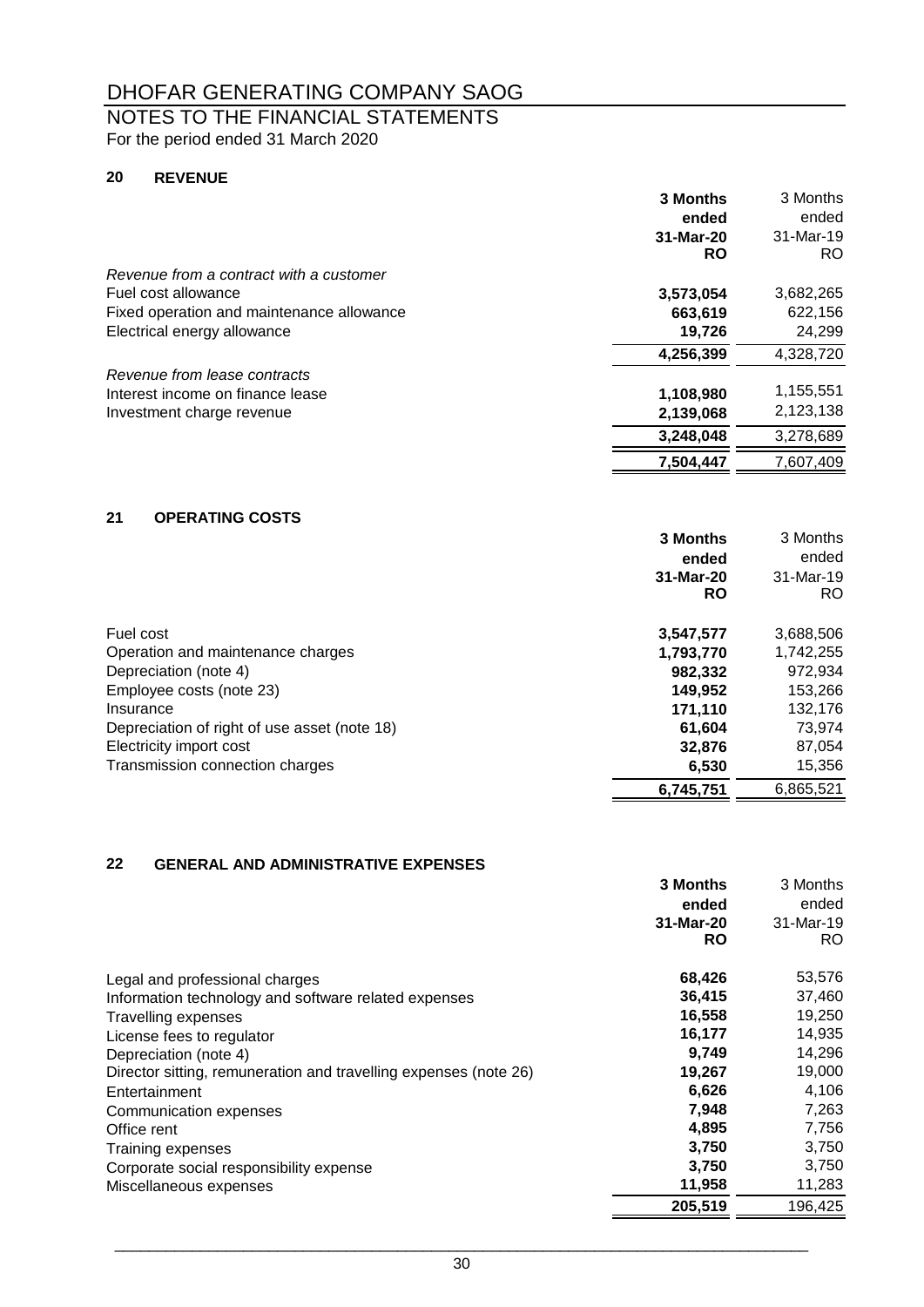# NOTES TO THE FINANCIAL STATEMENTS

For the period ended 31 March 2020

# **23 EMPLOYEE COSTS**

Salaries and the related costs included under operating costs consist of the following:

|                                                                   | 3 Months    | 3 Months    |
|-------------------------------------------------------------------|-------------|-------------|
|                                                                   | ended       | ended       |
|                                                                   | 31-Mar-20   | 31-Mar-19   |
|                                                                   | <b>RO</b>   | <b>RO</b>   |
| Salaries, wages and other benefits                                | 140,042     | 141,871     |
| Contributions to a defined contribution retirement plan           | 4,321       | 6,848       |
| Charge for employee end of service benefits                       | 5,589       | 4,547       |
|                                                                   | 149,952     | 153,266     |
| 24<br><b>FINANCE COSTS</b>                                        |             |             |
|                                                                   | 3 Months    | 3 Months    |
|                                                                   | ended       | ended       |
|                                                                   | 31-Mar-20   | 31-Mar-19   |
|                                                                   | <b>RO</b>   | RO.         |
| Interest on long term loan                                        | 1,567,433   | 1,636,432   |
| Interest on finance lease (note 18)                               | 61,255      | 40,751      |
| Amortisation of deferred financing cost                           | 45,785      | 47,868      |
| Unwinding of discount on decommissioning cost provision (note 14) | 37,432      | 35,394      |
| LC commission                                                     | 31,448      | 28,287      |
| Unwinding of discount on major maintenance (note 15)              | 37,066      | 26,924      |
|                                                                   | 1,780,419   | 1,815,656   |
| 25<br><b>EARNINGS PER SHARE</b>                                   |             |             |
|                                                                   | 3 Months    | 3 Months    |
|                                                                   | ended       | ended       |
|                                                                   | 31-Mar-20   | 31-Mar-19   |
|                                                                   | <b>RO</b>   | <b>RO</b>   |
| Profit for the year                                               | (1,675,666) | (1,814,293) |
| Weighted average number of ordinary shares                        | 222,240,000 | 222,240,000 |
|                                                                   | (0.008)     | (0.008)     |

Diluted earnings per share is same as the earnings per share as the Company has not issued any instruments during the period which would have an impact on earnings per share when exercised.

#### **26 RELATED PARTY TRANSACTIONS**

Related parties comprise the shareholders, directors, key management personnel and business entities in which they have the ability to control or exercise significant influence in financial and operating decisions.

The Company maintains balances with these related parties which arise in the normal course of business from the commercial transactions, and are entered into at terms and conditions which are approved by the management.

Significant related party balances and transactions as of the reporting date as follows: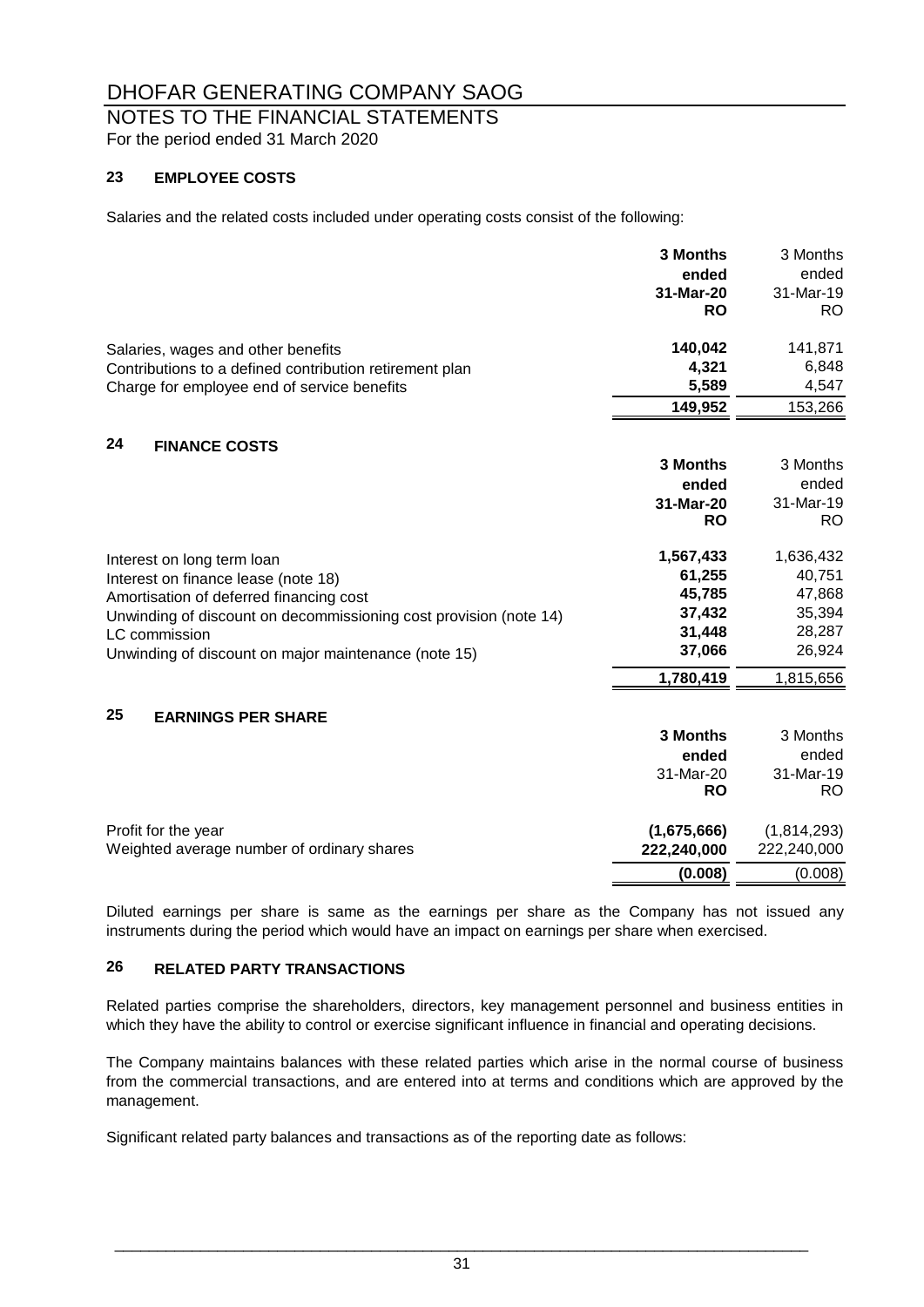# NOTES TO THE FINANCIAL STATEMENTS

For the period ended 31 March 2020

#### **26 RELATED PARTY TRANSACTIONS (continued)**

# **Balances at the reporting date (Note 19)**

| <b>RO</b><br>Due to related parties<br>504,144<br>Dhofar O&M LLC<br>International Company for Water and Power Projects<br>12,113<br>First National Company for Operation and Maintenance - Oman<br><b>ACWA Power Global Services LLC</b><br>Mitsui & Co. Middle East and Africa Projects investment &<br>Development Limited<br>516,257<br>3 Months<br>ended<br>31-Mar-20 | RO.<br>503,179<br>20,006<br>16,608<br>1,956 |
|---------------------------------------------------------------------------------------------------------------------------------------------------------------------------------------------------------------------------------------------------------------------------------------------------------------------------------------------------------------------------|---------------------------------------------|
|                                                                                                                                                                                                                                                                                                                                                                           |                                             |
|                                                                                                                                                                                                                                                                                                                                                                           |                                             |
|                                                                                                                                                                                                                                                                                                                                                                           |                                             |
|                                                                                                                                                                                                                                                                                                                                                                           |                                             |
|                                                                                                                                                                                                                                                                                                                                                                           |                                             |
|                                                                                                                                                                                                                                                                                                                                                                           |                                             |
|                                                                                                                                                                                                                                                                                                                                                                           | 800                                         |
|                                                                                                                                                                                                                                                                                                                                                                           | 542,549                                     |
|                                                                                                                                                                                                                                                                                                                                                                           |                                             |
|                                                                                                                                                                                                                                                                                                                                                                           | 3 Months                                    |
|                                                                                                                                                                                                                                                                                                                                                                           | ended                                       |
|                                                                                                                                                                                                                                                                                                                                                                           | 31-Mar-19                                   |
| <b>RO</b>                                                                                                                                                                                                                                                                                                                                                                 | RO.                                         |
| <b>Transactions during the period</b>                                                                                                                                                                                                                                                                                                                                     |                                             |
| O&M Fee and related charges<br>1,879,111                                                                                                                                                                                                                                                                                                                                  | 1,821,234                                   |
| Secondment charges and expense reimbursement<br>44,671                                                                                                                                                                                                                                                                                                                    | 75,456                                      |
| Director sitting, remuneration and travelling expenses (note 22)<br>19,267                                                                                                                                                                                                                                                                                                | 19,000                                      |
| Goods and services received<br>1,943,049                                                                                                                                                                                                                                                                                                                                  | 1,915,691                                   |
| Goods and services rendered<br>36,525                                                                                                                                                                                                                                                                                                                                     |                                             |

# *Key management personnel compensation*

Key management personnel are those persons having authority and responsibility for planning, directing and controlling the activities of the Company, directly or indirectly, including any director (whether executive or otherwise). The compensation for key managerial personnel during the period are as follows:

|                                                                                                                            | 3 Months<br>ended<br>31-Mar-20<br>RO | 3 Months<br>ended<br>31-Mar-19<br>RO. |
|----------------------------------------------------------------------------------------------------------------------------|--------------------------------------|---------------------------------------|
| Short-term employee benefits<br>Long-term employee benefits<br>Director sitting fees, remuneration and travelling expenses | 38,636<br>2.165<br>19,267            | 48,924<br>2,635<br>19,000             |
|                                                                                                                            | 60,068                               | 70,559                                |

Amounts due from/to related parties are interest free, unsecured and receivable on demand. Amount due from related parties are subject to the impairment requirement of IFRS 9, and were assessed as such and management believes the identified impairment loss was immaterial.

#### **27 FINANCIAL RISK MANAGEMENT**

The Company's principal financial liabilities, other than derivatives, comprise loans, and trade and other payables. The main purpose of these financial liabilities is to finance the Company's operations. The Company's principal financial assets include finance lease receivable, trade receivables, and cash that derive directly from its operations.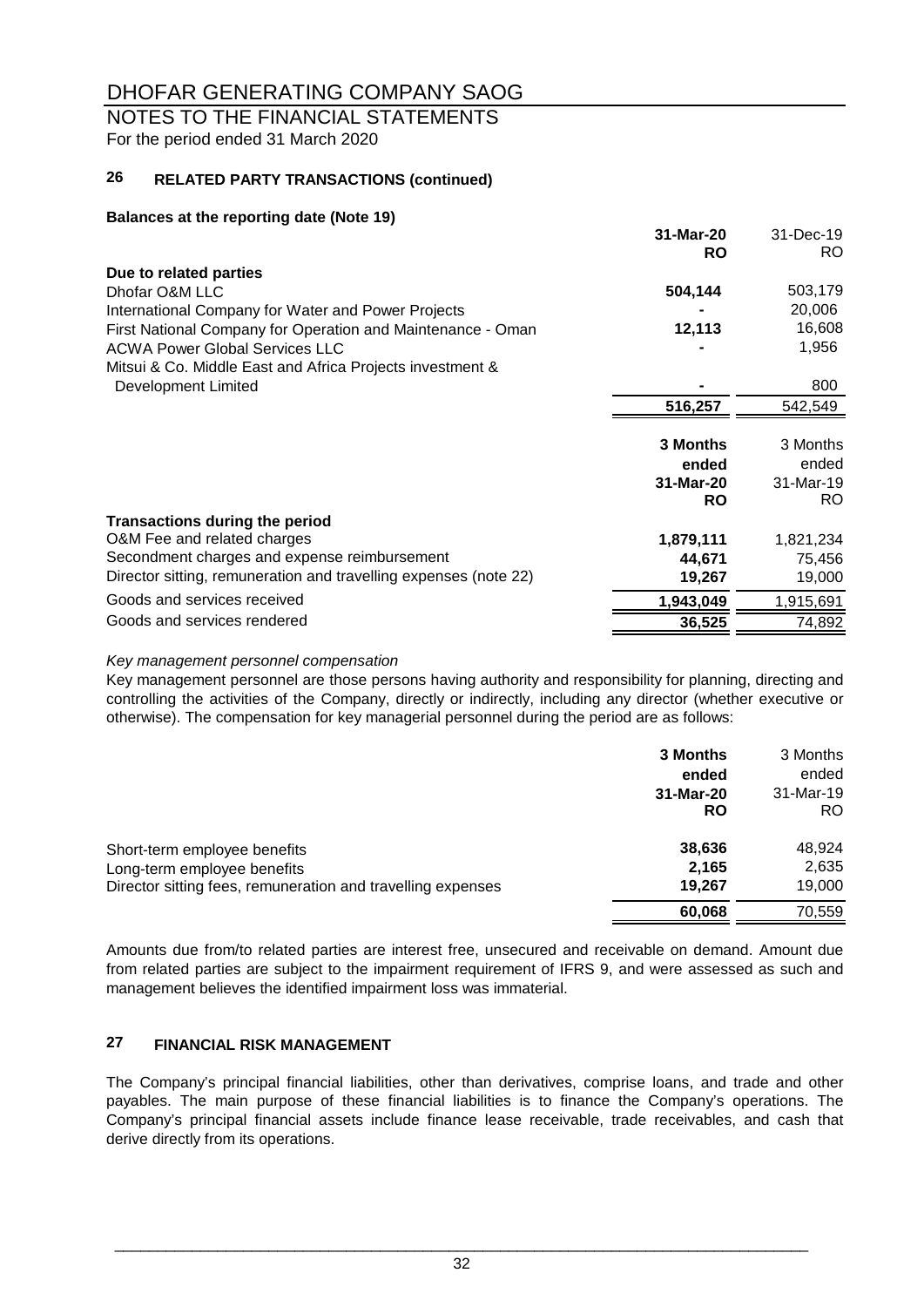# NOTES TO THE FINANCIAL STATEMENTS

For the period ended 31 March 2020

#### **27 FINANCIAL RISK MANAGEMENT (continued)**

# **Market risk**

Market risk is the risk that changes in market prices, such as foreign exchange rates, interest rates affect the Company's income or the value of its holdings of financial instruments. The objective of market risk management is to manage and control market risk exposures within acceptable parameters, while optimizing the return on risk.

The sensitivity analyses in the following sections relate to the position as at the reporting date.

The sensitivity analyses have been prepared on the basis that the amount of net debt, the ratio of fixed to floating interest rates of the debt and derivatives at the reporting date.

The following assumptions have been made in calculating the sensitivity analyses:

- The sensitivity of the relevant statement of comprehensive item is the effect of the assumed changes in respective market risks. This is based on the financial assets and financial liabilities held at the reporting date including the effect of hedge accounting.
- The sensitivity of equity is calculated by considering the effect of any associated cash flow hedges for the effects of the assumed changes of the underlying risk.

# **Interest rate risk**

Interest rate risk is the risk that the fair value or future cash flows of a financial instrument will fluctuate because of changes in market interest rates. The Company's exposure to the risk of changes in market interest rates relates primarily to the Company's long-term debt obligations with floating interest rates. The Company manages its interest rate risk by having a balanced portfolio of fixed and variable rate loans and borrowings.

To manage this, the Company enters into interest rate swaps, in which it agrees to exchange, at specified intervals, the difference between fixed and variable rate interest amounts calculated by reference to an agreed-upon notional principal amount.

At 31 March 2020, after taking into account the effect of interest rate swaps, 42% of the Company's borrowings are at a fixed rate of interest (31 December 2019: 42%).

At the reporting date the interest rate risk profile of the Company's interest bearing financial instruments is as follows:

|                                           | 31-Mar-20  | 31-Dec-19  |
|-------------------------------------------|------------|------------|
|                                           | <b>RO</b>  | RO.        |
| <b>Fixed rate instrument</b><br>Term loan | 63,996,302 | 65,178,049 |
| Variable rate instrument<br>Term Ioan     | 87,449,876 | 89,064,714 |

# **Interest rate sensitivity**

The Company does not account for any fixed rate financial assets or financial liabilities at fair value through profit or loss. Therefore, a change in interest rates at the reporting date would not affect profit or loss.

A reasonably possible change of 100 basis points in interest rates at the reporting date would have increased (decreased) equity and profit or loss by the amounts shown below. This analysis assumes that all other variables, in particular foreign currency exchange rates, remain constant.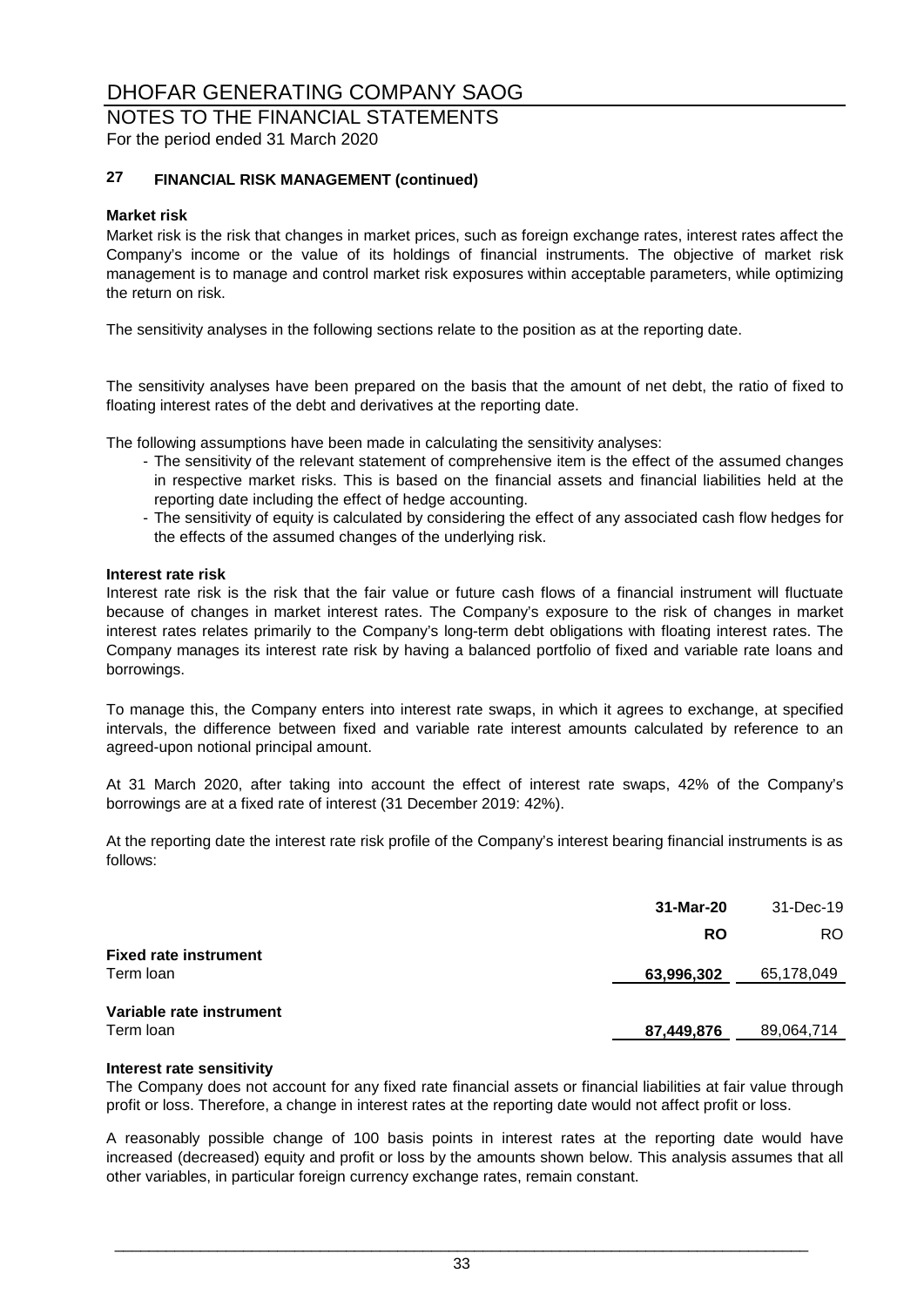# NOTES TO THE FINANCIAL STATEMENTS

For the period ended 31 March 2020

#### **27 FINANCIAL RISK MANAGEMENT (continued)**

|                                     | <b>Profit or loss</b> |           | <b>Equity</b> |           |
|-------------------------------------|-----------------------|-----------|---------------|-----------|
|                                     | $100$ bps             | $100$ bps | $100$ bps     | $100$ bps |
| 31 March 2020                       |                       |           |               |           |
| Variable rate financial liabilities | (46,579)              | 46,579    | (39, 592)     | 39,592    |
| Interest rate swaps                 | 44,250                | (44,250)  | 37,613        | (37,613)  |
| Net sensitivity                     | (2, 329)              | 2,329     | (1, 979)      | 1,979     |
|                                     | <b>Profit or loss</b> |           | <b>Equity</b> |           |
|                                     | $100$ bps             | $100$ bps | $100$ bps     | $100$ bps |
| 31 December 2019                    |                       |           |               |           |
| Variable rate financial liabilities | (713,920)             | 713,920   | (606, 832)    | 606,832   |
| Interest rate swaps                 | 678,224               | (678,224) | 576,490       | (576,490) |
| Net sensitivity                     | (35,696)              | 35,696    | (30,342)      | 30,342    |

# **Foreign currency risk**

Foreign exchange risk arises when future commercial transactions or recognised assets or liabilities are denominated in a currency that is not the Company's functional currency. The Company is exposed to foreign exchange risk arising from currency exposures primarily with respect to the US Dollar. Most of the foreign currency transactions are in US Dollars or other currencies linked to the US Dollar. Since the Rial Omani is pegged to the US Dollar management believes that the foreign exchange rate fluctuations would not have significant impact on the pretax profit of the Company.

# **Credit risk**

Credit risk is the risk that a counterparty will not meet its obligations under a financial instrument, leading to a financial loss. The Company is exposed to credit risk from its operating activities (primarily trade receivables and finance lease receivable).

# *Trade receivables*

Customer credit risk is managed by each business unit subject to the Company's established policy, procedures and control relating to customer credit risk management. Credit quality of a customer is assessed based on an extensive credit rating scorecard and individual credit limits are defined in accordance with this assessment. Outstanding customer receivables is regularly monitored. Trade receivable balance represents receivables from OPWP, a Government customer in Oman.

This customer is transacting with the Company for number of years. Accordingly the balance due from this customer is assessed to have a strong high credit quality or limited credit risk. At 31 March 2020, the Company had one customer (31 December 2019: one customer).

The Company recognised an allowance for ECL in the financial statements for the year ending 31 December 2019. An impairment analysis is performed at each reporting date as per IFRS 9 expected credit loss method. The provision rates are based on days past due for the outstanding balance. The calculation reflects the probability-weighted outcome, the time value of money and reasonable and supportable information that is available at the reporting date about past events, current conditions and forecasts of future economic conditions.

The maximum exposure to credit risk at the reporting date is the carrying value of each class of financial assets and the amount is immaterial to the financial statements for the period ending 31 March 2020. The Company does not hold collateral as security. The Company evaluates the concentration of risk with respect to trade receivables as low, as its customer is located in Oman and it is a Government customer.

# *Finance lease receivable*

Finance Lease receivable has been recorded in accordance with the terms of the PPA with OPWP, a Government customer in Oman and hence does not reflect any significant credit risk and the amount of ECL is not significant.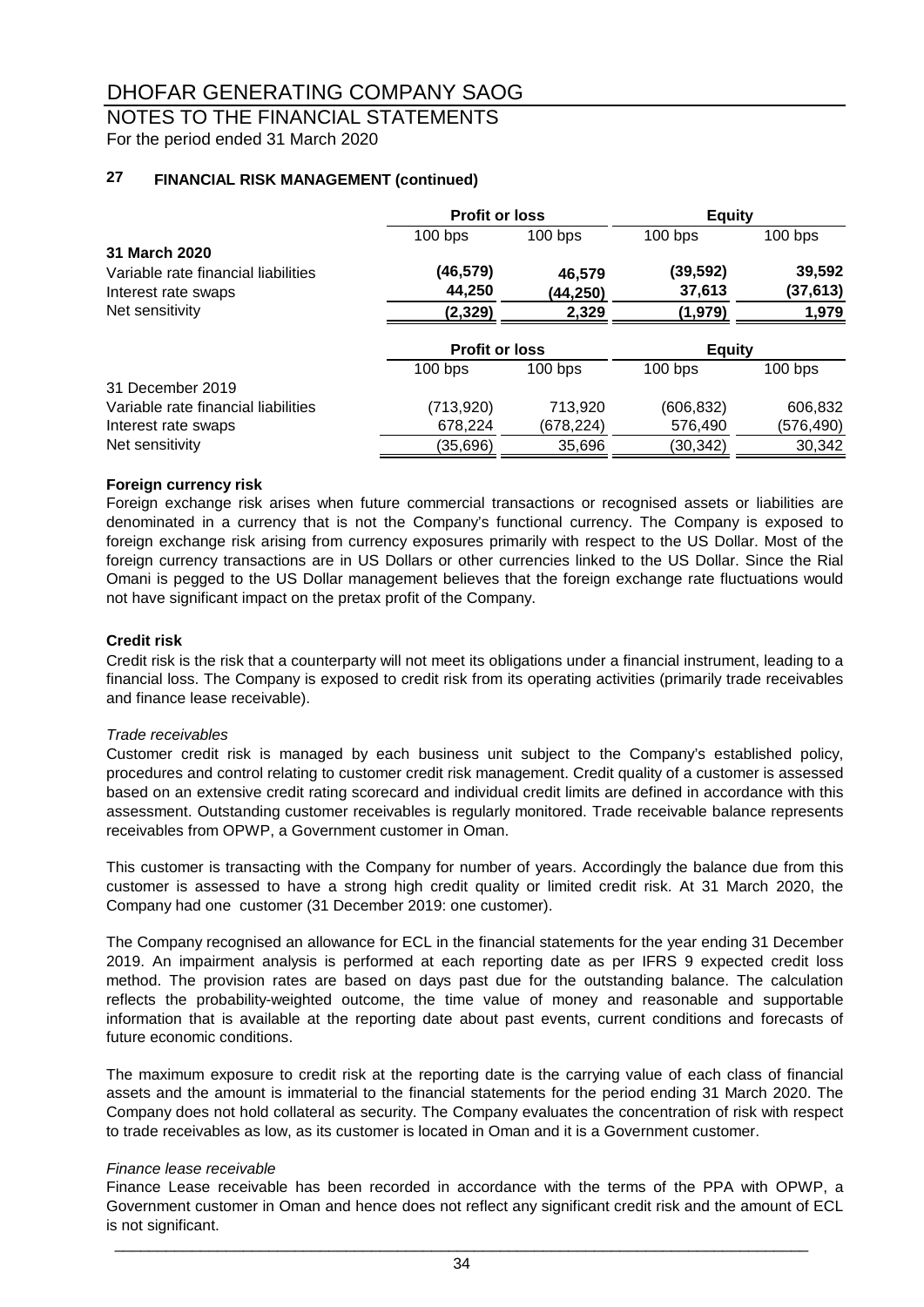# NOTES TO THE FINANCIAL STATEMENTS

For the period ended 31 March 2020

#### **27 FINANCIAL RISK MANAGEMENT (continued)**

# *Cash at bank*

Credit risk on bank balances is limited as same are held with banks with sound credit ratings.

#### *Credit Concentration*

Except as disclosed, no significant concentrations of credit risk were identified by the management as at the statement of financial position date.

# **Liquidity risk**

Liquidity risk is the risk that the Company will not be able to meet its financial obligations as they fall due. The Company's approach to managing liquidity is to ensure, as far as possible, that it will have sufficient liquidity to meet its liabilities when due, under both normal and stressed conditions, without incurring unacceptable losses or risking damage to the Company's reputation.

Typically the Company ensures that it has sufficient cash on demand to meet expected operational expenses including the servicing of financial obligations. This excludes the potential impact of extreme circumstances that cannot reasonably be predicted, such as natural disasters. In addition the Company has access to credit facilities.

The following are the remaining contractual maturities of financial liabilities at the reporting date. The amounts are gross and undiscounted and include contractual interest payments:

|                                                          | Carrying<br><b>RO</b> | <b>Contractual</b><br><b>RO</b> | Less than 1<br><b>RO</b> | More than 1<br><b>RO</b> |
|----------------------------------------------------------|-----------------------|---------------------------------|--------------------------|--------------------------|
| 31 March 2020                                            |                       |                                 |                          |                          |
| <b>Non-derivative financial liabilities</b>              |                       |                                 |                          |                          |
| Term loan                                                | 149,952,912           | 210,936,192                     | 13,695,307               | 197,240,885              |
| Trade payables                                           | 12,920,230            | 12,920,230                      | 12,920,230               |                          |
| Lease liabilities                                        | 4,299,687             | 8,105,211                       | 424,680                  | 7,680,531                |
| Accrued expenses                                         | 2,710,518             | 2,710,518                       | 2,710,518                |                          |
| Due to related parties                                   | 516,257               | 516,257                         | 516,257                  |                          |
| Income tax payable                                       | 382,420               | 382,420                         | 382,420                  |                          |
| <b>Other liabilities</b>                                 |                       |                                 |                          |                          |
|                                                          | 170,782,024           | 235,570,828                     | 30,649,412               | 204,921,416              |
| <b>Derivative financial liabilities</b>                  |                       |                                 |                          |                          |
| Gross payable under IRS                                  | 15,602,742            | 15,602,742                      | 647,030                  | 14,955,712               |
|                                                          | 186,384,766           | 251,173,570                     | 31,296,442               | 219,877,128              |
|                                                          | Carrying              | <b>Contractual</b>              | Less than 1              | More than 1              |
|                                                          | <b>RO</b>             | <b>RO</b>                       | <b>RO</b>                | <b>RO</b>                |
| 31 December 2019<br>Non-derivative financial liabilities |                       |                                 |                          |                          |
| Term loan                                                | 152,703,713           | 210,936,192                     | 13,695,307               | 197,240,885              |
| Trade payables                                           | 9,463,583             | 9,463,583                       | 9,463,583                |                          |
| Lease liabilities                                        | 4,337,159             | 8,105,211                       | 424,680                  | 7,680,531                |
| Accrued expenses                                         | 2,449,649             | 2,449,649                       | 2,449,649                |                          |
| Due to related parties                                   | 542,549               | 542,549                         | 542,549                  |                          |
| Income tax payable                                       | 383,438               | 383,438                         | 383,438                  |                          |
| <b>Other liabilities</b>                                 | 1,200                 | 1,200                           | 1,200                    |                          |
|                                                          | 169,881,291           | 231,881,822                     | 26,960,406               | 204,921,416              |
| Derivative financial liabilities                         |                       |                                 |                          |                          |
|                                                          |                       |                                 |                          |                          |
| Gross payable under IRS                                  | 6,322,427             | 6,322,427                       | 647,030                  | 5,675,397                |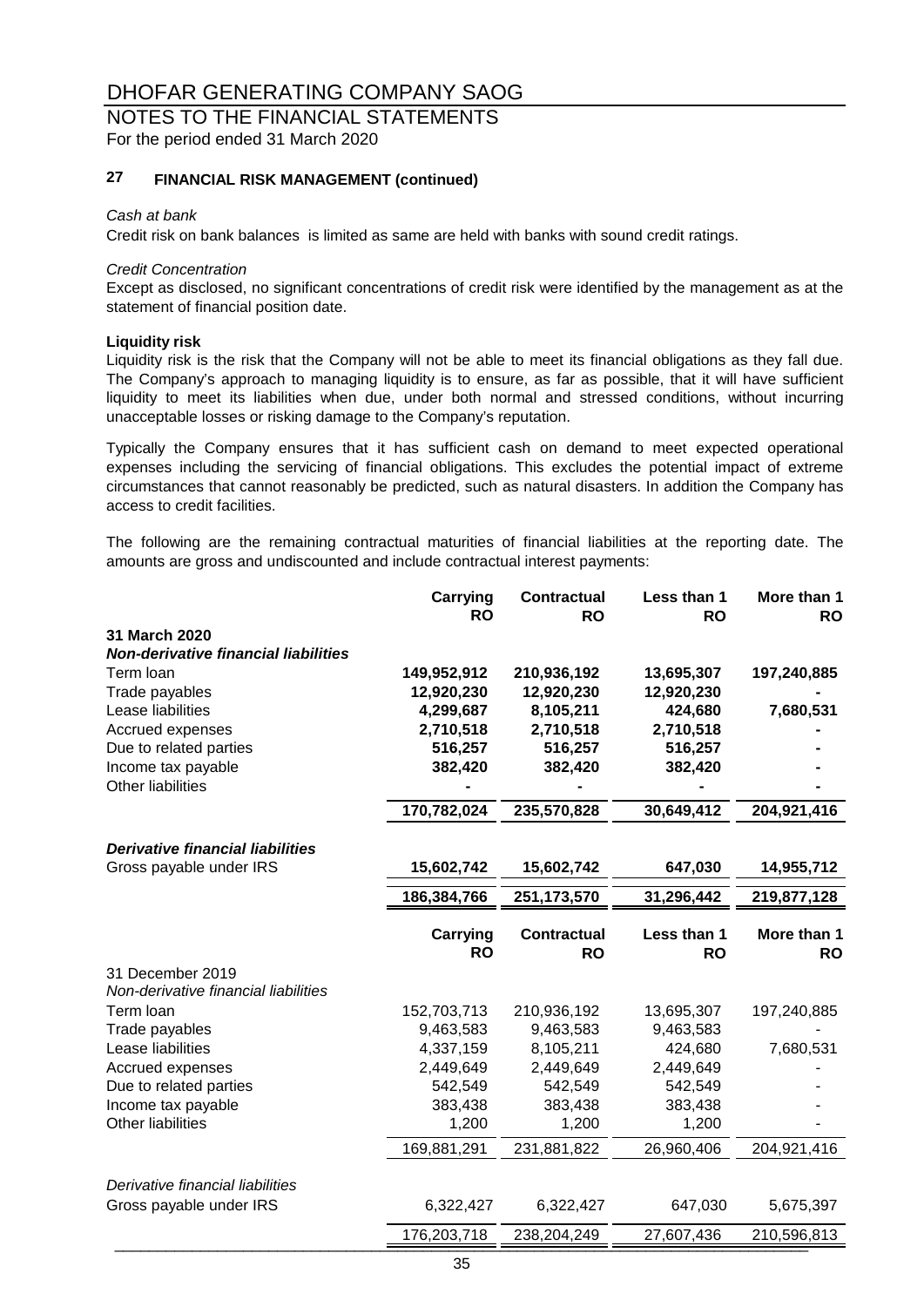# NOTES TO THE FINANCIAL STATEMENTS

For the period ended 31 March 2020

# **28 FAIR VALUES**

Set out below is a comparison, by class, of the carrying amounts and fair values of the Company's financial instruments, other than those with carrying amounts that are reasonable approximations of fair values:

|                                       | 31-Mar-20       |                   | 31-Dec-19   |             |
|---------------------------------------|-----------------|-------------------|-------------|-------------|
|                                       | Carrying        | <b>Fair value</b> | Carrying    | Fair value  |
|                                       | <b>RO</b>       | <b>RO</b>         | RO          | RO.         |
| <b>Financial assets</b>               |                 |                   |             |             |
| Trade receivable (note 7)             | 14,655,866      | 14,655,866        | 11,030,383  | 11,030,383  |
| Amount due from related parties       |                 |                   |             |             |
| Other receivables (note 7)            | 118,308         | 118,308           | 138,409     | 138,409     |
|                                       | 14,774,174      | 14,774,174        | 11,168,792  | 11,168,792  |
|                                       |                 |                   |             |             |
|                                       | 31-Mar-20       |                   | 31-Dec-19   |             |
|                                       | <b>Carrying</b> | <b>Fair value</b> | Carrying    | Fair value  |
|                                       | <b>RO</b>       | RO                | <b>RO</b>   | RO.         |
| <b>Financial liabilities</b>          |                 |                   |             |             |
| Interest bearing loans and borrowings |                 |                   |             |             |
| - Floating rate borrowings            | 87,449,876      | 87,449,876        | 89,064,714  | 89,064,714  |
| - Fixed rate borrowings               | 63,996,302      | 62,628,562        | 65,178,049  | 65,058,943  |
| Trade payables                        | 12,920,230      | 12,920,230        | 9,463,583   | 9,463,583   |
| Lease liabilities                     | 4,299,687       | 4,299,687         | 4,337,159   | 4,337,159   |
| Accrued expenses                      | 2,710,518       | 2,710,518         | 2,449,649   | 2,449,649   |
| Due to related parties                | 516,257         | 516,257           | 542,549     | 542,549     |
| Income tax payable                    | 382,420         | 382,420           | 383,438     | 383,438     |
| <b>Other liabilities</b>              |                 |                   | 1,200       | 1,200       |
| Derivative financial liabilities      | 15,602,742      | 15,602,742        | 6,322,427   | 6,322,427   |
|                                       | 187,878,032     | 186,510,292       | 177,742,768 | 177,623,662 |

# **29 CAPITAL MANAGEMENT**

The Company's objectives when managing capital are to safeguard the Company's ability to continue as a going concern and benefit other stake holders. The management's policy is to maintain a strong capital base so as to maintain creditor and market confidence and to sustain future development of the business. Management is confident of maintaining the current level of profitability by enhancing top line growth and prudent cost management. The Company is not subject to externally imposed capital requirements.

The capital structure of the Company comprises of net debt (borrowings as detailed in notes 16 offset by cash and bank balances) and equity of the Company (comprising the share capital, reserves and retained earnings). The Company is not subject to externally imposed capital requirements other than the requirements of the Commercial Companies Law.

The Board regularly reviews the capital structure of the Company. As part of this review, the Board considers the cost of capital and the risks associated with each class of capital. The gearing ratio at 31 March 2020 of 460.6% (31 December 2019: 335.01%) (see below).

*Gearing ratio*

Gearing ratio at the reporting date as follows:

|                          | 31-Mar-20   | 31-Dec-19   |
|--------------------------|-------------|-------------|
|                          | <b>RO</b>   | RO.         |
| Debt (i)                 | 149,952,912 | 152,703,713 |
| Cash and bank balances   | (1,901,050) | (6,279,412) |
| Net debt                 | 148,051,862 | 146.424.301 |
| Equity (ii)              | 32,143,196  | 43,707,289  |
| Net debt to equity ratio | 460.60%     | 335.01%     |
|                          |             |             |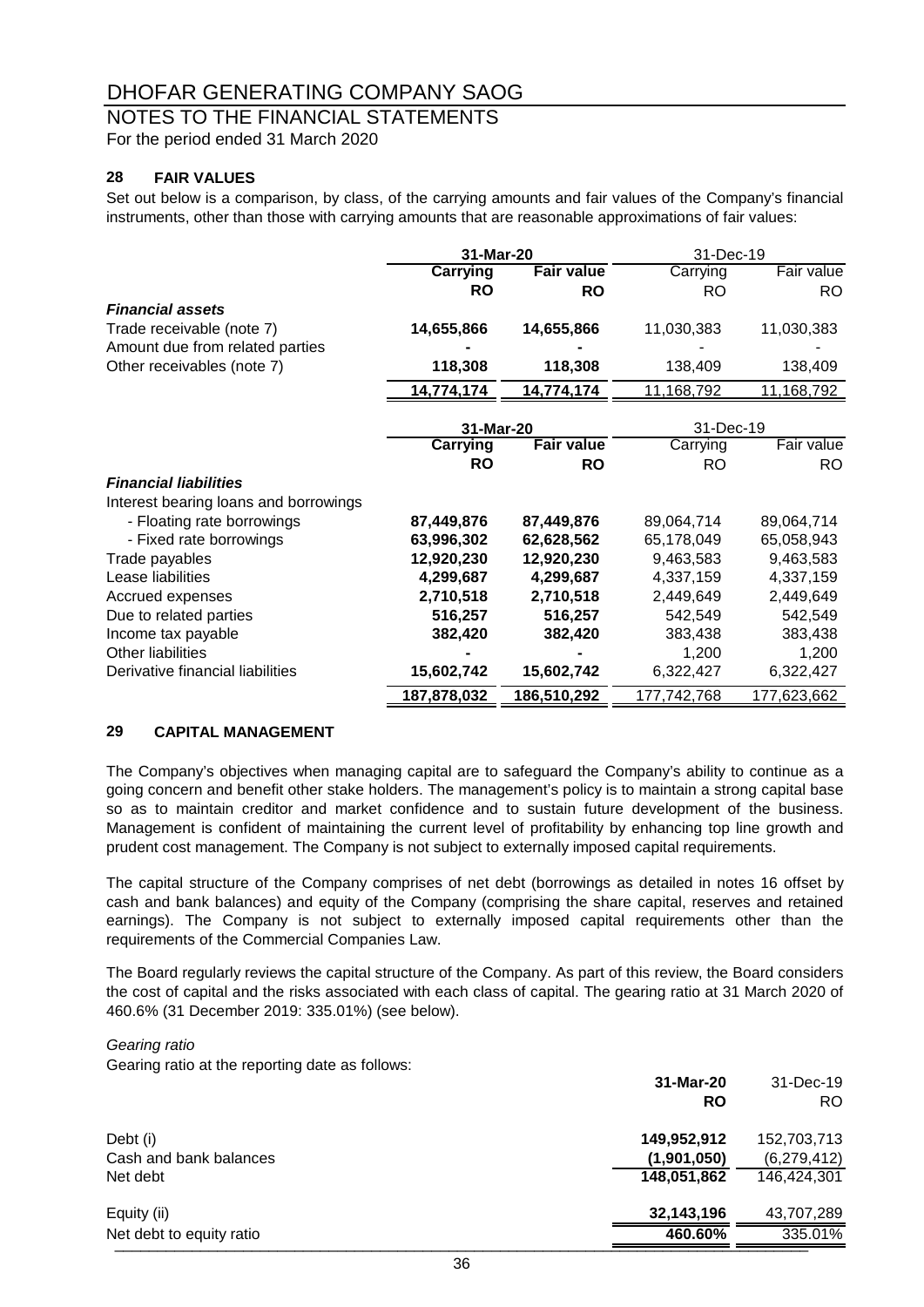# NOTES TO THE FINANCIAL STATEMENTS

For the period ended 31 March 2020

# **29 CAPITAL MANAGEMENT (continued)**

(i) Debt is defined as long- and short-term borrowings (excluding derivatives) as described in note 16.

(ii) Equity includes all capital and reserves of the Company that are managed as capital.

# **30 COMMITMENTS AND CONTINGENCIES**

At 31 March 2020, the Company had contingent liabilities in respect of Debt Service Reserve Account ('DSRA') letter of credit amounting to RO 2,693,164 and USD 8,728,972 (31 December 2019 : RO 2,693,164 and USD 8,728,972) in accordance with the requirement of the Common Terms Agreement ('CTA') given in the normal course of business on which no material liabilities are expected to arise.

# **Sponsors' Fuel Reserve Account (FRA) Commitment**

Under the Common Terms Agreement (CTA) the project's sponsors are required to provide the Fuel Reserve Account (FRA) commitment to the offshore trustee. The FRA commitment can be provided in the form of cash, letter of credit (LC) or letter of guarantee (LG) . At 31 March 2020, Mitsui & Co., Ltd and ACWA Power provided their support through letter of guarantee and letter of credit respectively, whereas DIDIC deposited the cash of OMR 311,930 (31 December 2019 : OMR 311,930) in FRA bank account to comply with the CTA requirements. FRA bank balance and FRA support can only be utilized with lenders' and sponsors' consent, therefore DGC do not have any control on these amounts and the amount received from DIDIC is held in a fiduciary capacity and not accounted in these financial statements.

# **31 CAPITAL COMMITMENT**

The Company has capital commitment of RO 24,494 as of 31 March 2020 (31 December 2019: RO 24,494) with contractors for construction and other activities.

# **32 NET ASSETS PER SHARE**

Net assets per share is calculated by dividing the net assets attributable to the ordinary shareholders of the Company by the ordinary shares outstanding at the reporting date.

|                                 | 31-Mar-20   | 31-Dec-19   |
|---------------------------------|-------------|-------------|
|                                 | <b>RO</b>   | RO.         |
| Net assets – shareholder funds  | 32,143,196  | 43.707.289  |
| Total number of ordinary shares | 222,240,000 | 222,240,000 |
|                                 | 0.145       | 0.197       |

# **33 SEGMENT REPORTING**

An operating segment is a component of an entity that engages in business activities from which it may earn revenues and incur expenses including revenues and expenses relating to transactions with other components of the same entity; whose operating results are regularly reviewed by the entity's chief operating decision maker to make decisions about resources to be allocated to the segment and assess its performance; and for which discrete financial information is available.

Information regarding the Company's operating segments is set out below in accordance with IFRS 8 - Operating segments. IFRS 8 requires operating segments to be identified on the basis of internal reports about components of the Company that are regularly reviewed by the chief operating decision maker in order to allocate resources to the segment and to assess its performance.

The Company operates in one business segment that of generation of power. All relevant information relating to this primary segment is disclosed in the statement of financial position, statement of comprehensive income and notes to the financial statements.

No geographical analysis has been disclosed as 100% of the Company's revenue is from one customer based in Oman. \_\_\_\_\_\_\_\_\_\_\_\_\_\_\_\_\_\_\_\_\_\_\_\_\_\_\_\_\_\_\_\_\_\_\_\_\_\_\_\_\_\_\_\_\_\_\_\_\_\_\_\_\_\_\_\_\_\_\_\_\_\_\_\_\_\_\_\_\_\_\_\_\_\_\_\_\_\_\_\_\_